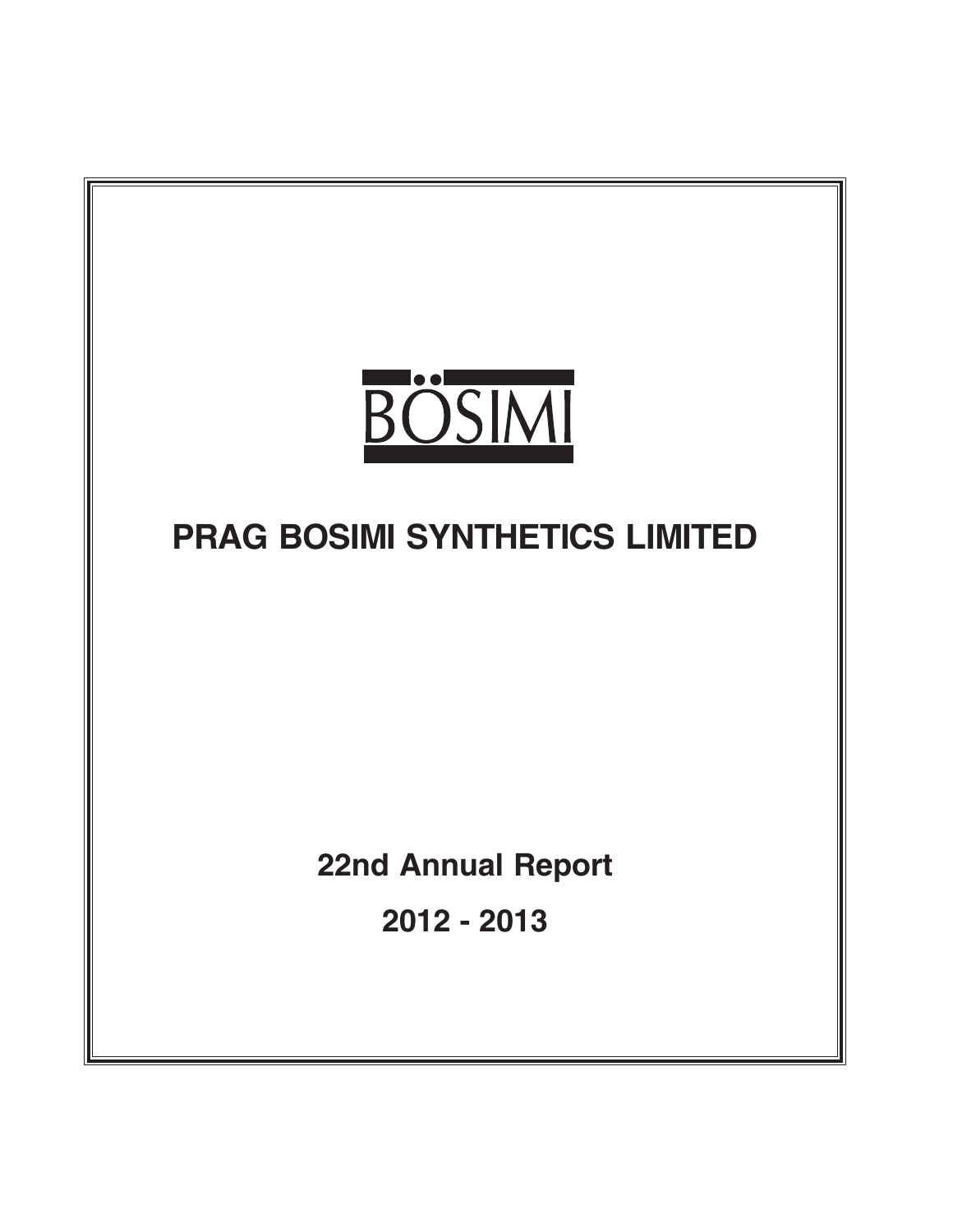# **BOARD OF DIRECTORS**

**Shri. H. K. Sharma, IAS** Chairman

**Shri. Hemant B. Vyas** Managing Director

**Shri. Devang H. Vyas** Director

**Shri. Samir Kumar Saha** Whole Time cum Finance Director

**Shri. M. K. Das**

**Shri. Girindra Mohan Das**

**Shri. N. G. Vedak**

**Shri. Rohit P. Doshi**

# **COMPANY SECRETARY**

Mrs Melvita Almeida

# **AUDITORS**

M/s Bharat Shroff & Co. Chartered Accountants Mumbai

M/s AMD & Associates Chartered Accountants Guwahati

# **BANKERS**

Dena Bank IndusInd Bank IDBI Bank

# **REGISTERED OFFICE**

House No.4, Nilgiri Path, R.G.Barua Road, Near Doordarshan, Guwahati- 781 024 Assam.

# **PLANT**

Bijulibari Village, P.O. Khandajan, Via Sipajhar, Dist. Darrang 784 145 Assam

# **CORPORATE OFFICE**

R-79/83, Laxmi Insurance Building, 5th Floor, Sir P.M. Road, Mumbai- 400001

# **REGISTRAR & SHARE TRANSFER AGENT**

Sharex Dynamic (India) Private Limited Unit- 1, Luthra Ind Premises, Andheri Kurla Road, Safed Pool, Andheri (East), Mumbai 400072.

# **SUBSIDIARIES**

**Prag Bosimi Texurising Private Limited** R.G.Barua Road, House No.4, Nilgiri Path, Near Doordarshan, Guwahati- 781 024 Assam.

**Prag Bosimi Packaging Private Limited**

R.G.Barua Road, House No.4, Nilgiri Path, Near Doordarshan, Guwahati- 781 024 Assam.

**Prag Jyoti Textile Park Private Limited** R.G.Barua Road, House No.4, Nilgiri Path, Near Doordarshan, Guwahati- 781 024 Assam.

 $\mathfrak{O}$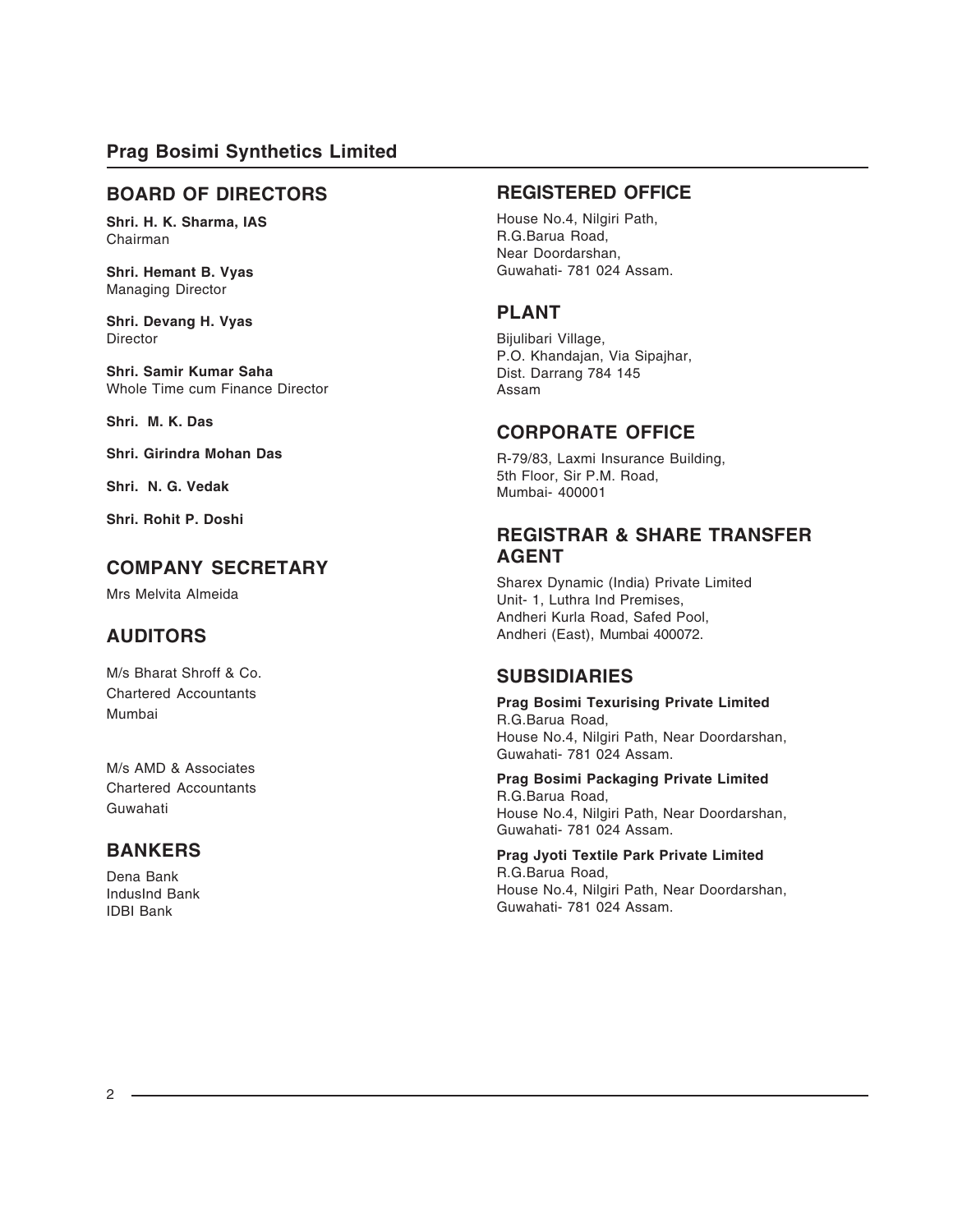## **NOTICE**

Notice is hereby given that the 22<sup>nd</sup> Annual General Meeting of Prag Bosimi Synthetics Limited will be held at 04:30 p.m. on Thursday, 09th January, 2014 at House No.4, Nilgiri Path, R.G.Barua Road, Near Doordarshan, Guwahati- 781024 to transact the following business:

### **ORDINARY BUSINESS:**

- 1. To receive, consider and adopt the Audited Profit and Loss Account for the period ended 30<sup>th</sup> September, 2013 and Balance Sheet as at that date together with the Reports of the Board of Directors and the Auditors thereon.
- 2. To appoint a Director in place of Shri Girindra Mohan Das, who retires by rotation and being eligible, offers himself for re-appointment.
- 3. To appoint a Director in place of Shri Devang H. Vyas, who retires by rotation and being eligible, offers himself for re-appointment.
- 4. To appoint Auditors and authorize the Board to fix their remuneration.

### **By order of the Board of Directors**

Place: Guwahati **Hemant B. Vyas S.K.Saha**

Date: 09th December, 2013 Managing Director Whole Time Cum Finance Director

# **NOTES:**

- 1. **A MEMBER ENTITLED TO ATTEND AND VOTE IS ENTITLED TO APPOINT A PROXY TO ATTEND AND VOTE INSTEAD OF HIMSELF/HERSELF AND THE PROXY NEED NOT BE A MEMBER OF THE COMPANY.**
- 2. **THE INSTRUMENT APPOINTING PROXY DULY COMPLETED AND STAMPED, MUST REACH THE REGISTERED OFFICE OF THE COMPANY NOT LESS THAN 48 HOURS BEFORE THE TIME FOR HOLDING THE AFORESAID MEETING.**
- 3. The Register of Members and the Share Transfer Books of the Company will be closed from 2<sup>nd</sup> January, 2014 to 9<sup>th</sup> January, 2014 (both days inclusive).
- 4. Members who hold shares in dematerialized form are requested to write their Client ID and DP ID numbers and those who hold shares in physical form are requested to write their folio number in the attendance slip for attending the meeting.
- 5. In case**.** of joint holders attending the meeting, only such joint holder who is higher in the order of names will be entitled to vote.
- 6. In any correspondences with the Company, members are requested to quote their account/ folio numbers and in case their shares are held in the dematerialized form, they must quote their Client ID Number and their DP ID Number.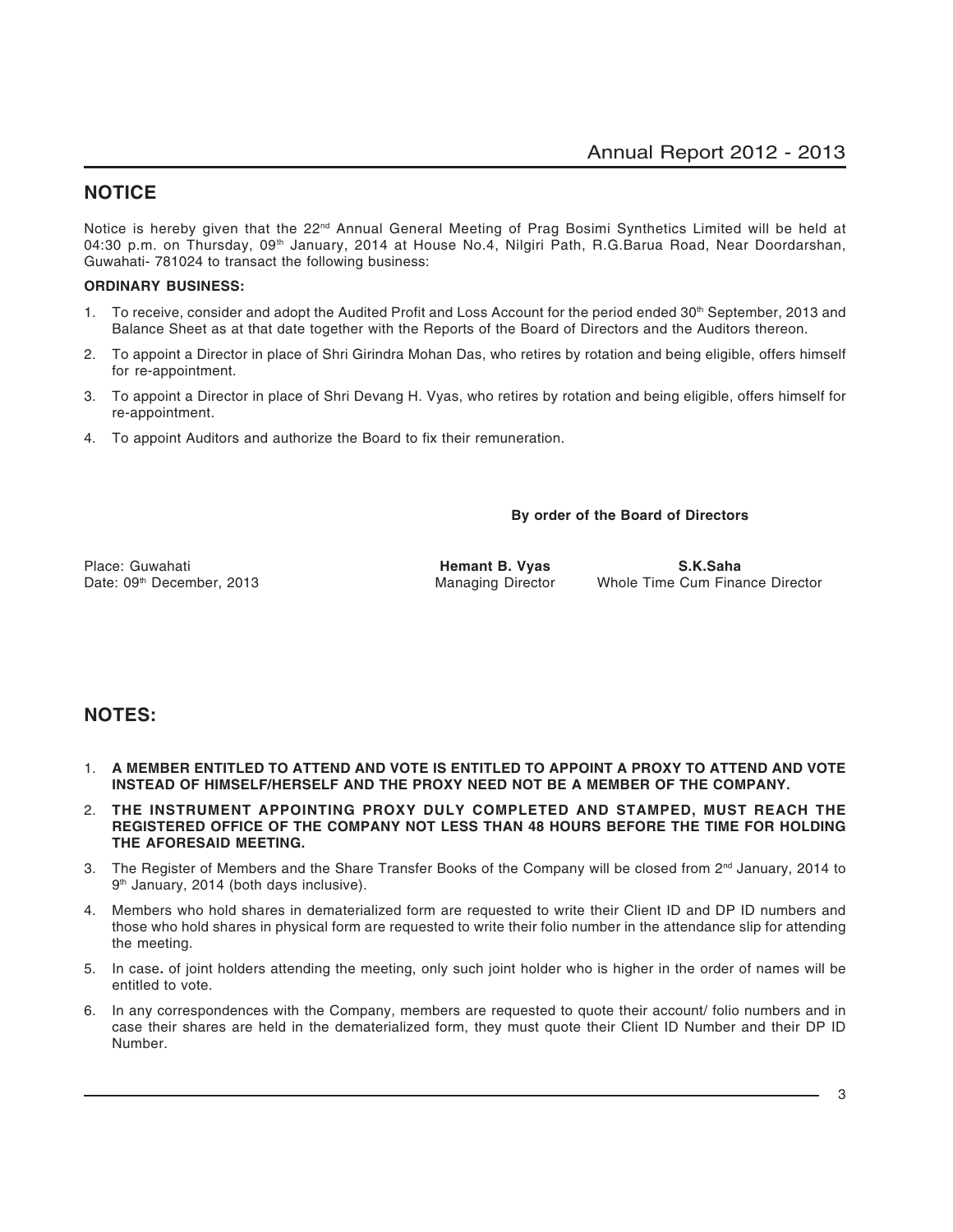- 7. Members who hold shares in physical form can nominate a person in respect of all the shares held by them singly or jointly. Members who hold shares in single name are advised, in their own interest to avail of the nomination facility by filing Form 2B. Members holding shares in the dematerialized form may contact their Depository Participant for recording nomination in respect of their shares.
- 8. Members/ Proxies attending the meeting are requested to bring their Attendance Slip, sent herewith, duly filled in.
- 9. As we had informed to our shareholders in the 21<sup>st</sup> Annual report of our Company that the Ministry of Corporate Affairs has taken a "Green Initiative in Corporate Governance" by allowing paperless compliances by the Companies and has issued circulars stating that service of notice/ documents including Annual Report can be sent by e-mail to its members. To support this green Initiative of the Government in full measure, members who have not registered their e-mail addresses, so far, are requested to register their e-mail addresses, in respect of electronic holding with the Depository Participants or alternatively they may register by sending an e-mail at bosimigogreen@sharexindia.com. Members who hold shares in physical form are requested to register their email addresses by sending an e- mail at bosimigogreen@sharexindia.com.
- I. Details of Directors seeking appointment or reappointment in the Annual General Meeting fixed on Thursday, 9th January, 2014. **(In pursuance to Clause 49 to the Listing Agreement)**

| Name of the Director                                                                        | Shri, Girindra Mohan Das | Shri. Devang H. Vyas                         |
|---------------------------------------------------------------------------------------------|--------------------------|----------------------------------------------|
| Date of Birth                                                                               | 1st January, 1947        | 12th May, 1969                               |
| Date of appointment                                                                         | 20th November, 2004      | 3rd July, 2000                               |
| Qualification                                                                               | B. E. Electrical         | <b>Chemical Engineer</b><br>M. B. A. Finance |
| <b>Expertise in specific</b><br>functional area                                             | Engineering              | Management, Administration and Finance       |
| <b>List of Outside</b><br>Directorships held                                                | Nil                      | 3                                            |
| Chairman or members<br>of the Committee of<br>the Board of Directors<br>of other Companies* | Nil                      | Nil                                          |

**\*Note:** Excludes Chairmanship/ Directorship in Private Limited Companies, Foreign Companies, Companies under Section 25 of the Companies Act, 1956 and excludes Committees formed by such companies.

## **By order of the Board of Directors**

Place: Guwahati **Hemant B. Vyas S.K.Saha**

Date: 09th December, 2013 Managing Director Whole Time Cum Finance Director

4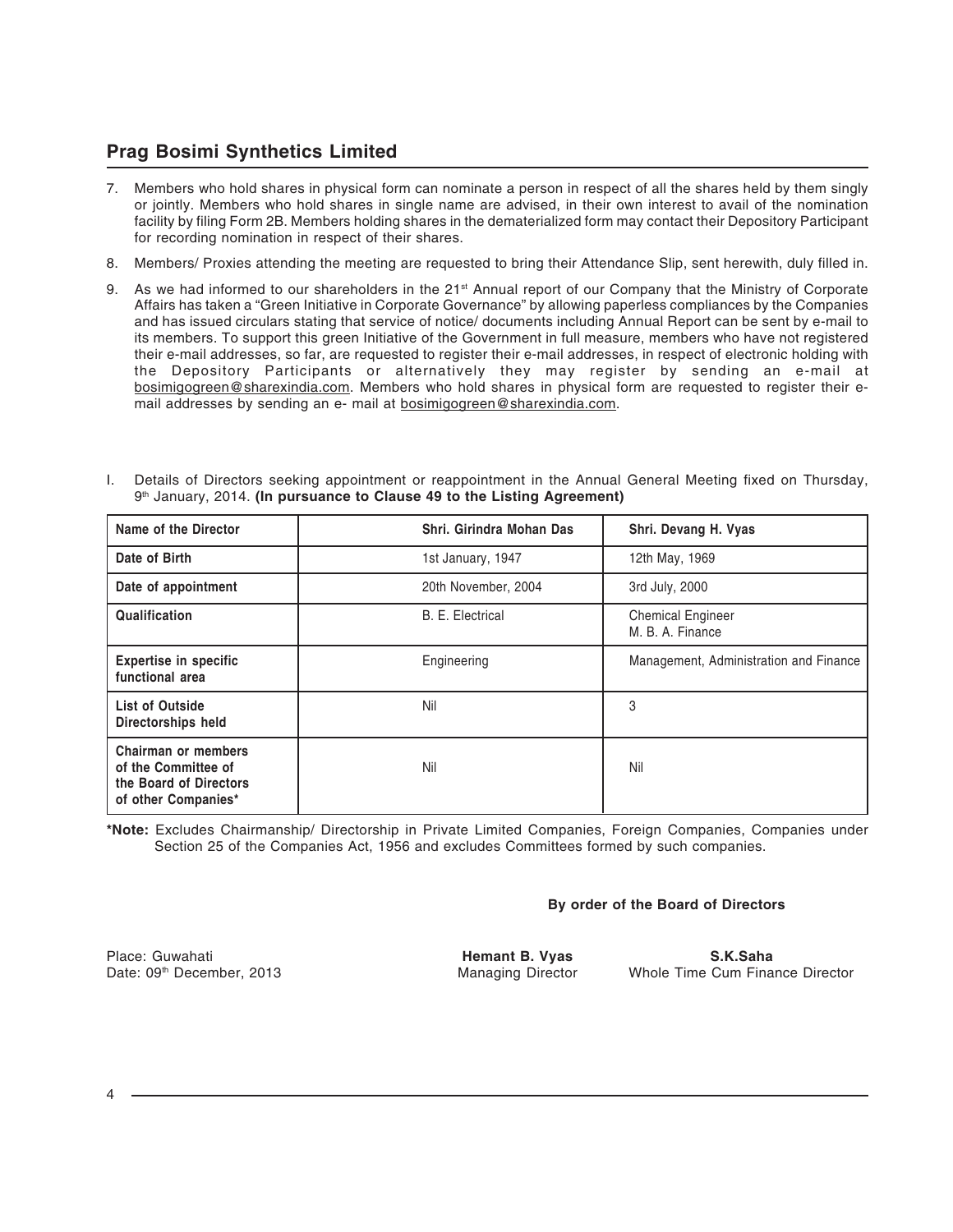# **DIRECTORS' REPORT**

To,

The Members,

### **Prag Bosimi Synthetics Limited (PBSL).**

Your Directors have pleasure in presenting the 22<sup>nd</sup> Annual Report together with audited accounts of the Company for the 18 months period ended on 30<sup>th</sup> September, 2013.

## **FINANCIAL RESULTS:**

The financial results of your Company for the period under review are summarized below:

|                                                                   |                                         | (Rupees in Crores)                              |
|-------------------------------------------------------------------|-----------------------------------------|-------------------------------------------------|
| Particulars                                                       | 18 months ended<br>30th September, 2013 | 18 months ended<br>31 <sup>st</sup> March, 2012 |
| Gross Turnover                                                    | 99.75                                   | 0.09                                            |
| Turnover net of Excise duty                                       | 99.75                                   | 0.09                                            |
| Profit / (Loss) before<br>Depreciation, Interest<br>and Taxation  | (0.02)                                  | (6.48)                                          |
| (Add)/Less: Interest                                              | (18.76)                                 | (13.73)                                         |
| (Add)/Less: Depreciation                                          | (7.94)                                  | (3.53)                                          |
| (Add)/Less: Write back Depreciation                               | Nil                                     | 11.65                                           |
| Profit (Loss) for the period                                      | (26.72)                                 | (12.09)                                         |
| Add/ (Less) Loss Brought forward<br>from the Previous period/year | (109.57)                                | (97.48)                                         |
| Total Loss carried forward to<br>next period/year                 | (136.29)                                | (109.57)                                        |

### **COURSE OF BUSINESS AND OUTLOOK:**

During the current period your company has installed one more texturising machine which will add value to the final product. Further, your company has also made capital commitments towards installation of new spinning line which will increase the capacity by approximately 6000 MT p.a. The installation work is in progress and it is expected that the installation will be completed this year.

Further, we would like to inform you that during the current period Assam State Electricity Board (ASEB) had raised some bills for the period when the company was not in operation. The Company has disputed this claim of ASEB and has represented to ASEB to waive such erroneous claim. However, ASEB has arbitrally, without giving us an opportunity of being heard, disconnected the power supply. As such, the company has suspended its operations. However, your company has taken up the issue with Assam Industrial Development Corporation (AIDC), our Joint Sector Partner & with Assam Government. We hope that the matter will be resolved shortly and plant will resume production.

## **DIVIDEND:**

Due to inadequate profits your directors have not recommended any dividend for the said period.

## **DIRECTORS:**

As per the provisions of the Companies Act, 1956 and the Articles of Association of the Company Shri. Girindra Mohan Das and Shri Devang H. Vyas, Directors of the Company would be retiring by rotation and being eligible, offers themselves for re-appointment at the ensuing Annual General Meeting (AGM). Pursuant to Clause 49 of the Listing Agreement, the detailed profile of the Directors retiring by rotation is provided in the Notice convening the Annual General Meeting.

## **PUBLIC DEPOSITS:**

The Company has not accepted any Public Deposits during the period under review.

### **DEPRECIATION ON PLANT & MACHINERY:**

The Company has been advised that its decision not to provide any depreciation on that part of its Plant because of non user of the same is not violative of any provisions of the Companies Act, 1956. Accordingly, the Company has charged depreciation on that part which was put to use during the period.

### **DIRECTORS' RESPONSIBILTY STATEMENT**:

Pursuant to Section 217 (2AA) of the Companies Act, 1956, the Directors of your Company confirm that:

- (a) in the preparation of statement of accounts, the applicable accounting standards have been followed and that there are no material departures;
- (b) the Directors have in the selection of the accounting policies, consulted the Statutory Auditors and have applied them consistently and made judgments and estimates that are reasonable and prudent so as to give a true and fair view of the state of affairs of the Company at the end of the financial period viz., 30th September, 2013 and of the loss of the Company for the period ended on that date;
- (c) the Directors have taken proper and sufficient care, to the best of their knowledge and ability, for the maintenance of adequate accounting records in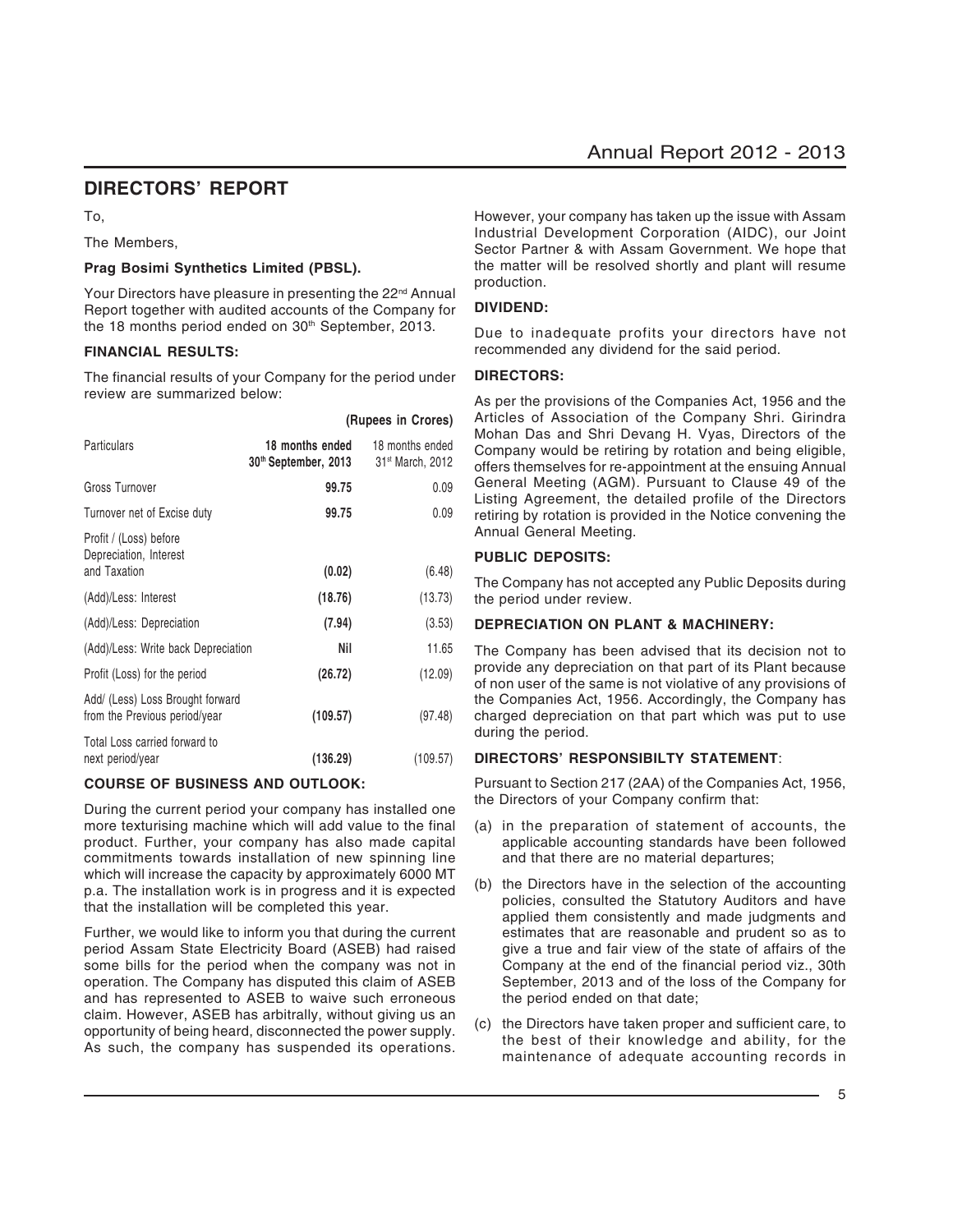accordance with provisions of the Companies Act, 1956 for safeguarding the assets of the Company and for preventing and detecting frauds and other irregularities;

(d) the Directors have prepared the annual accounts on a going concern basis.

## **CORPORATE GOVERNANCE:**

Your Company affirms its commitment to Corporate Governance and is fully compliant with the conditions of Corporate Governance stipulated in Clause 49 of the Listing Agreement with Stock Exchanges. A separate section on compliance of Corporate Governance and a Certificate from the Auditor's firm dated 9th December, 2013 in this regard is annexed hereto and forms a part of the Report.

### **MANAGEMENT DISCUSSION AND ANALYSIS:**

The Management's Discussion and Analysis Report, as required under Corporate Governance, is forming a part of this report and gives a reflection of the current state of business. It also deals with opportunities, challenges and the outlook of the Company.

### **PARTICULARS OF EMPLOYEES:**

None of the employees of the Company was in receipt of remuneration exceeding the limits prescribed under Section 217(2A) of the Companies Act, 1956 read with Companies (Particulars of Employees) Rules 1975.

### **SUBSIDIARIES:**

The Company has 3 wholly owned subsidiary companies; the Consolidated accounts of these Subsidiary Companies are annexed to this report along with the statement pursuant to Section 212 of the Companies Act, 1956.

#### **CONSERVATION OF ENERGY, TECHNOLOGY ABSORPTION, FOREIGN EXCHANGE EARNING AND OUTGO:**

The information required under section 217 (1) (e) of the Companies Act 1956 read with the Companies (Disclosure of particulars in the Report of Board of' Directors) Rules, 1988 relating to conservation of energy, technology

absorption, and foreign exchange earnings and outgo is given in Annexure forming part of this report.

### **IMPLEMENTATION OF CIRCULAR ISSUED BY MINISTRY OF CORPORATE AFFAIRS ON "GREEN INTIATIVES IN CORPORATE GOVERNANCE":**

With effect from this period the Company has implemented the "Green Initiative" as per Circular No.17/2011 dated April 21, 2011 and Circular No. 18/2011 dated April 29, 2011 issued by the Ministry of Corporate Affairs to enable electronic delivery of notices/documents and annual reports to the shareholders.

### **AUDITORS:**

M/s Bharat Shroff & Company, Chartered Accountants, Mumbai; and M/s. A M D & Associates, Chartered Accountants, Guwahati Auditors of the Company will retire at the forthcoming Annual General Meeting, and being eligible, offer themselves for re-appointment seek appointment as the Auditors of the Company.

### **INDUSTRIAL RELATIONS/ HUMAN RESOURCES:**

Your Company maintained healthy, cordial and harmonious industrial relations at all levels during the period under review. Your Company firmly believes that a dedicated workforce constitute the primary source of sustainable competitive advantage. Accordingly, human resource development continues to receive focused attention. Your Directors wish to place on record their appreciation for the dedicated and commendable services rendered by the staff and workforce of your Company.

### **APPRECIATION:**

Your Directors take this opportunity to offer their sincere thanks to the Government of India, State Government of Assam, AIDC, Dena Bank, IDBI, Standard Chartered Bank, IFCI Ltd, LIC, UTI, GIC & its subsidiaries, SBI, NEDFI, Allahabad Bank, Bank of Baroda, Central Bank of India, UCO Bank, Indusind Bank, North East Frontier Railways, Srei Infrastructure Finance Limited and our valued investors who through their continued support and co-operation, have helped in your Company's progress.

#### **By order of the Board of Directors**

Place: Guwahati **B. Vyas S.K.Saha**<br>Date: 09<sup>th</sup> December, 2013 **Hemant B. Vyas S.K.Saha**<br>Managing Director **Whole Time Cum Fina** 

Whole Time Cum Finance Director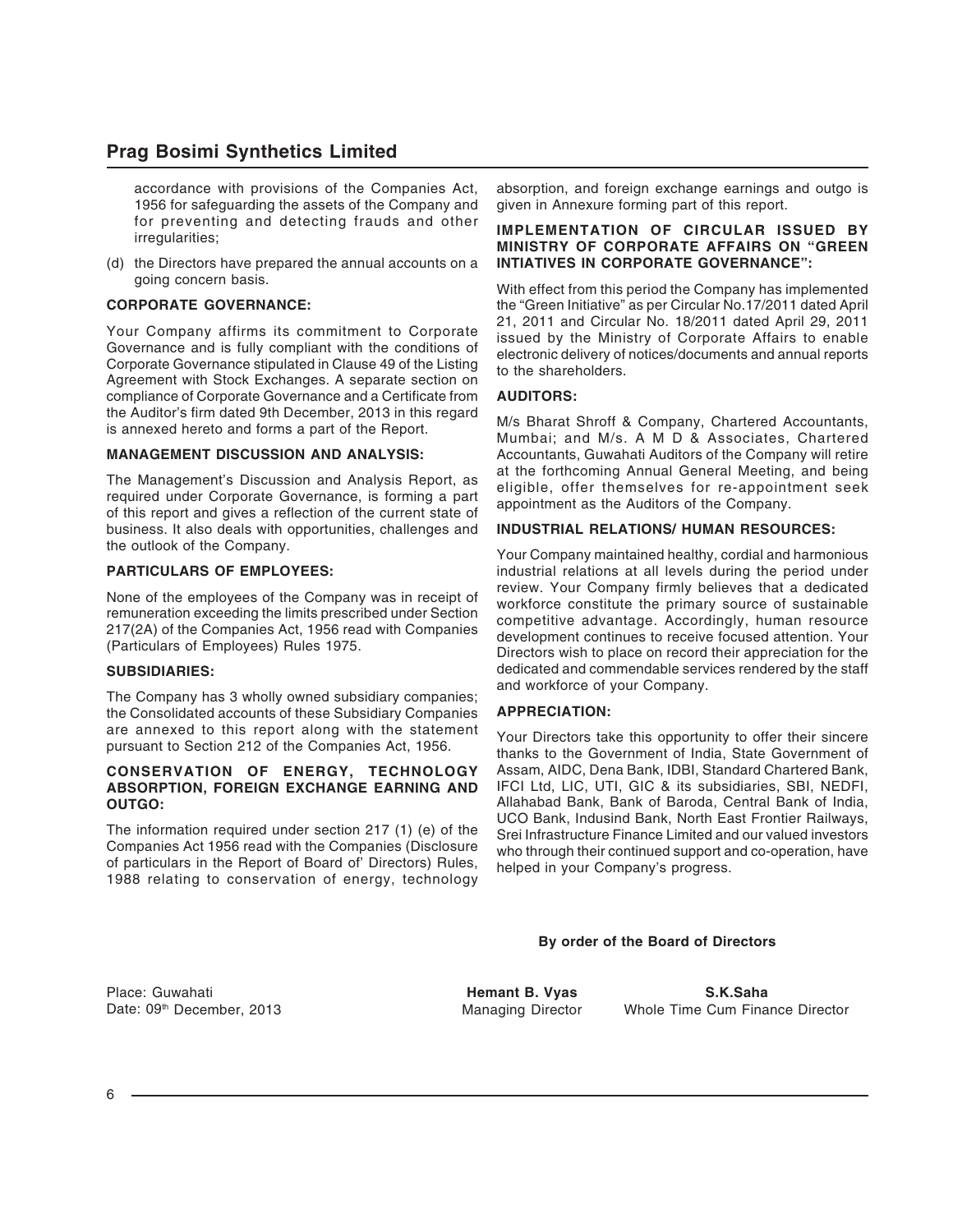# **ANNEXURE TO THE DIRECTORS' REPORT**

# **CONSERVATION OF ENERGY, TECHNOLOGY ABSORPTION, FOREIGN EXCHANGE EARNINGS/ OUT GO:**

# **FORM A**

|                | (A) POWER AND FUEL CONSUMPTION |                                       |                                 | (B) FOREIGN EXCHANGE EARNINGS/OUTGO: |                                             |                                    |     |                                           |
|----------------|--------------------------------|---------------------------------------|---------------------------------|--------------------------------------|---------------------------------------------|------------------------------------|-----|-------------------------------------------|
|                | <b>Particulars</b>             |                                       | <b>Current</b><br><b>Period</b> | <b>Previous</b><br><b>Period</b>     | <b>Particulars</b>                          | <b>Current</b><br><b>Period</b>    |     | <b>Previous</b><br><b>Period</b>          |
| 1.             |                                | Electricity:                          |                                 |                                      |                                             |                                    |     |                                           |
|                |                                | Purchased:                            |                                 |                                      | Foreign Exchange Earnings                   |                                    | Nil | Nil                                       |
|                |                                | (a) No of Units                       | 3334973                         | 510817                               | Foreign Exchange Outgo                      |                                    | Nil | Nil                                       |
|                | (b)                            | Total Amount (₹)                      | 19342843                        | 2400839                              |                                             |                                    |     |                                           |
|                | (c)                            | Rate/Unit (₹)                         | 5.8                             | 4.70                                 | Capital Goods                               |                                    | Nil | Nil                                       |
|                |                                | Own Generation:                       |                                 |                                      | Stores, spares and consumable               |                                    | Nil | Nil                                       |
|                |                                | Through Diesel generators             |                                 |                                      | <b>Others</b>                               |                                    | Nil | Nil                                       |
|                |                                | (a) No. Of Units:                     | 53928                           | 5520                                 |                                             |                                    |     |                                           |
|                | (b)                            | Unit per litre of Diesel              | 2.52                            | 2.52                                 |                                             |                                    |     |                                           |
|                | (c)                            | Cost/Unit (₹)                         | 20.51                           | 16.8                                 |                                             |                                    |     |                                           |
|                |                                | Through steam turbine<br>generation   |                                 |                                      |                                             | By order of the Board of Directors |     |                                           |
|                |                                | No. of Units:                         | N.A                             | N.A                                  |                                             | Hemant B. Vyas                     |     | S.K. Saha                                 |
|                |                                | Unit per litre of Fuel oil/Gas        | N.A                             | N.A                                  | Place: Guwahati<br>Date: 9th December, 2013 | <b>Managing Director</b>           |     | Whole Time cum<br><b>Finance Director</b> |
|                |                                | Cost/Unit                             | N.A                             | N.A                                  |                                             |                                    |     |                                           |
| 2.             | Coal                           |                                       |                                 |                                      |                                             |                                    |     |                                           |
|                |                                | (specify quality and where used)      | N.A                             | N.A                                  |                                             |                                    |     |                                           |
|                |                                | Quantity:                             | N.A                             | N.A                                  |                                             |                                    |     |                                           |
|                |                                | Total cost                            | N.A                             | N.A                                  |                                             |                                    |     |                                           |
|                |                                | Average Rate                          | N.A                             | N.A                                  |                                             |                                    |     |                                           |
| 3.             |                                | Furnace Oil:                          |                                 |                                      |                                             |                                    |     |                                           |
|                |                                | Quantity (KL)                         | N.A                             | N.A                                  |                                             |                                    |     |                                           |
|                |                                | Total Amount (₹)                      | N.A                             | N.A                                  |                                             |                                    |     |                                           |
| 4 <sup>1</sup> |                                | Average Rate (₹)<br>Steam:            | N.A                             | N.A                                  |                                             |                                    |     |                                           |
|                |                                | Quantity in Tons:                     | N.A                             | N.A                                  |                                             |                                    |     |                                           |
|                |                                | Total Cost: (₹)                       | N.A                             | N.A                                  |                                             |                                    |     |                                           |
|                |                                | Rate per Ton (₹)                      | N.A                             | N.A                                  |                                             |                                    |     |                                           |
|                |                                | Consumption per unit<br>of production |                                 |                                      |                                             |                                    |     |                                           |
|                |                                | Electricity per K.G. Yarn             |                                 |                                      |                                             |                                    |     |                                           |
|                |                                | in No of Units                        | 2.5                             | 1.50                                 |                                             |                                    |     |                                           |
|                |                                | Furnace Oil (Litre)                   | N.A                             | N.A                                  |                                             |                                    |     |                                           |
|                | Coal                           |                                       | N.A                             | N.A                                  |                                             |                                    |     |                                           |
|                |                                | Steam in K.G. per K.G of Yarn         | N.A                             | N.A                                  |                                             |                                    |     |                                           |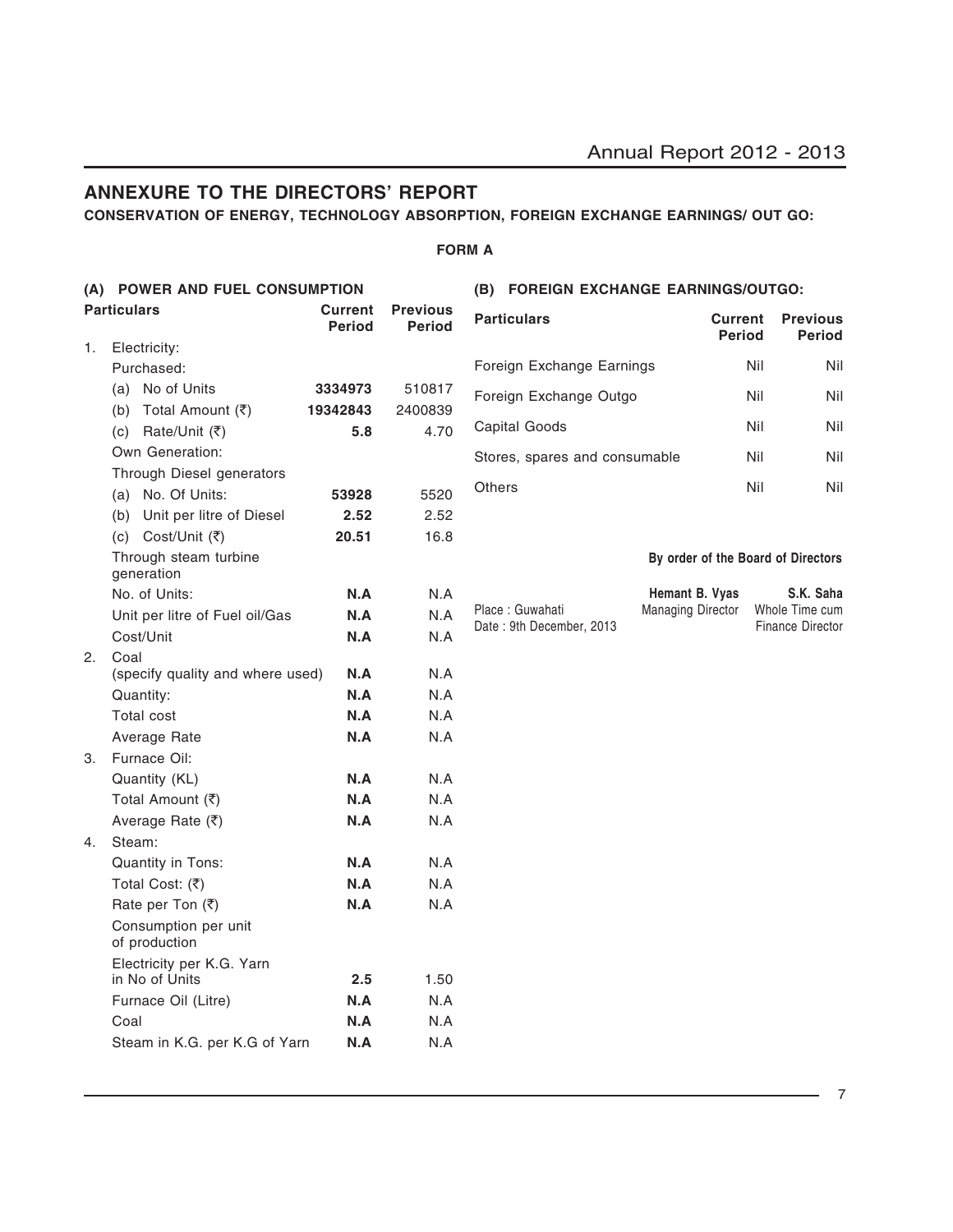## **Management Discussion and Analysis**

### **DISCLAIMER STATEMENT**

Certain statements in this report on Management Discussion and Analysis may be forward looking statements and have been issued in terms of the applicable laws and regulations. These statements are based on certain assumptions and expectations of future events. Actual results could however differ materially from those expressed in the statements or implied due to the influence of external and internal factors, which are beyond the control of the Company. The Company assumes no responsibility in respect of forward-looking statements, which may be amended or modified in future on the basis of subsequent developments, information or events.

## **INDUSTRY OUTLOOK**

The Company produces Polyester POY which comes under the category of Man-made Fibre. Globally, Man Made Fibre (MMF) is the most dominantly consumed textile fibre with a share of about 65 per cent. The per capita MMF consumption in India is estimated at 1.7 kg per annum in FY13 against the global average of 10 kg per annum. Weavers and textile processors are looking forward to an increase in consumption of MMF in the domestic market at a compounded annual growth rate of 5.2 per cent till 2015-16.

A recent industry research report says that factors like rise in disposable income, growing consumer class, rising urbanization, increasing retail penetration and limited supply of cotton is set to increase the share of MMFs like polyester and viscose in the market in the next four years.

The long term growth and development of this industry is fairly secured because of low base per capita consumption of textile fabric in India as compared to developed countries. In a growing economy with high population, it gets additional support.

### **THREATS**

Raw material prices and availability play a crucial role in the MMF industry. However, the cost of raw material in the overall cost structure varies across fibres. The key raw materials used are Purified Terephthalic Acid (PTA), Mono - Ethylene Glycol (MEG). It accounts for about 80% to 85% of the total manufacturing cost. The prices of these products are affected by the crude oil prices and move in tandem with the global prices.

In the short term, volatility in crude oil prices may impact the growth of the industry.

Substantial import duty concessions, under FTAs signed by the Government of India with ASEAN member countries has become the bane of the industry and emerged as a major threat for the Synthetic Fibre Industry.

### **OPPORTUNITIES**

- Rapid urbanization, rising working population, an increase in disposable incomes and increasing affordability vehicles are driving demand in downstream industry
- ii. Emerging non-apparel application of fibre
- iii. Price competitiveness of PFY vis-à-vis cotton yarns
- iv. Per capita consumption of Polyester in India is exceedingly low by world standards so there is a great scope for local demand.
- v. Rural market will play important role in the economy which offers a major opportunity growth in the Polyester industry.
- vi. Substantial gap in Demand & Supply
- vii. Fast changes in fashion design, growing exports of textiles

## **Internal Control Systems and Their Adequacy**

Internal Control Systems and Procedures in the Company are commensurate with nature and size of its business and are regularly reviewed and updated by incorporating changes in regulatory provisions to ensure that not only the assets of the Company are safeguarded and protected against any loss, but all the transactions are properly accounted and that they meet the test of legal compliance.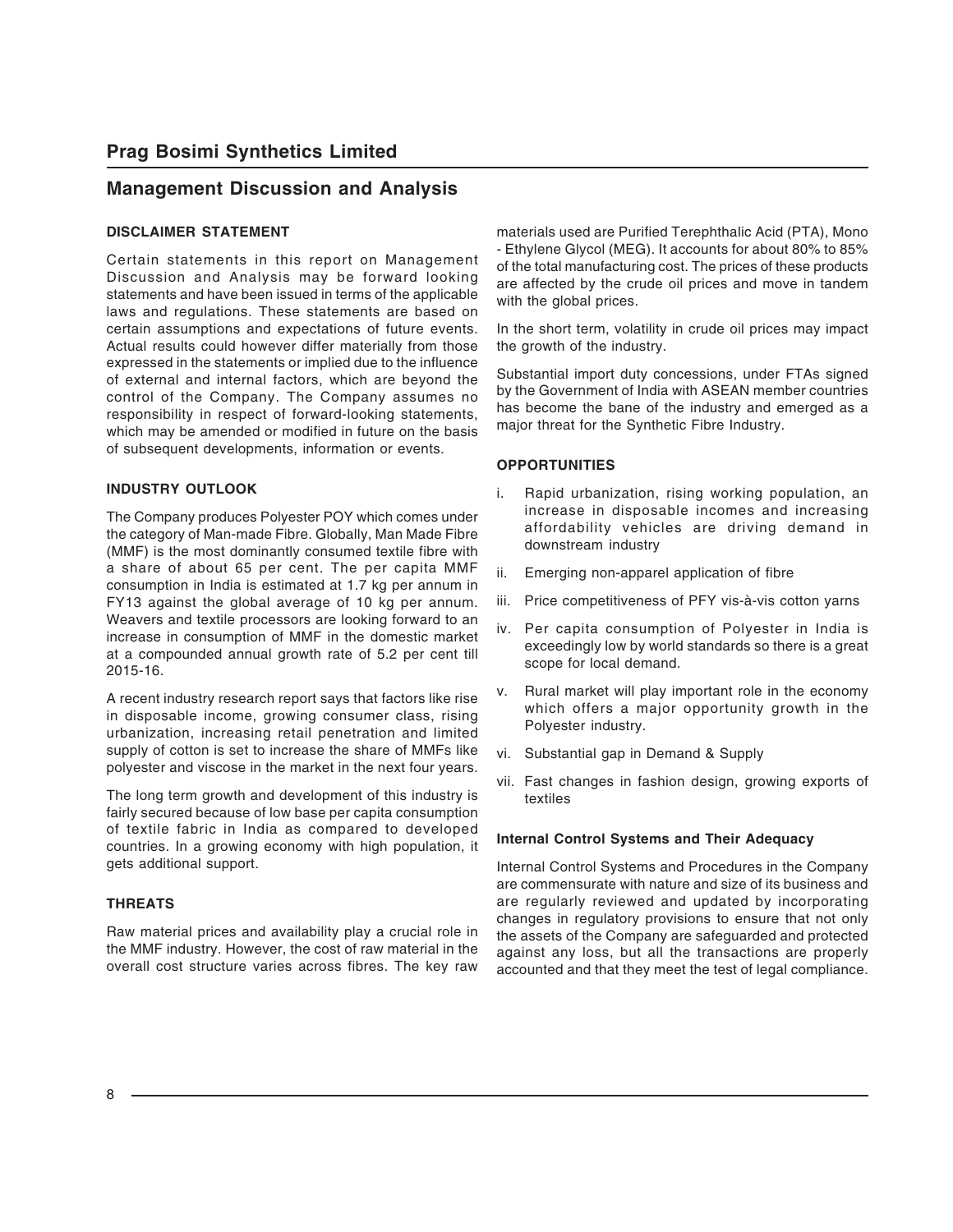# **REPORT ON CORPORATE GOVERNANCE:**

The detailed report on Corporate Governance as per Clause 49 of the Listing Agreement is set out as below:

## **Company's Philosophy on Corporate Governance:**

Corporate Governance is an integral part of PBSL's value system, management ethics and business practices. PBSL is committed to creating long term value for all its shareholders, employees, customers, associates and the wider community. The Company is committed to and continues to practice good Corporate Governance. The Corporate Governance Code incorporates several practices aimed at a level of business ethics, effective supervision and enhancement of value for all stakeholders. PBSL conforms to all regulatory and legal requirements. The basic philosophy behind and endeavor towards better corporate governance is to enrich the value of stake holders by achieving business excellence.

The company has complied with all the requirements of Corporate Governance as prescribed in clause 49 of the Listing agreement.

## **Board of Directors:**

## **(a) Composition of the Board**

As on September 30, 2013 the Company's Board comprises of 8 directors. The Board has two Executive Directors, of which the Managing Director is the Promoter Director. In addition, the Board has six Non-Executive Directors, consisting of five Independent Directors out of which three are Nominees of various financial institutions. The details of the Directors during the period ended September 30, 2013 are given below:

| Sr.<br>No.     | Name of Director       | Category                                                                         | <b>Board meetings</b><br>attended during<br>the period | Whether<br>attended<br>last AGM | <b>Directorships</b><br>field in other<br><b>Public companies</b><br>incorporated<br>in India.* |
|----------------|------------------------|----------------------------------------------------------------------------------|--------------------------------------------------------|---------------------------------|-------------------------------------------------------------------------------------------------|
|                | Shri, H.K. Sharma      | Chairman, Nominee of AIDC, Non Executive,<br>Independent Director                |                                                        | <b>No</b>                       | 3                                                                                               |
| $\overline{c}$ | Shri. Hemant B. Vyas   | Managing Director, Promoter Director                                             | 10                                                     | <b>No</b>                       | 3                                                                                               |
| 3              | Shri. Devang H. Vyas** | Non Executive Director                                                           | 9                                                      | <b>No</b>                       | 3                                                                                               |
| 4              | Shri. Samir Kumar Saha | Whole time cum Finance Director                                                  | 10                                                     | Yes                             |                                                                                                 |
| 5              | Shri, M. K. Das        | Nominee of AIDC, Non Executive,<br>Independent Director                          |                                                        | Yes                             | 0                                                                                               |
| 6              | Shri. G.M. Das         | Nominee of Assam State Electricity Board,<br>Non Executive, Independent Director |                                                        | Yes                             | $\mathbf{0}$                                                                                    |
| $\overline{7}$ | Shri. N. G. Vedak      | Non-Executive and Independent Director                                           | 9                                                      | <b>No</b>                       | $\Omega$                                                                                        |
| 8              | Shri, Rohit P. Doshi   | Non-Executive and Independent Director                                           | 9                                                      | <b>No</b>                       |                                                                                                 |
|                |                        |                                                                                  |                                                        |                                 |                                                                                                 |

The number of directorship excluded directorship of private companies, foreign companies, Companies incorporated under Section 25 of the Companies Act, 1956 and alternate directorship.

## **Note:**

\*\*Shri. Hemant B. Vyas and Shri. Devang H. Vyas are related to each other, no other Director is related to each other.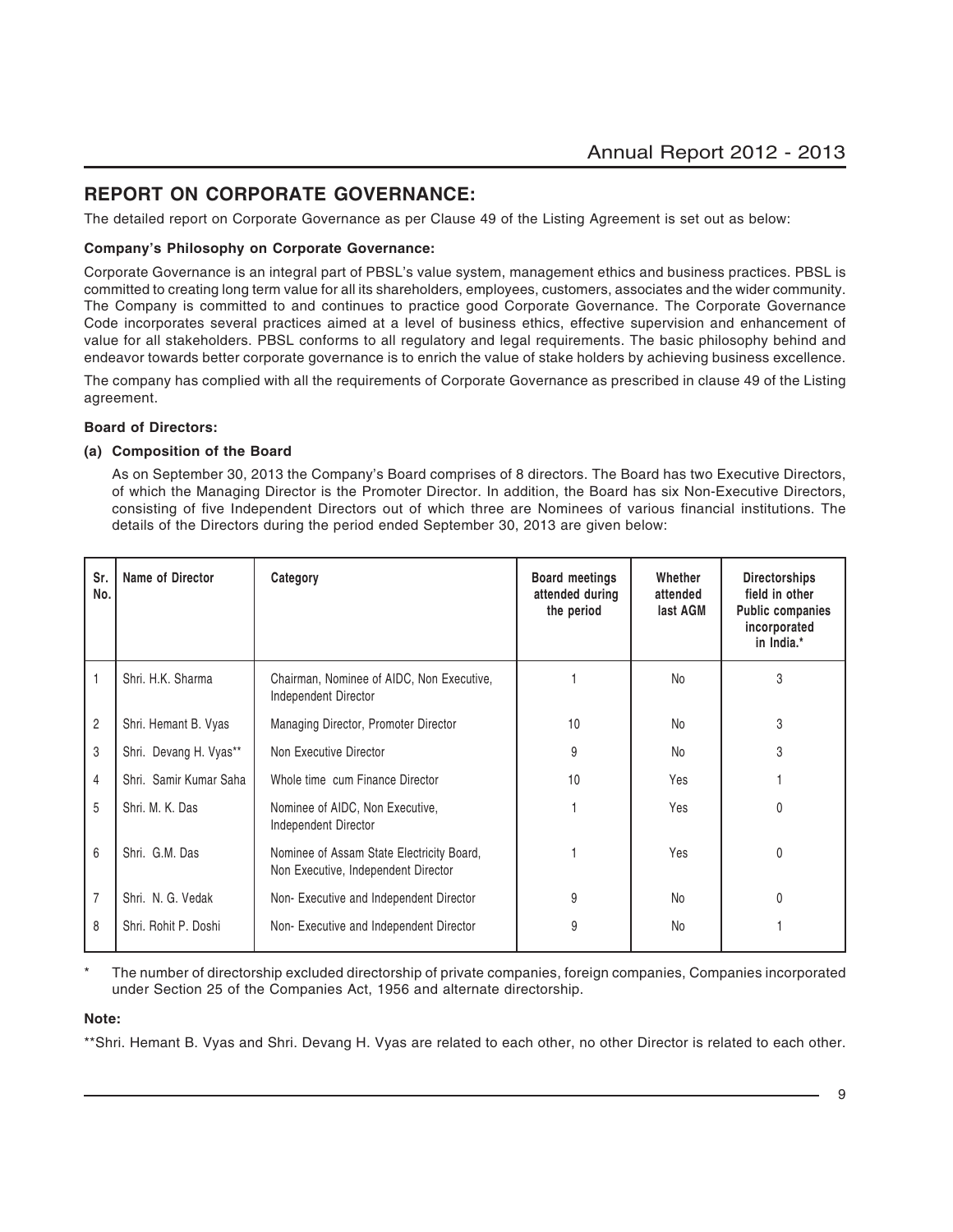### **(b) Number of Board Meetings**

The Corporate Governance policy requires the Board to meet at least 4 times in a year with a maximum gap of 120 days between any two meetings. The Board of Directors met 10 times during the period under review. The details of Board Meetings held during the period are as under:

| Sr<br>No. | Date of Board Meeting | <b>Board</b><br><b>Strength</b> | No. of Directors<br>present |
|-----------|-----------------------|---------------------------------|-----------------------------|
| 1         | 15th May, 2012        | 8                               | 5                           |
| 2         | 30th May, 2012        | 8                               | 5                           |
| 3         | 28th June, 2012       | 8                               | 5                           |
| 4         | 14th August, 2012     | 8                               | 5                           |
| 5         | 1st September, 2012   | 8                               | 5                           |
| 6         | 12th November, 2012   | 8                               | 5                           |
| 7         | 14th February, 2013   | 8                               | 5                           |
| 8         | 15th April, 2013      | 8                               | 5                           |
| 9         | 15th May, 2013        | 8                               | 5                           |
| 10        | 14th August, 2013     | 8                               | 5                           |

### **Board's Process**

It has always been the Company's policy and practice that apart from matters requiring the Board's approval by statute, all major decisions including quarterly results of the Company as a whole and debt restructuring, capital expenditure, collaborations, material investment proposals, sale and acquisition of assets of material nature, mortgages, guarantees and donations are placed before the Board. This is in addition to information with regard to actual operations, major litigation feedback reports and minutes of Committee Meetings.

The Board of PBSL is regularly presented with all information under the above heads, whenever/ wherever applicable. These are submitted either as part of the agenda papers in advance of the Board meetings or are tabled in the course of the Board meetings.

## **(c) Code of conduct**

The Company has adopted Code of Conduct for all the Directors and Senior Management of the Company. All the Directors and the Senior Management have affirmed compliance with respective code of conduct. The Code of conduct for Directors and Senior management personnel are posted on the Company's website.

## **Committees of the Board:**

The Board of Directors has constituted three permanent committees of the Board - the Audit Committee, the Share Transfer Committee and the Shareholders/Investors Grievance Committee. The Board also constituted Remuneration Committee as and when required when any matter relating to the remuneration of any Personnel has arisen. The functions of various committees their mode of operation and membership details is given below.

## **(a) Audit Committee**

The Board of Directors has constituted an Audit Committee of Directors to exercise powers and discharge functions as stipulated in section 292A of the Companies Act, 1956, Clause 49 of the Listing Agreements with Stock Exchanges and other relevant statutory / regulatory provisions. The Committee, in addition to other business reviews the quarterly (unaudited) financial results, annual accounts and cost audit reports before submitting to the Board of Directors. The existing Audit Committee consists of the following Directors:

- 1. Shri. M. K. Das
- 2. Shri. Girindra. M. Das
- 3. Shri. N. G.Vedak
- 4. Shri. Rohit P. Doshi

Shri S.K. Saha, Whole time cum Finance Director is a permanent invitee to Audit Committee meetings.

The Audit Committee of the Company, inter alia, provides reassurance to the Board on the existence of an effective internal control environment that ensures: -

- a) Efficiency and effectiveness of operations.
- b) Safeguarding of assets and adequacy of provisions for all liabilities,
- c) Reliability of all financial and other management information and adequacy of disclosures
- d) Compliance with all relevant statutes.

The Committee has powers similar to those stated in the listing agreements and exercises most of the functions in line with the requirements of the code of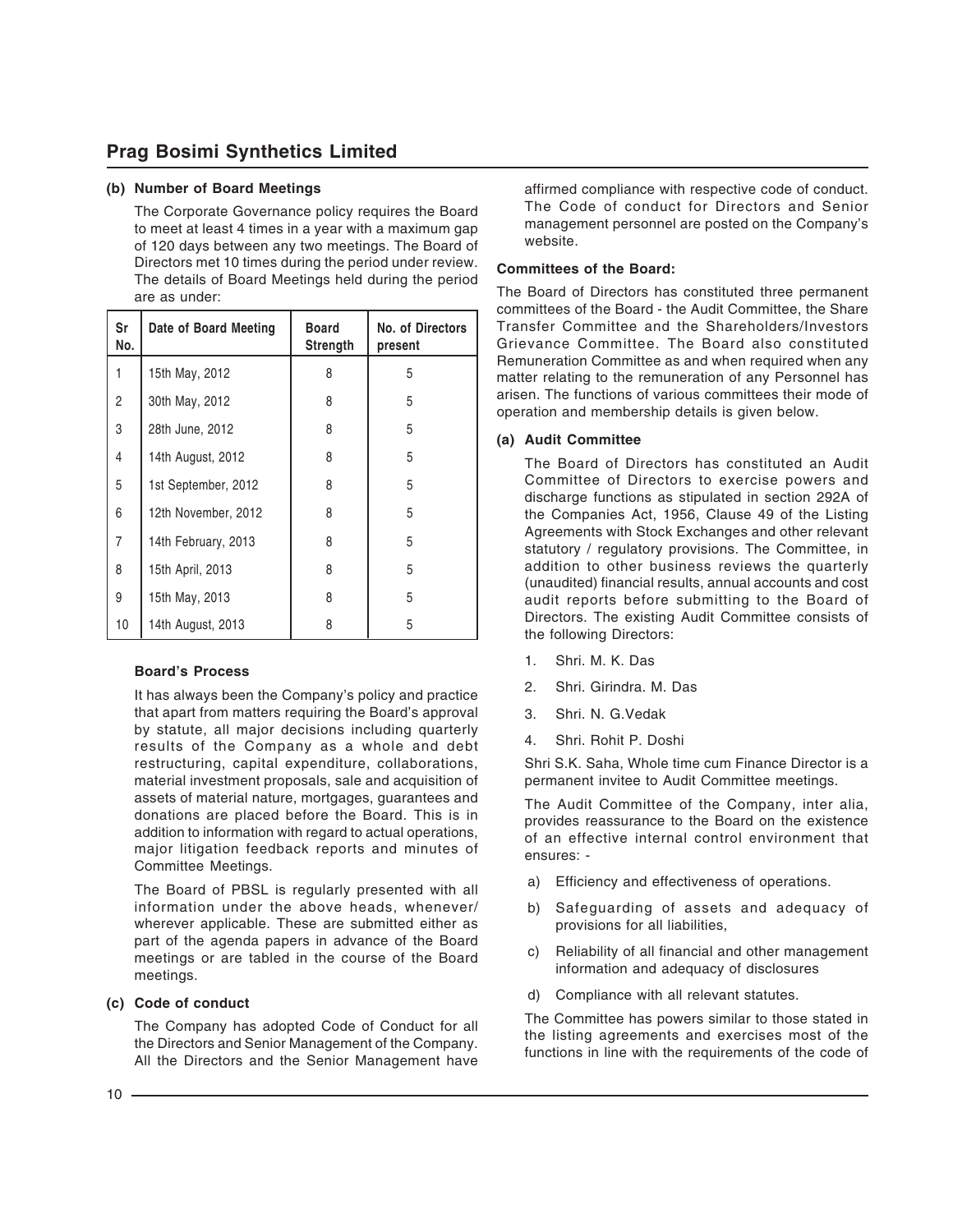Corporate Governance. The details of the Audit Committee meeting held during the period ended on 30<sup>th</sup> September, 2013 are as under:

## **Audit Committee Meetings**

| l Sr.<br>No    | Date of Audit<br><b>Committee Meeting</b> | <b>Committee</b><br><b>Strength</b> | No. of Members<br><b>Present</b> |
|----------------|-------------------------------------------|-------------------------------------|----------------------------------|
|                | 15th May, 2012                            |                                     | 2                                |
| $\overline{2}$ | 14 <sup>th</sup> August, 2012             | 4                                   | 2                                |
| l 3            | 1 <sup>st</sup> September, 2012           |                                     | 2                                |
| $\overline{4}$ | 12 <sup>th</sup> November, 2012           | 4                                   | 2                                |
| 5              | 14th February, 2013                       |                                     | 2                                |
| l 6            | 15 <sup>th</sup> May, 2013                | 4                                   | 2                                |
|                | 14 <sup>th</sup> August, 2013             |                                     | 2                                |

## **Audit Committee Attendance.**

| l Sr.<br>l No | <b>Directors</b>       | No. of Meetings<br>attended |
|---------------|------------------------|-----------------------------|
|               | Shri. M. K. Das        |                             |
| 2 ا           | Shri, Girindra, M. Das |                             |
| 3 ا           | Shri, N. G. Vedak      | 6                           |
| $\vert$ 4     | Shri, Rohit P. Doshi   |                             |

## **B. Share Transfer Committee**

The Company has a Committee of Directors designated as "Share Transfer Committee" to look into various matters pertaining to share transfer, issue of

# Annual Report 2012 - 2013

duplicate share certificates. The members of this committee are: Shri. Hemant B, Vyas, Managing Director, Shri. Devang H. Vyas, Non Executive Director and Shri. S. K. Saha, Whole time cum Finance Director.

## **C. Shareholders/ Investors Grievance Committee:**

A Shareholders / Investors Grievance Committee has been constituted by the Board of Directors to monitor the redressal of the shareholders / investors grievances. The Board of Directors of the Company has constituted a Shareholder/ Investors Grievance Committee, comprising of the following Directors/ Secretary:-

- 1) Shri. Hemant. B.Vyas
- 2) Shri. Devang H.Vyas
- 3) Shri. Rohit P. Doshi
- 4) Mrs Melvita Almeida (Company Secretary)

Company Secretary also acts as a Secretary to the Committee.

## **D. Remuneration Committee**

The Company has a Remuneration Committee to review and recommend payment of annual salaries, commission, service agreements and other employment conditions of the Executive

Directors comprising Managing Director and Whole-time Directors. The Committee periodically reviews and recommends suitable revision in the remuneration package of Executive Directors to the Board.

| Sr. | Name of the Director     | <b>Salary</b> | <b>Perquisites</b> | <b>Performance</b>      | <b>Sitting</b> | <b>Total</b> |
|-----|--------------------------|---------------|--------------------|-------------------------|----------------|--------------|
| No. |                          | ₹             | & other benefits*  | <b>Bonus/Commission</b> | Fee            | ₹            |
| 1.  | Shri. H.K. Sharma, IAS   |               |                    |                         |                |              |
| 2.  | Shri. Hemant B. Vyas     | 5,62,500      | 6,09,345           |                         |                | 11,71,845    |
| 3.  | Shri. Devang H. Vyas     |               |                    |                         |                |              |
| 4.  | Shri, Samir Kumar Saha   | 24,07,500     | 2,93,500           |                         |                | 27,01,000    |
| 5.  | Shri, M. K. Das          |               |                    |                         |                |              |
| 6.  | Shri, Girindra Mohan Das |               |                    |                         |                |              |
| 7.  | Shri, N. G. Vedak        |               |                    |                         |                |              |
| 8.  | Shri. Rohit P. Doshi     |               |                    |                         |                |              |

# **Details of Remuneration paid/ accrued/credited to the Directors during the period ended September 30, 2013**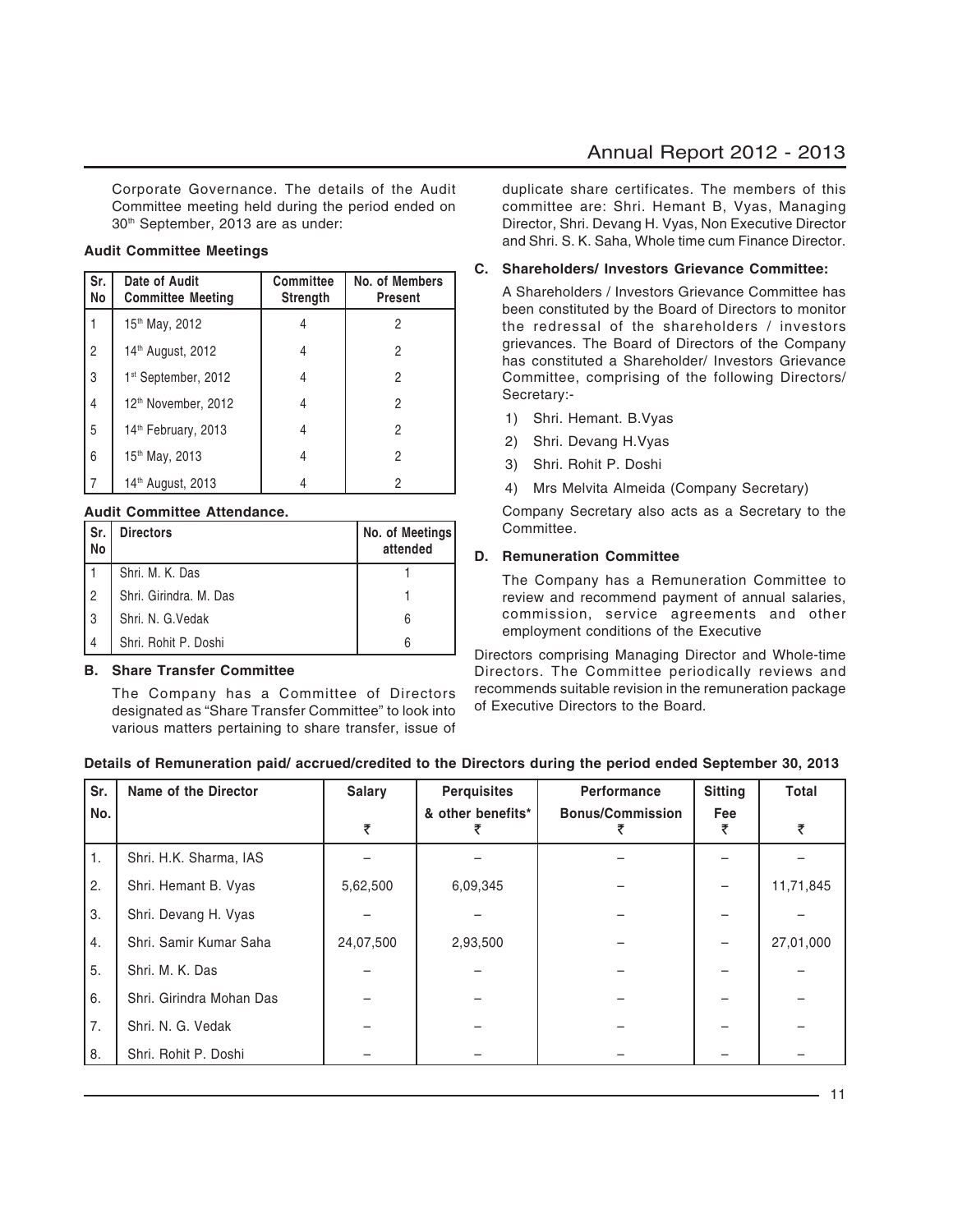## **General Body Meetings**

The last three General body meetings of the Members of the Company were held as per the following details: -

| Year      | Location                                                                      | Date                             | Time      |
|-----------|-------------------------------------------------------------------------------|----------------------------------|-----------|
| 2010-2012 | House No.4, Nilgiri Path, R.G.Barua Road, Near Doordarshan, Guwahati- 781 024 | 26 <sup>th</sup> September, 2012 | 4.30 p.m. |
| 2009-2010 | Hotel Landmark, Dr. R. B. Barooah Road, Ulubari, Guwahati 781 007             | 28 <sup>th</sup> June, 2011      | 4:30 p.m  |
| 2008-2009 | Hotel Landmark, Dr. R. B. Barooah Road, Ulubari, Guwahati 781 007             | 16 <sup>th</sup> December, 2010  | 4:00 p.m  |

### **Disclosures**

- There has been no non-compliance penalties/strictures imposed on the Company by stock exchange (s) or SEBI, on any matter related to capital markets, during the last three years,
- There are no materially significant related party transactions, which may have potential conflict with interests of the Company at large.
- There are no pecuniary relationships or transactions with the non executive independent directors.
- The Company has complied with all the mandatory requirements of Clause 49 of the Listing Agreement and the Company has not adopted any non- mandatory requirements of Clause 49 of the Listing Agreement.

### **Means of communication**

The financial results and the Annual Reports are displayed on the Company's website (i.e www.pragbosimi.in)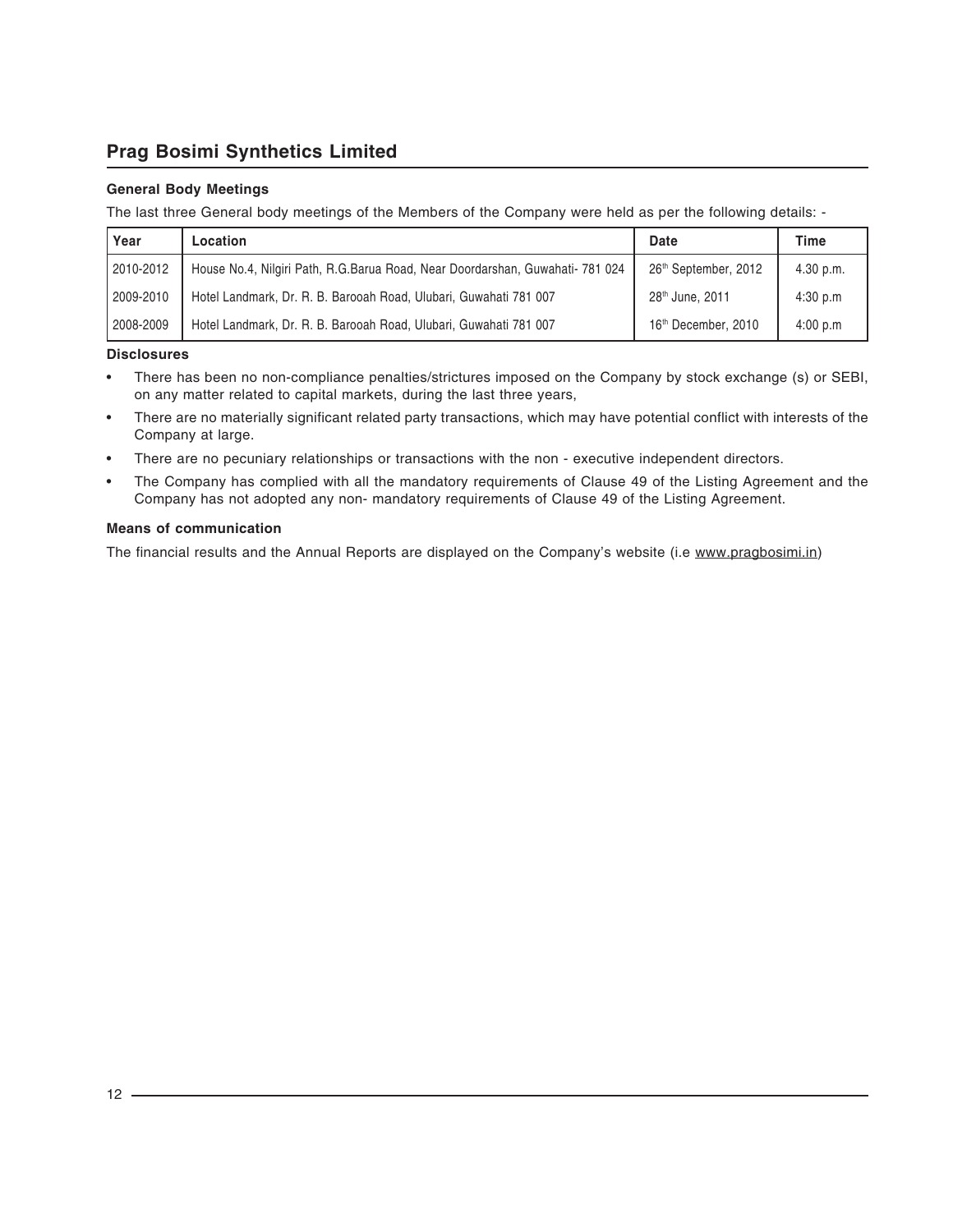# Annual Report 2012 - 2013

## **Shareholders Information**

## **1. Annual General Meeting:-**

Date : 9<sup>th</sup> January, 2014

- Time : 04:30 p.m.
- Venue : House No.4, Nilgiri Path, R.G.Barua Road, Near Doordarshan,Guwahati- 781 024

### **2. Book Closure Date:**

From  $2^{nd}$  January, 2014 to  $9<sup>th</sup>$  January, 2014(both days inclusive)

### **3. Share Transfer Agent**:

SHAREX DYNAMIC (INDIA) PRIVATE LIMITED UNIT- 1, LUTHRA IND PREMISES, ANDHERI KURLA ROAD, SAFED POOL, ANDHERI (EAST), MUMBAI 400072.

### **4. Investors Correspondence**

All queries of investors regarding the Company's shares in Physical/ Demat form may be sent to Registrar and Share Transfer Agent of the Company or at Company's corporate office at the following address or at the Registered Office of the Company.

#### **Registrar and Share Transfer Agents:**

**Sharex Dynamic (India) Private Limited** Unit- 1, Luthra Ind Premises, Andheri Kurla Road, Safed Pool,

Andheri (East), Mumbai 400072.

## **Corporate Office:**

The Company Secretary Prag Bosimi Synthetics Ltd, R-79/83, Lakshmi Insurance Bldg, Fifth Floor, Sir P.M. Road, Mumbai 400001.

## **Registered Office:**

Prag Bosimi Synthetics Ltd. House No.4, Niligiri Path, R. G. Barua Road, Near Doordarshan, Guwahati 781024, Assam.

## **5. Listing on Stock Exchanges: -**

The Company's Equity shares are listed at the following Stock Exchanges**:**

### **Stock Exchange Code**

| The Bombay Stock Exchange                       | 500192       |
|-------------------------------------------------|--------------|
| The Guwahati Stock Exchange                     | L/725        |
| The Calcutta Stock Exchange Association Limited | 10026150     |
| The Delhi Stock Exchange Association Limited    | 16025        |
| The Stock Exchange Ahmedabad                    | PRAG BOSM    |
| ISIN No.                                        | INE962801Q11 |

| 6. | <b>Shareholding pattern of the Company</b>                                                |             |        |  |  |  |  |
|----|-------------------------------------------------------------------------------------------|-------------|--------|--|--|--|--|
|    | Category                                                                                  | No. of      | $%$ of |  |  |  |  |
|    |                                                                                           | Shares held | Share  |  |  |  |  |
| А  | PROMOTER'S HOLDING:                                                                       |             |        |  |  |  |  |
|    | Indian promoters, relatives and associates                                                | 34894463    | 46.91  |  |  |  |  |
| R. | NON- PROMOTERS HOLDING                                                                    |             |        |  |  |  |  |
|    | <b>Mutual Funds</b><br>a)                                                                 | 98900       | 0.13   |  |  |  |  |
|    | Banks, Financial Institutions,<br>b)                                                      |             |        |  |  |  |  |
|    | insurance Companies, Central/ State Govt.                                                 |             |        |  |  |  |  |
|    | Institutions/ Non - government Institutions<br>(including Foreign Financial Institutions) | 1000        | 0.00   |  |  |  |  |
| C. | <b>FIIS</b>                                                                               | Nil         | Nil    |  |  |  |  |
| D  | Others:-                                                                                  |             |        |  |  |  |  |
|    | Corporates bodies                                                                         | 9673715     | 13.01  |  |  |  |  |
|    | Indian Public                                                                             | 27484402    | 36.95  |  |  |  |  |
|    | <b>NRI</b>                                                                                | 2227524     | 2.99   |  |  |  |  |
|    | <b>Clearing Members</b>                                                                   | 2956        | 0.00   |  |  |  |  |
|    | TOTAL                                                                                     | 74382960    | 100    |  |  |  |  |

#### 7. Distribution of Shareholding as on 30<sup>th</sup> September, **2013**

| Range                 | <b>Shareholders</b> |                         | <b>Shares</b> |                         |
|-----------------------|---------------------|-------------------------|---------------|-------------------------|
| No. of Shares         | <b>Number</b>       | $%$ to<br>total holders | <b>Number</b> | $%$ to<br>total Capital |
| <b>UPTO</b><br>TO 100 | 74737               | 80.69                   | 7451654       | 10.02                   |
| TO 200<br>101         | 6653                | 7.18                    | 1326801       | 1.78                    |
| TO 500<br>201         | 6896                | 7.45                    | 2859802       | 3.84                    |
| TO 1000<br>501        | 2346                | 2.53                    | 2004519       | 2.69                    |
| TO 5000<br>1001       | 1518                | 1.64                    | 3469229       | 4.66                    |
| 5001 TO 10000         | 179                 | 0.19                    | 1358489       | 1.83                    |
| 10001 TO 100000       | 232                 | 0.25                    | 7340009       | 9.87                    |
| 100001 TO ABOVE       | 60                  | 0.06                    | 48572457      | 65.30                   |
| <b>TOTAL</b>          | 92621               | 100.00                  | 74382960      | 100.00                  |

### **8. Share Transfer System**

Share transfer in physical form are registered by the Share Transfer Agent and returned to the respective transferee within a period ranging from fifteen days provided the documents lodged with the Share Transfer Agent/ Company are clear in all respects.

## **9. Dematerialisation of shares**

As per notification issued by the Securities and Exchange Board of India (SEBl), the trading in Company's shares is permitted only in dematerialized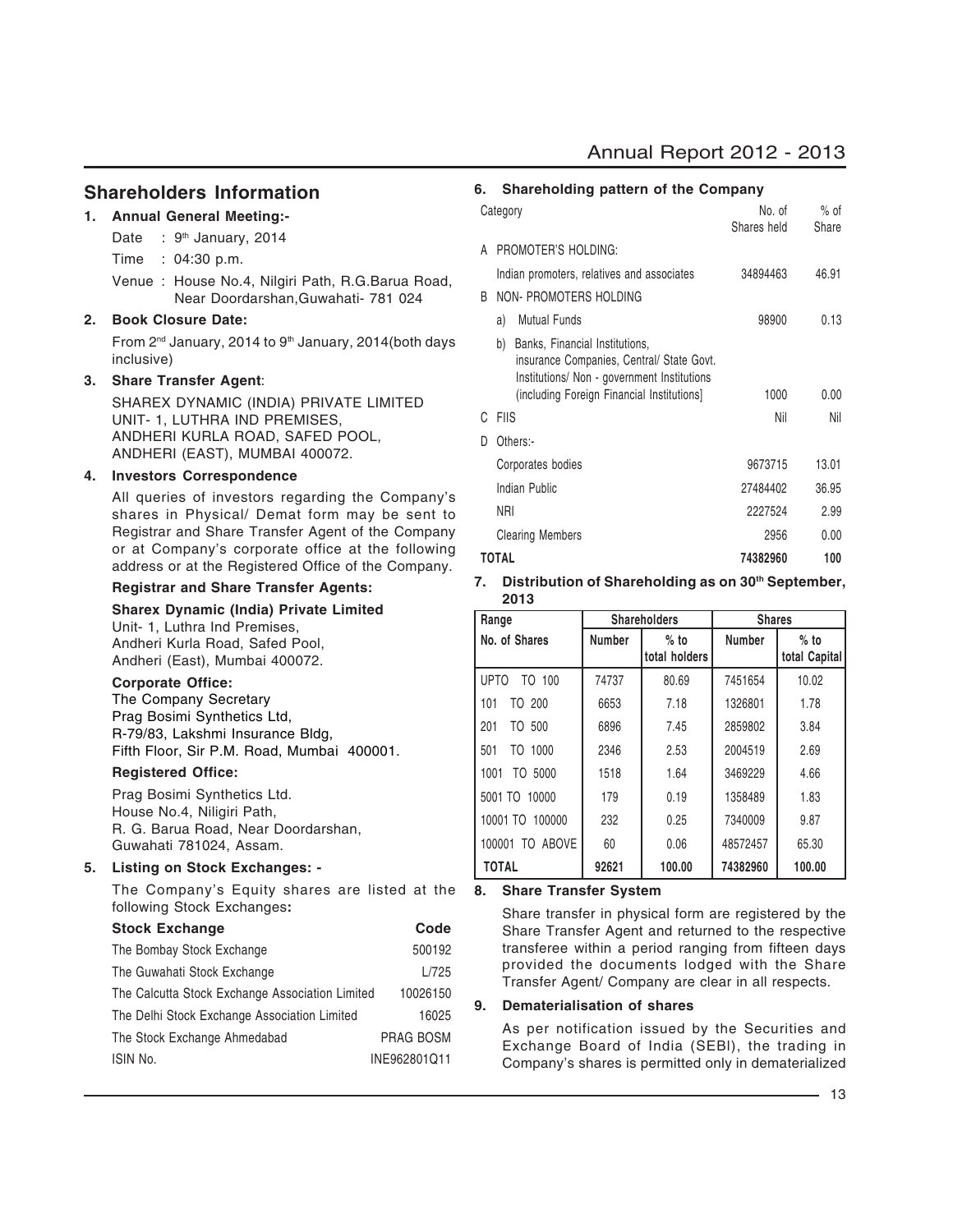form w.e.f September, 2000. In order to enable the shareholders to hold their shares in electronic form and to facilitate scripless trading, the company has enlisted its shares with National Securities Depository Limited (NSDL) and Central Depository Services Limited (CDSL).

| No. of shares Dematerialised                                   | 47834629 64.31% |  |
|----------------------------------------------------------------|-----------------|--|
| No. of shares in Physical form $\vert$ 26548331 $\vert$ 35.69% |                 |  |

|  |  | <b>Market Price Data</b> |  |  |
|--|--|--------------------------|--|--|
|  |  |                          |  |  |

| <b>Month</b>  | <b>Bombay Stock Exchange</b> |      | <b>Volume on BSE</b> |
|---------------|------------------------------|------|----------------------|
|               | <b>High</b>                  | Low  |                      |
| Apr-12        | 8.25                         | 6.71 | 1,40,344             |
| May-12        | 7.44                         | 5.56 | 1,20,386             |
| Jun-12        | 7.62                         | 6.2  | 1,03,582             |
| Jul-12        | 7.36                         | 5.91 | 5,06,589             |
| Aug-12        | 9.6                          | 5.78 | 4,32,131             |
| Sep-12        | 7.52                         | 6.75 | 1,30,282             |
| Oct-12        | 7.09                         | 6.4  | 1,26,062             |
| Nov-12        | 7.4                          | 6.03 | 1,85,903             |
| Dec-12        | 7.35                         | 5.56 | 2,44,546             |
| Jan-13        | 8.87                         | 6.55 | 3,64,785             |
| Feb-13        | 8.27                         | 5.83 | 2,04,632             |
| <b>Mar-13</b> | 6.2                          | 4.82 | 4,94,837             |
| Apr-13        | 5.89                         | 3.92 | 1,04,555             |
| May-13        | 5.47                         | 3.5  | 1,84,485             |
| $Jun-13$      | 5                            | 4.01 | 60,219               |
| $Jul-13$      | 5.4                          | 2.83 | 65,235               |
| Aug-13        | 2.86                         | 2.27 | 8,795                |
| Sep-13        | 3.09                         | 2.27 | 37,905               |

**11. Plant Location of the Company:**

Bijulibari Village,

P.O.Khandajan, Via Sipajhar,

Dist. Darrang 784 145

## **12. Bank Details of the Shareholders:**

Shareholders holding shares in physical form are requested to notify/send the following to the Company to facilitate better service:-

- a. any change in their address/bank details, and
- b. particulars of their bank account, in case the same have not been sent earlier.

### **13. Depository Services**

For guidance on depository services, Shareholders may write to the Company or to the respective Depositories: -

a) **National Securities Depository Ltd.**

Trade World, A Wing,  $4<sup>th</sup>$  &  $5<sup>th</sup>$  Floor, Kamla Mills Compound, Lower Parel, Mumbai 400013 Telephone: (022) 24994200 Fax: (022) 24976351 E-mail: info@nsdl.co.in Website: www.nsdl.co.in b) **Central Depository Services (India) Ltd.**

17<sup>th</sup> floor, P J Towers, Dalal Street, Fort, Mumbai 400001 Telephone: (022) 2723333 Fax: (022) 22723199 E-mail : investors@cdslindia.com Website: www.cdslindia.com

## **14. Nomination Facility**

Members who hold shares in physical form can nominate a person in respect of all the shares held by them singly or jointly. Members who hold shares in single name are advised, in their own interest to avail of the nomination facility by filing Form 2B. Members holding shares in the dematerialized form may contact their Depository Participant for recording nomination in respect of their shares.

### **By order of the Board of Directors**

Place: Guwahati **B. Communist Communist Communist Communist Communist Communist Communist Communist Communist Communist Communist Communist Communist Communist Communist Communist Communist Communist Communist Communist Co** 

Managing Director Whole Time Cum Finance Director

 $14$   $-$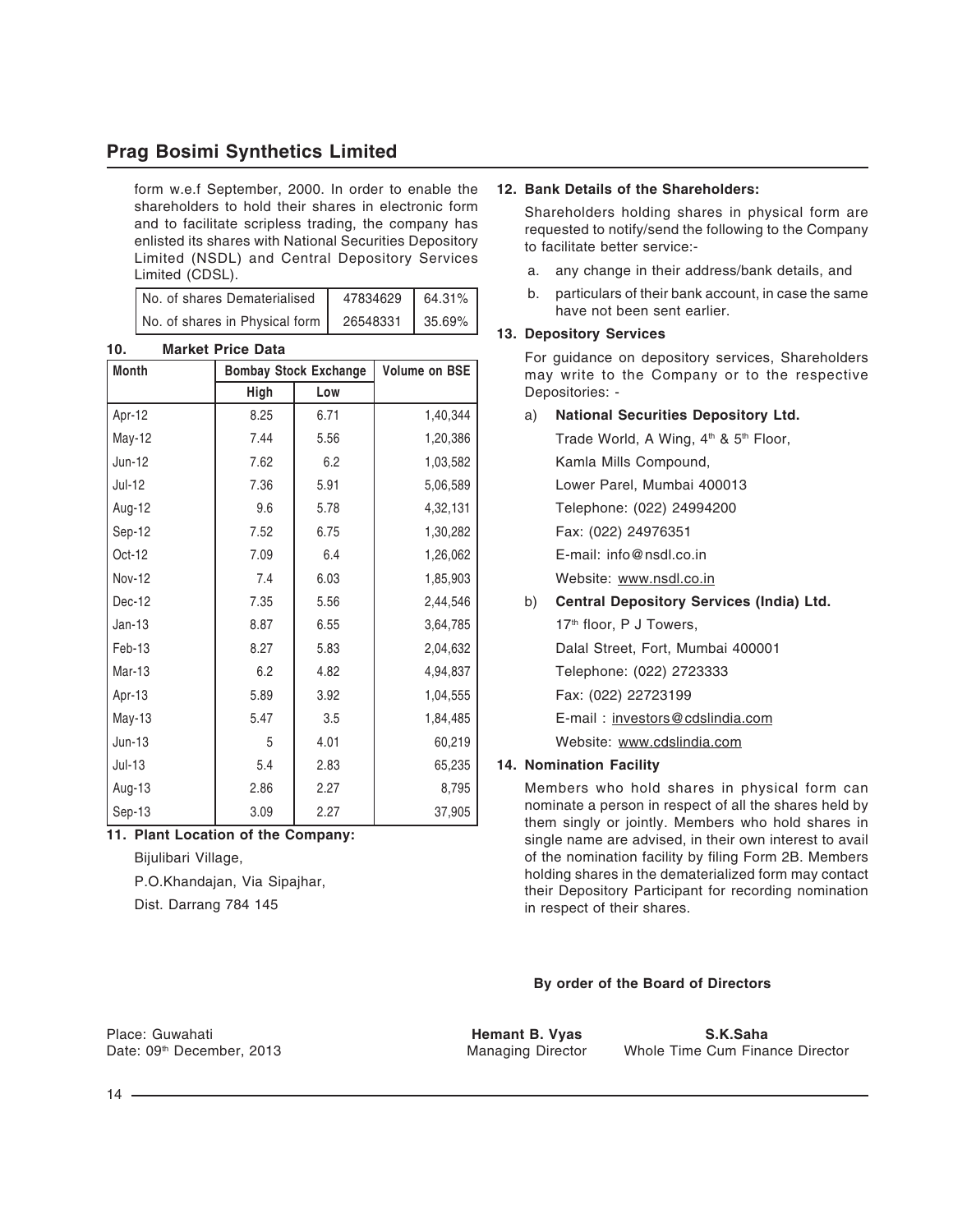## **Declaration on Compliance of the Company's Code of Conduct**

All the members of the Board and Senior Management Personnel of the Company have affirmed due observance of the Code of Conduct, framed pursuant to Clause 49 of the Listing Agreement with Stock Exchanges, in so far as it is applicable to them and there is no non-compliance thereof during the period ended  $30<sup>th</sup>$  September, 2013.

### **For, Prag Bosimi Synthetics Limited**

Date: 9<sup>th</sup> December, 2013

**S.K.Saha**

Place: Guwahati Whole Time cum Finance Director

# **AUDITORS' CERTIFICATE ON CORPORATE GOVERNANCE**

 $T<sub>0</sub>$ 

The Members of Prag Bosimi Synthetics Limited.

We have examined the compliance of conditions of corporate governance by Prag Bosimi Synthetics Ltd. for the period from 01<sup>st</sup> April 2012 to 30<sup>th</sup> September, 2013 as stipulated in clause 49 of the Listing Agreement of the said Company with stock exchanges.

The compliance of conditions of corporate governance is the responsibility of the management. Our examination was limited to procedures and implementation thereof, adopted by the Company for ensuring the compliance of the conditions of the Corporate Governance. It is neither an audit nor an expression of opinion on the financial statements of the Company.

In our opinion and to the best of our information and accordingly the explanations given to us, we certify that the Company has complied with the conditions of Corporate Governance as stipulated in the abovementioned Listing Agreement.

We state that no investor grievance is pending for period exceeding one month against the Company as per the records maintained by the R & T Agents/ Company.

We further state that such compliance is neither an assurance as to future viability of the Company nor efficiency or effectiveness with which the management has conducted the affairs of the Company.

**For Bharat Shroff & Co. For AMD & Associates** Chartered Accountants Chartered Accountants (Firm Reg. No.131026W) (Firm Regn.No.318191E)

Proprietor Partner (Proprietor Partner Partner (Proprietor Partner Partner Partner Partner Partner Partner Par (Membership No. 014822) (Membership No. 068018)

Place : Guwahati Date : 9th December, 2013

**Bharat B. Shroff Community Bordoloi** Bordoloi Bordoloi Bordoloi Bordoloi Bordoloi Bordoloi Bordoloi Bordoloi Bordoloi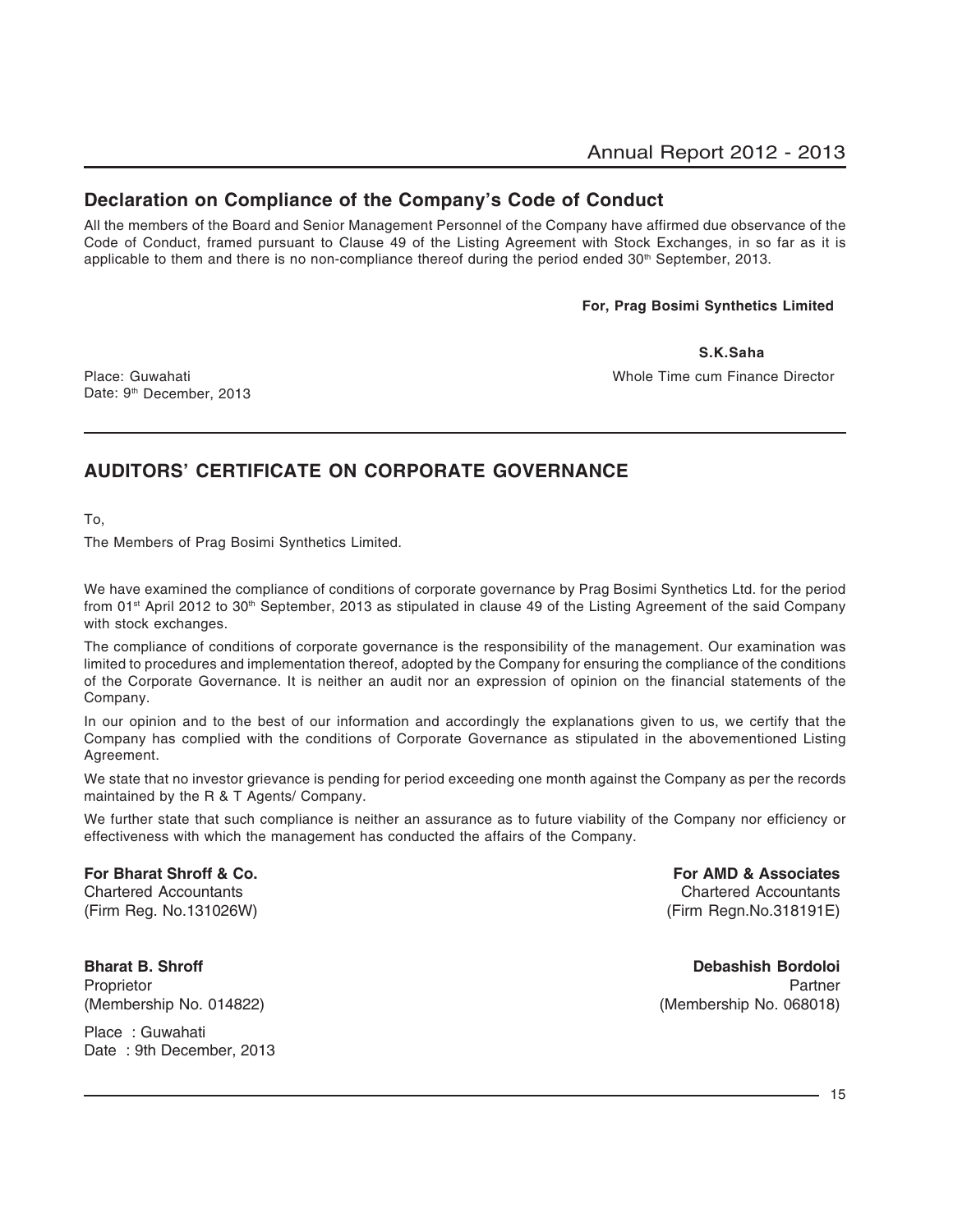# **INDEPENDENT AUDITORS' REPORT**

To,

## **THE MEMBERS OF PRAG BOSIMI SYNTHETICS LIMITED**

## **Report on the Financial Statement**

We have audited the accompanying financial statements of **PRAG BOSIMI SYNTHETICS LIMITED**, which comprise the Balance Sheet as at 30<sup>th</sup> September, 2013, and the Statement of Profit and Loss and Cash Flow Statement for the period then ended, and a summary of the significant accounting policies and other explanatory information**.**

## **Management's Responsibility for the Financial Statements**

The Company's Management is responsible for the preparation of these financial statements that give a true and fair view of the financial position, financial performance and cash flows of the Company in accordance with the Accounting Standards referred to in Section 211(3C) of the Companies Act, 1956. This responsibility includes the design, implementation and maintenance of internal control relevant to the preparation and presentation of the financial statements that give a true and fair view and are free from material misstatement, whether due to fraud or error.

## **Auditors' Responsibility**

Our responsibility is to express an opinion on these financial statements based on our audit. We conducted our audit in accordance with the auditing standards generally accepted in India. Those standards require that we plan and perform the audit to obtain reasonable assurance about whether the financial statements are free of material misstatement. An audit includes examining on a test basis, evidence supporting the amounts and disclosures in the financial statements. An audit also includes assessing the accounting principles used and significant estimates made by management, as well as evaluating the overall financial statement presentation.

We believe that the audit evidence we have obtained is sufficient and appropriate to provide a basis for our audit opinion.

## **Opinion**

In our opinion and to the best of our information and according to the explanations given to us, the aforesaid financial statements give the information required by the Act in the manner so required and give a true and fair view in conformity with the accounting principles generally accepted in India:

- (a) In the case of the Balance Sheet, of the state of affairs of the Company as at  $30<sup>th</sup>$  September, 2013.
- (b) In the case of the Statement of Profit and Loss, of the loss of the Company for the period ended on that date.
- (c) In the case of the Cash Flow Statement, of the cash flows for the period ended on that date.
- (d) The company has not provided any depreciation on a major part of its Plant & Machinery which is not put to use during the accounting period under review as per the accounting policy followed by the company.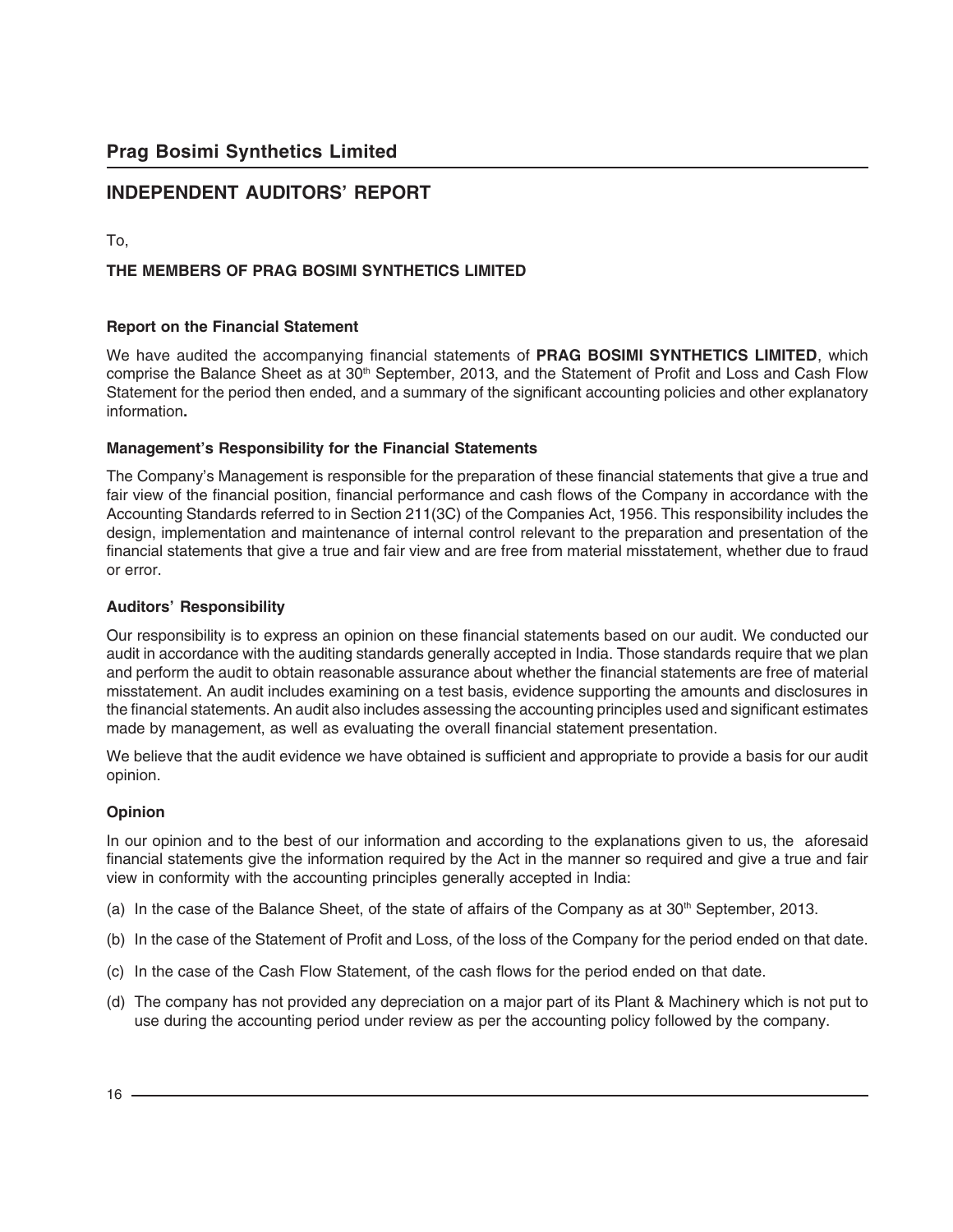## **Report on Other Legal and Regulatory Requirements**

- 1. As required by the Companies (Auditor's Report) Order, 2003 ("the Order") issued by the Central Government in terms of Section 227(4A) of the Act, we give in the Annexure a statement on the matters specified in paragraphs 4 and 5 of the Order.
- 2. As required by Section 227(3) of the Act, we report that:
	- (a) We have obtained all the information and explanations which to the best of our knowledge and belief were necessary for the purposes of our audit.
	- (b) In our opinion, proper books of account as required by law have been kept by the company so far as it appears from our examination of those books.
	- (c) The Balance Sheet and the Statement of Profit and Loss dealt with by this Report are in agreement with the books of account.
	- (d) In our opinion, the Balance Sheet and the Statement of Profit and Loss, comply with the Accounting Standards referred to in Section 211(3C) of the Act.
	- (e) On the basis of the written representations received from the directors as on  $30<sup>th</sup>$  September, 2013 taken on record by the Board of Directors, none of the directors is disqualified as on 30<sup>th</sup> September, 2013 from being appointed as a director in terms of Section 274(1)(g) of the Act.

**For Bharat Shroff & Co. For AMD & Associates** Chartered Accountants Chartered Accountants (Firm Reg. No.131026W) (Firm Regn.No.318191E)

**Bharat B. Shroff Debashish Bordoloi**

Place : Guwahati Date : 9th December, 2013

Proprietor Partner (Proprietor Partner Partner Partner Partner Partner Partner Partner Partner Partner Partner (Membership No. 014822) (Membership No. 068018)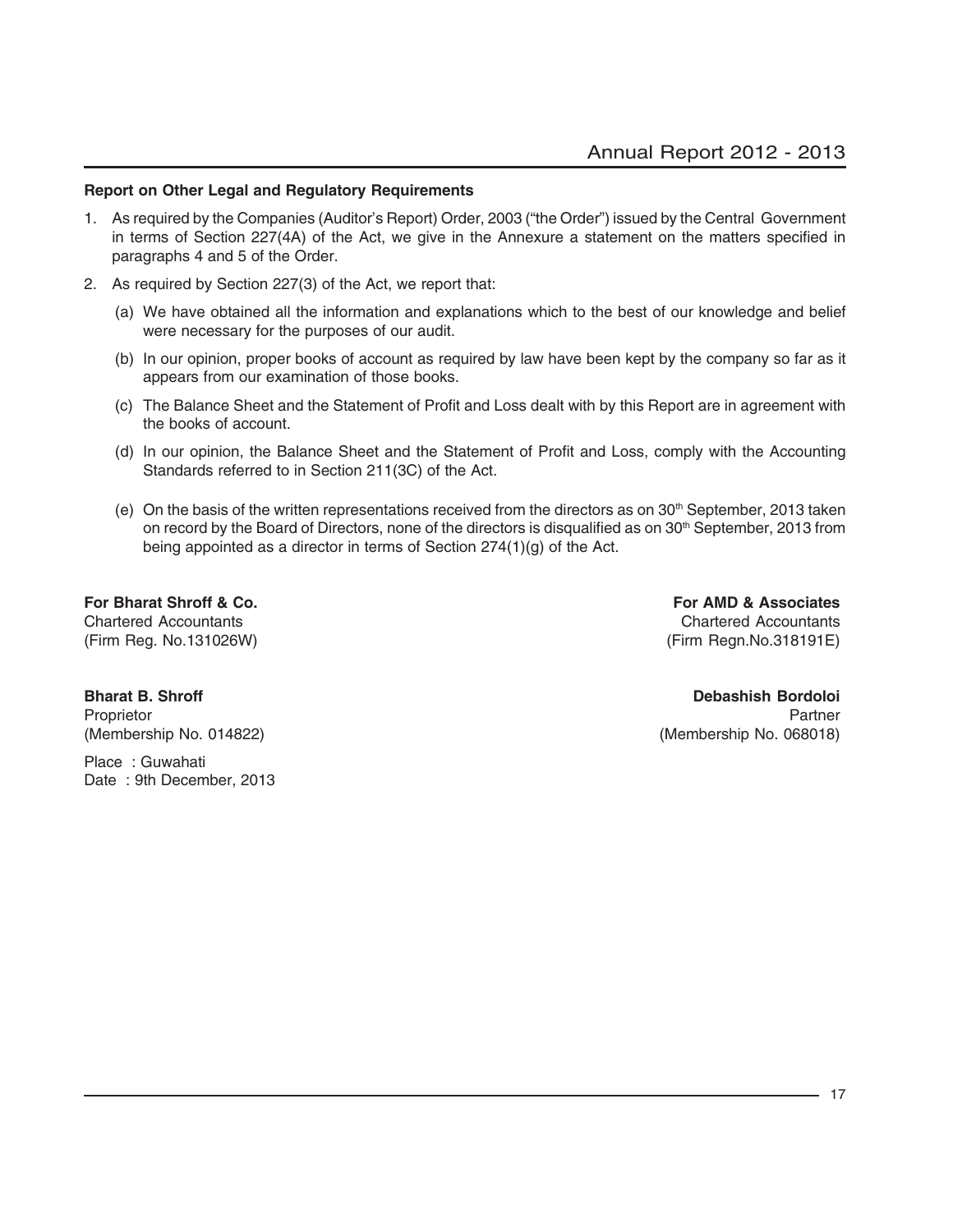# **Annexure referred to in paragraph 5 (1) of Independent Auditors' Report of even date on the financial statements for the period ended 30th September, 2013 of Prag Bosimi Synthetics Limited.**

On the basis of such checks as we considered appropriate and according to the information and explanations given to us during the course of audit, we state that:

- (i) In respect of its Fixed Assets:
	- (a) The Company has maintained proper records showing full particulars, including quantitative details and situation of fixed assets.
	- (b) The assets have been physically verified by the management in accordance with the phased programmed of verification adopted by the Company. In our opinion, the frequency of the verification is reasonable having regard to the size of the Company and nature of fixed assets. No material discrepancies have been noticed in respect of the assets physically verified during the period.
	- (c) No substantial part of the fixed assets has been disposed off during the period.
- (ii) In respect of its Inventories:
	- (a) As explained to us, the inventories were physically verified during the period by the Management at reasonable intervals. Inventory lying with the third parties and in transit have been verified by the management with reference to the confirmation received from them and/or subsequent receipt of goods.
	- (b) In our opinion and according to the information and explanations given to us, the procedures of physical verification of inventories followed by the Management were reasonable and adequate in relation to the size of the Company and the nature of its business.
	- (c) The Company has maintained proper records of its inventories. The discrepancies noticed on verification between physical stocks and book records were not material.
- (iii) (a) The Company has not granted any loans secured or unsecured to companies, firms or parties covered in the Register maintained under section 301 of the Act.
	- (b) The company has taken interest free unsecured loans of  $\bar{\tau}$  40,72,70,350/- from Managing Director and other related parties during the period. The terms of the loan repayment are not prima facie prejudicial to the interest of the Company.
	- (c) The Company has not taken any loans, secured or unsecured, except as stated in iii (b) above from companies, firms or other parties covered in the register maintained under section 301 of the Act.
- (iv) In our opinion and according to the information and explanations given to us, having regard to the explanations that some of the items purchased are of special nature and suitable alternative sources do not exist for obtaining comparable quotation, there are adequate internal control systems commensurate with the size of the company and the nature of its business for the purchase of inventory and fixed assets and for the sale of goods and services. During the course of our audit, no major weakness has been noticed in the internal control system.
- (v) (a) According to the information and explanation given to us, we are of the opinion that the particulars of contracts or arrangements referred to in section 301 of the Act have been entered in the register required to be maintained under that section.
	- (b) According to the information and explanation given to us , no transitions were made with parties whose names are entered in the register maintained under section 301 of the Act.
- (vi) No deposits within the meaning of Section 58A or any other relevant provision of the Act and Rules framed there under have been accepted by the Company.

 $18 -$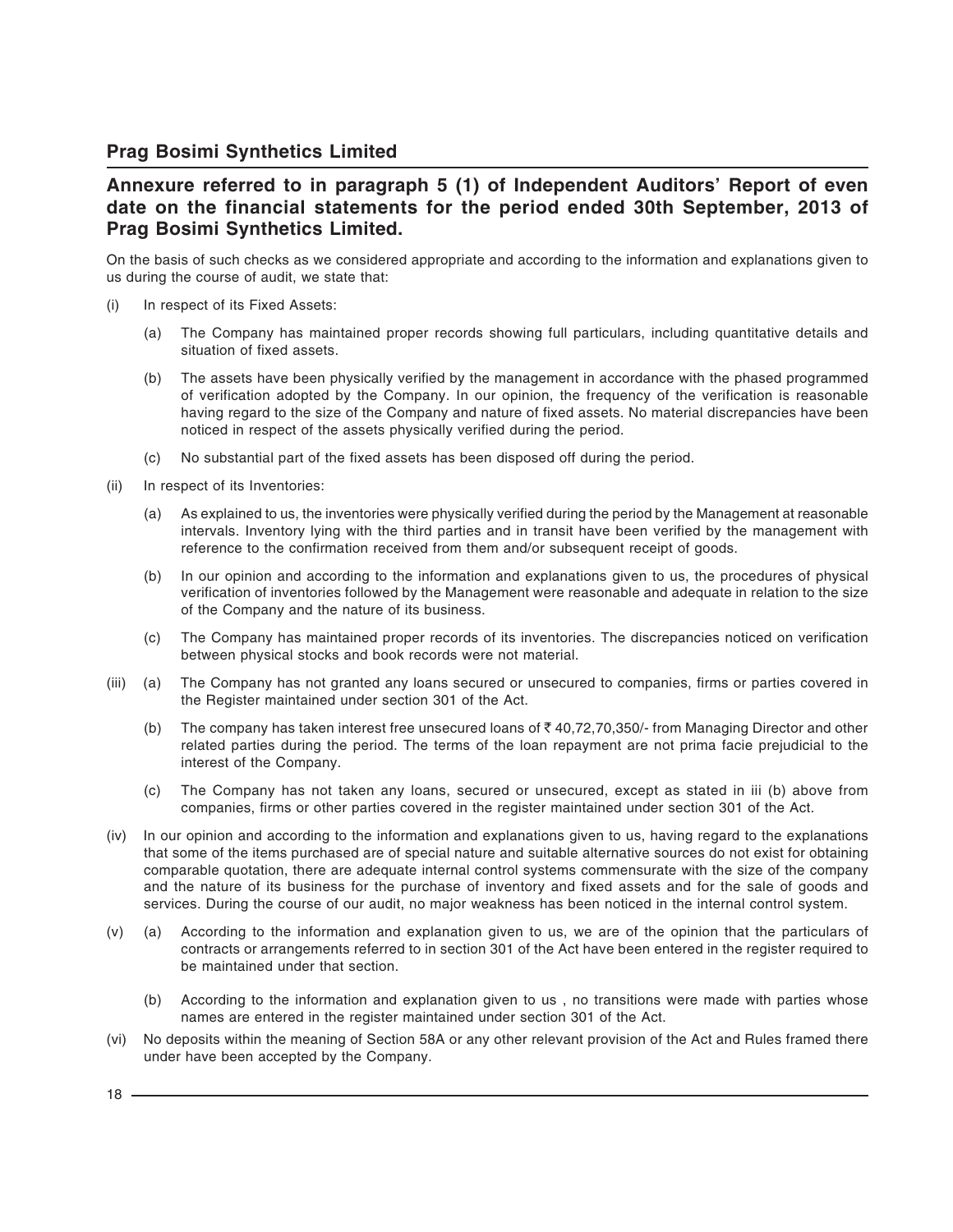- (vii) In our opinion, the Company has an internal audit system commensurate with the size of the Company and nature of its business.
- (viii) We are informed that the cost records maintained by the Company pursuant to the Order of the Central Government under section 209(1)(d) of the Act have been checked and verified by the cost auditor and hence we are not required to comment on it.
- (ix) The Company has following undisputed amounts outstanding towards statutory dues for more than 6 months as on 30<sup>th</sup> September, 2013:

| The Act applicable                                                            | Details of outstanding Amount   Amount (₹ in Lacs) |       |
|-------------------------------------------------------------------------------|----------------------------------------------------|-------|
| The Assam Professions, Trades, Callings and<br>Employments Taxation Act, 1947 | Professional Tax                                   | 11.30 |

- (x) The accumulated losses of the Company at the end of the financial period are not more than fifty per cent of its net worth. The Company has incurred cash losses during the financial period covered by our audit and in the immediately preceding financial period.
- (xi) In our opinion and according to the information and explanations given to us, the Company has not made regular payments towards dues to financial institutions, banks and debenture holders.
- (xii) During the period, the Company has not granted loans and advances on the basis of security by way of pledge of shares, debentures or other securities.
- (xiii) The Company is not a dealer or trader in shares, securities, debentures and other investments.
- (xiv) In our opinion and according to information and explanations given to us, the Company has not given guarantee for loans taken by others from Banks or financial institutions.
- (xv) According to the information and explanations given to us, in our opinion, funds raised on short term basis have not been used for long term basis or vice versa.
- (xvi) During the period, the Company has not made any preferential allotment of shares to the parties and companies covered and recorded in the Register maintained under section 301 of the Act.
- (xvii) As per the High Court order dated 21st December, 2012 the company has cancelled the Cumulative Convertible Preference Shares (CCPS) of  $\overline{\tau}$  10,00,00,000/- (1,00,000 shares of  $\overline{\tau}$  100/- each) and Redeemable Convertible Cumulative Preference Shares (RCCPS) of  $\bar{\tau}$  71,46,25,000/- (71,46,250 shares of  $\bar{\tau}$  100/- each) both totaling to ₹ 81,46,25,000/- on 16<sup>th</sup> February, 2013 from accounts.
- (xviii) The Company has not raised any money by way of public issue during the period.
- (xix) During the period, no fraud on or by the Company has been noticed or reported during the course of our audit.

**For Bharat Shroff & Co. For AMD & Associates** Chartered Accountants Chartered Accountants (Firm Reg. No:-131026W) (Firm Regn.No.318191E)

Proprietor Partner (Proprietor Partner Partner (Proprietor Partner Partner Partner Partner Partner Partner Par (Membership No. 014822) (Membership No. 068018)

Place : Guwahati Date : 9th December, 2013

**Bharat B. Shroff Debashish Bordoloi**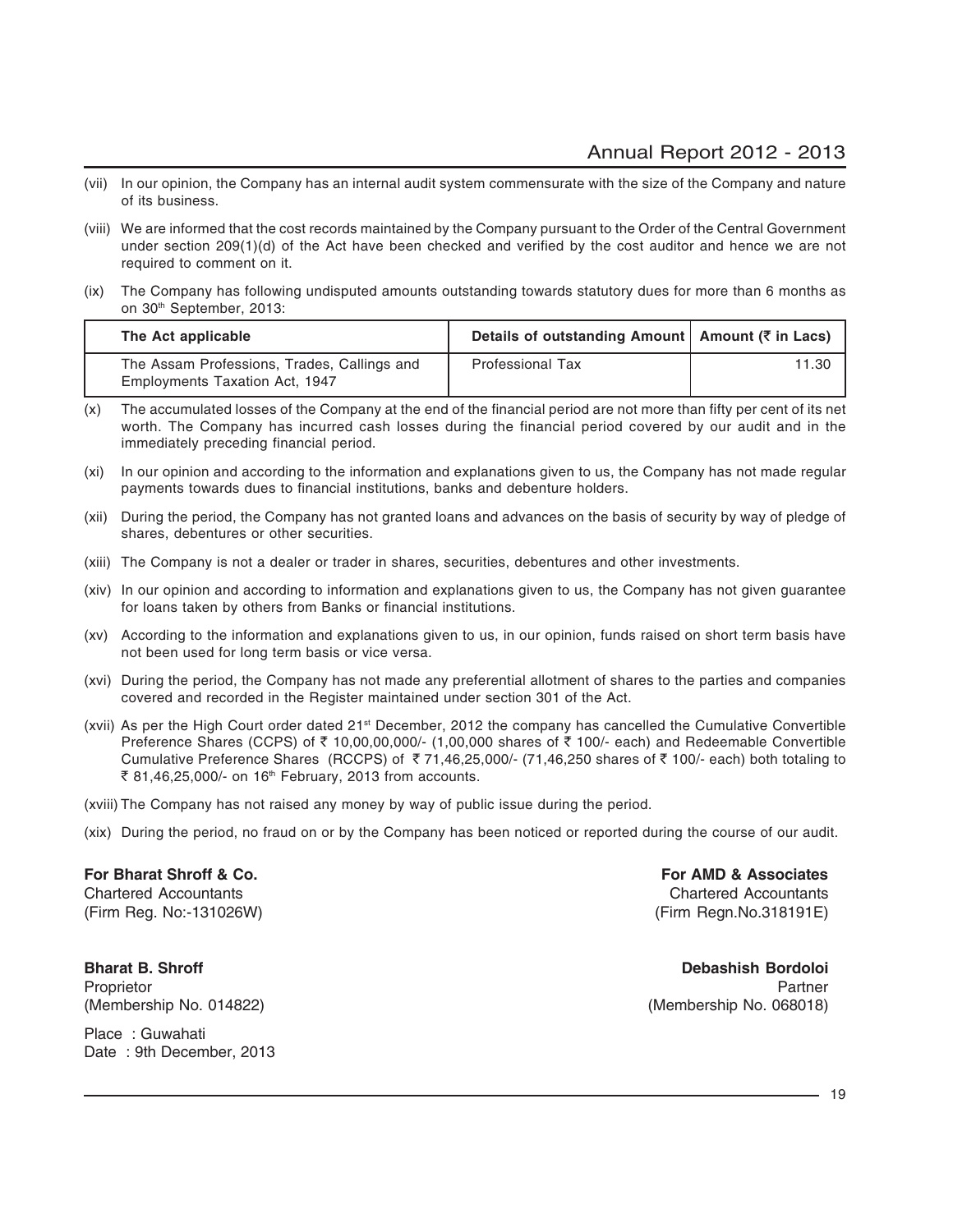# **Balance Sheet as at 30th September, 2013**

|                | <b>Particulars</b>                   | Note No.       | As at<br>30th September 2013<br>₹ | As at<br>31st March, 2012<br>₹ |
|----------------|--------------------------------------|----------------|-----------------------------------|--------------------------------|
| A              | <b>EQUITY AND LIABILITIES</b>        |                |                                   |                                |
| 1              | Shareholders' funds                  |                |                                   |                                |
|                | Share capital<br>(a)                 | 3              | 743,829,600                       | 1,558,454,600                  |
|                | (b)<br>Reserves and surplus          | 4              | 215,752,278                       | (331, 672, 745)                |
|                |                                      |                | 959,581,878                       | 1,226,781,855                  |
| $\overline{2}$ | <b>Non-current liabilities</b>       |                |                                   |                                |
|                | Long-term borrowings<br>(a)          | 5              | 1,072,343,343                     | 831,082,455                    |
|                | (b)<br>Other long-term liabilities   | 6              | 98,772,678                        | 27,196,931                     |
|                | Long-term provisions<br>(c)          | $\overline{7}$ | 14,794,975                        | 11,978,633                     |
|                |                                      |                | 1,185,910,996                     | 870,258,019                    |
| 3              | <b>Current liabilities</b>           |                |                                   |                                |
|                | Short-term borrowings<br>(a)         | 8              | 345,676,857                       | 430,111,700                    |
|                | (b)<br>Trade payables                | 9              | 364,748,230                       | 30, 157, 823                   |
|                | Other current liabilities<br>(c)     | 10             | 80,139,741                        | 52,961,570                     |
|                | (d)<br>Short-term provisions         | 11             | 13,253,006                        | 9,966,321                      |
|                |                                      |                | 803,817,834                       | 523,197,413                    |
|                | <b>TOTAL</b>                         |                | 2,949,310,708                     | 2,620,237,287                  |
| в              | <b>ASSETS</b>                        |                |                                   |                                |
| 1              | <b>Non-current assets</b>            |                |                                   |                                |
|                | <b>Fixed assets</b><br>(a)           |                |                                   |                                |
|                | Tangible assets<br>(i)               | 12.A           | 2,186,285,634                     | 2,247,057,527                  |
|                | Capital work-in-progress<br>(ii)     | 12.C           | 10,927,690                        | 3,659,087                      |
|                |                                      |                | 2,197,213,324                     | 2,250,716,614                  |
|                | Non-current investments<br>(b)       | 13             | 1,200,000                         | 1,200,000                      |
|                | Long-term loans and advances<br>(c)  | 14             | 187,355,607                       | 185,832,293                    |
|                | (d)<br>Other non-current assets      | 15             | 21,528,986                        | 48,045,113                     |
|                |                                      |                | 210,084,593                       | 235,077,405                    |
| $\overline{2}$ | <b>Current assets</b>                |                |                                   |                                |
|                | Inventories<br>(a)                   | 16             | 110,912,033                       | 112,591,756                    |
|                | Trade receivables<br>(b)             | 17             | 420,369,608                       | 3,805,409                      |
|                | (c)<br>Cash and cash equivalents     | 18             | 3,004,600                         | 4,351,680                      |
|                | (d)<br>Short-term loans and advances | 19             | 7,726,551                         | 13,694,423                     |
|                |                                      |                | 542,012,792                       | 134,443,268                    |
|                | <b>TOTAL</b>                         |                | 2,949,310,708                     | 2,620,237,287                  |

## **See accompanying notes forming part of the financial statements**

Chartered Accountants **Hemant B**<br>
(Firm Regn.No.318191E) **S.K.Saha** 

Proprietor (M.No. 014822)

Place : Guwahati Date : 09.12.2013

**Bharat B. Shroff Debashish Bordoloi**<br>Proprietor (M.No. 014822) Partner (M.No. 068018)

In terms of our report attached. **For and on behalf of the Board of Directors For Bharat Shroff & Co For AMD & Associates H.K.Sharma** Chairman Chairman Chartered Accountants Chartered Accountants **Hemant B. Vyas** Managing Director (Firm Regn.No.131026W) (Firm Regn.No.318191E) **S.K.Saha** Finance (Firm Regn.No.131026W) (Firm Regn.No.318191E) **S.K.Saha** Finance **Finance S.K.Saha** Finance **Director M.K.Das** Director<br>**Girindra Mohan Das** Director **Girindra Mohan Das** 

 $20 -$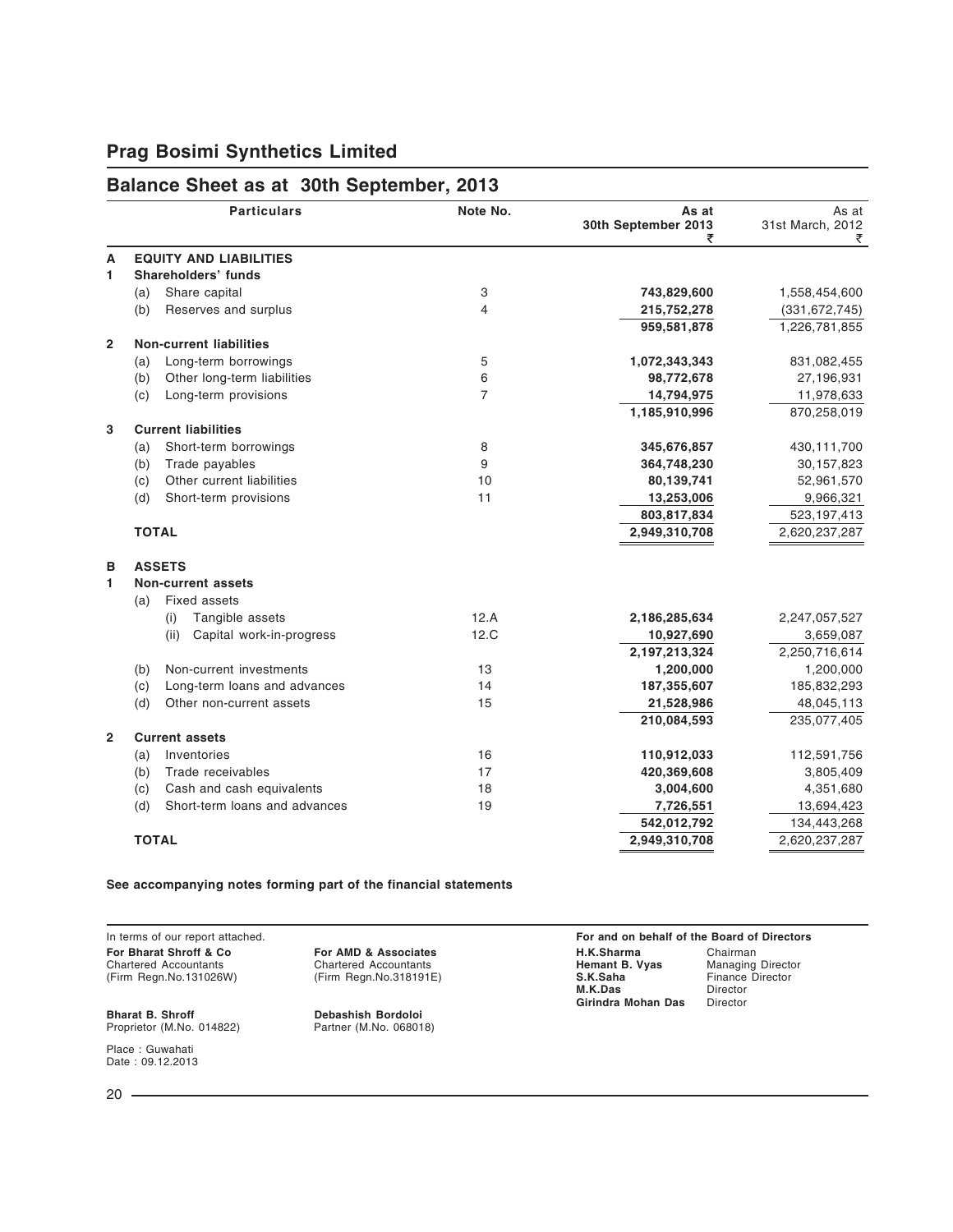|   |                         |     | <b>Particulars</b>                                                                  | Note No. | For the<br>eighteen months<br>period ended<br>30th September, 2013<br>₹ | For the<br>eighteen months<br>period ended<br>31st March, 2012<br>₹ |
|---|-------------------------|-----|-------------------------------------------------------------------------------------|----------|-------------------------------------------------------------------------|---------------------------------------------------------------------|
| A |                         |     | <b>CONTINUING OPERATIONS</b>                                                        |          |                                                                         |                                                                     |
|   | $\mathbf{1}$            |     | Revenue from operations (net)                                                       | 20       | 1,001,015,935                                                           | 5,578,963                                                           |
|   | $\overline{2}$          |     | Other income                                                                        | 21       | 4,326,187                                                               | 7,412,457                                                           |
|   | 3                       |     | Total revenue (1+2)                                                                 |          | 1,005,342,122                                                           | 12,991,420                                                          |
|   | $\overline{\mathbf{4}}$ |     | <b>Expenses</b>                                                                     |          |                                                                         |                                                                     |
|   |                         | (a) | Cost of materials consumed                                                          | 22.a     | 867,255,614                                                             | 30,316,356                                                          |
|   |                         | (b) | Changes in inventories of finished<br>goods, work-in-progress and<br>stock-in-trade | 22.b     | 1,333,246                                                               | (44, 591, 017)                                                      |
|   |                         | (c) | Employee benefits expense                                                           | 23       | 58,554,486                                                              | 38,769,772                                                          |
|   |                         | (d) | Finance costs                                                                       | 24       | 187,574,130                                                             | 137,299,576                                                         |
|   |                         | (e) | Depreciation and amortisation expense                                               | 12.B     | 79,372,762                                                              | 35,362,095                                                          |
|   |                         | (f) | Other expenses                                                                      | 25       | 78,451,859                                                              | 53,266,685                                                          |
|   |                         |     |                                                                                     |          | 1,272,542,098                                                           | 250,423,467                                                         |
|   | 5                       |     | Profit / (Loss) before exceptional and<br>extraordinary items and tax (3 - 4)       |          | (267, 199, 976)                                                         | (237, 432, 047)                                                     |
|   | 6                       |     | <b>Exceptional items</b>                                                            | 26       |                                                                         | 116,529,208                                                         |
|   | $\overline{7}$          |     | Profit / (Loss) before tax $(5 \pm 6)$                                              |          | (267, 199, 976)                                                         | (120, 902, 840)                                                     |
|   | 8                       |     | <b>Tax expense</b>                                                                  |          |                                                                         |                                                                     |
|   | 9                       |     | Earnings per share (of $\overline{\xi}$ .10/- each)                                 |          |                                                                         |                                                                     |
|   |                         |     | <b>Basic and Diluted</b>                                                            |          | (3.59)                                                                  | (1.63)                                                              |
|   |                         |     |                                                                                     |          |                                                                         |                                                                     |

# **Statement of Profit and Loss for the period ended 30th September, 2013**

**See accompanying notes forming part of the financial statements**

Chartered Accountants **Hemant B**<br>
(Firm Regn.No.318191E) **S.K.Saha** 

**Bharat B. Shroff Debashish Bordoloi**<br>Proprietor (M.No. 014822) Partner (M.No. 068018) Proprietor (M.No. 014822)

Place : Guwahati Date : 09.12.2013

In terms of our report attached. **For and on behalf of the Board of Directors For Bharat Shroff & Co For AMD & Associates H.K.Sharma** Chairman **Chairman**<br>Chartered Accountants Chartered Accountants **Hemant B. Vyas** Managing Director (Firm Regn.No.131026W) (Firm Regn.No.318191E) **S.K.Saha** Finan (Firm Regn.No.131026W) (Firm Regn.No.318191E) **S.K.Saha** Finance **S.K.Saha** Finance Director **M.K.Das** Director<br>**Girindra Mohan Das** Director **Girindra Mohan Das**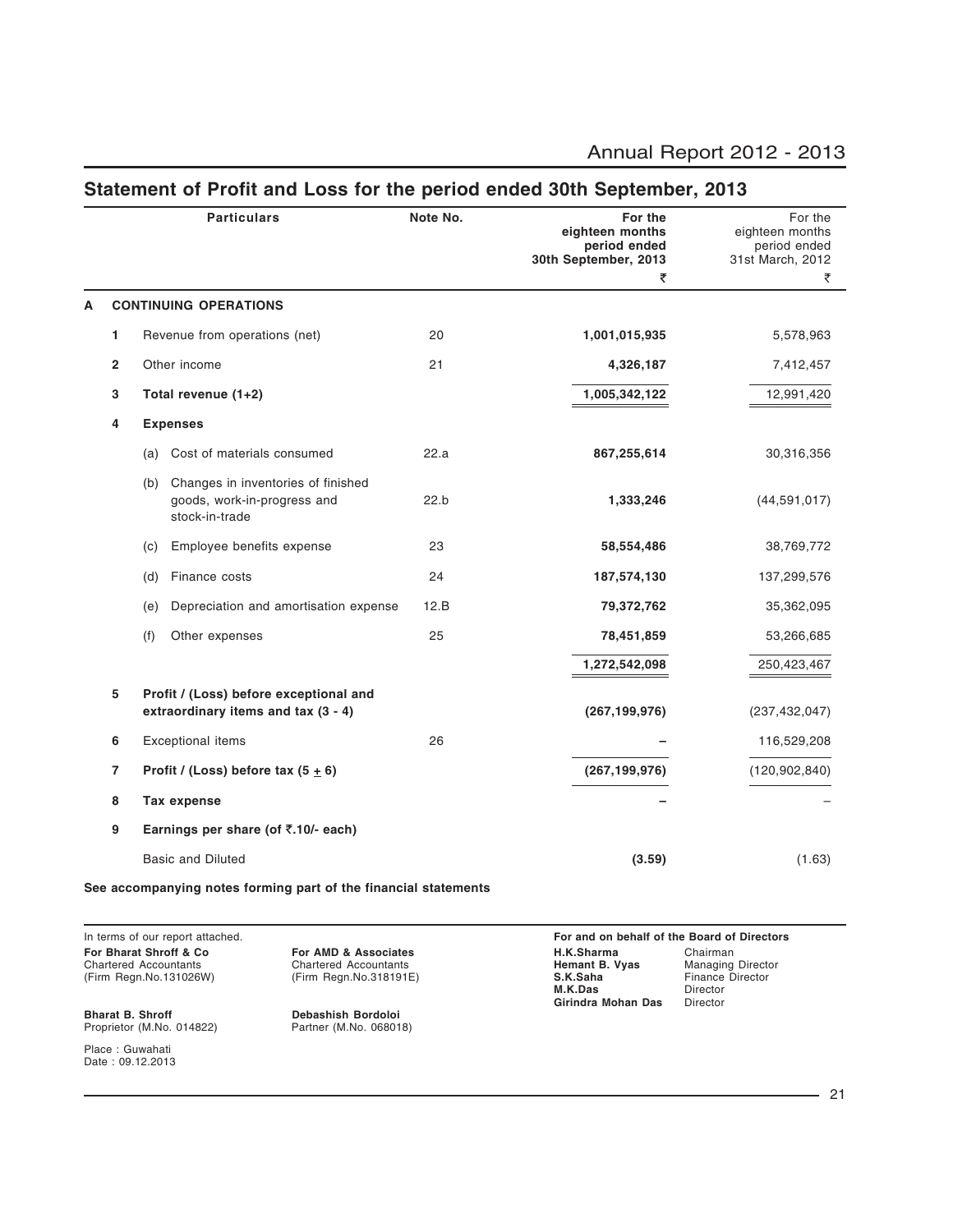# **Notes forming part of the Financial Statements**

| <b>Particulars</b> |                                                                |                     | As at 30th September 2013 | As at 31st March, 2012 |               |  |
|--------------------|----------------------------------------------------------------|---------------------|---------------------------|------------------------|---------------|--|
|                    |                                                                | Number of<br>shares | ₹                         | Number of<br>shares    | ₹             |  |
| (a)                | Note 3 Share capital<br>Authorised                             |                     |                           |                        |               |  |
|                    | Equity shares of ₹.10/- each with voting rights                | 120,000,000         | 1,200,000,000             | 120,000,000            | 1,200,000,000 |  |
|                    | Equity shares (Unclassified) of ₹.10/- each with voting rights | 30,000,000          | 300,000,000               | 30,000,000             | 300,000,000   |  |
|                    | Optionally convertible preference shares of ₹.100/- each       | 1,000,000           | 100,000,000               | 1,000,000              | 100,000,000   |  |
|                    | Redeemable preference shares of $\overline{5}$ .100/- each     | 9,000,000           | 900,000,000               | 9,000,000              | 900,000,000   |  |
|                    | Total                                                          | 160,000,000         | 2,500,000,000             | 160,000,000            | 2,500,000,000 |  |
|                    | (b) Issued, Subscribed and Called up                           |                     |                           |                        |               |  |
|                    | Equity shares of ₹.10/- each with voting rights                | 74,382,960          | 743,829,600               | 74.382.960             | 743,829,600   |  |
|                    | Optionally convertible preference shares of ₹.100/- each       |                     |                           | 1,000,000              | 100,000,000   |  |
|                    | Redeemable preference shares of ₹.100/- each                   |                     |                           | 7,146,250              | 714,625,000   |  |
|                    | Total                                                          | 74,382,960          | 743,829,600               | 82,529,210             | 1,558,454,600 |  |
|                    |                                                                |                     |                           |                        |               |  |

#### **Notes:**

(i) Reconciliation of the number of shares and amount outstanding at the beginning and at the end of the reporting period:

| <b>Particulars</b>       |                                                     | <b>Opening Balance</b> | Other changes<br>(Calls in Arrears) | <b>Closing Balance</b> |
|--------------------------|-----------------------------------------------------|------------------------|-------------------------------------|------------------------|
|                          | Equity shares with voting rights                    |                        |                                     |                        |
|                          | Period ended 30th September, 2013                   |                        |                                     |                        |
| $\overline{\phantom{0}}$ | Number of shares                                    | 7,43,82,960            |                                     | 7,43,82,960            |
|                          | Amount (in ₹.)                                      | 74,38,29,600           | 31,26,300                           | 74,38,29,600           |
|                          | Year ended 31st March, 2012                         |                        |                                     |                        |
|                          | Number of shares                                    | 7,43,82,960            |                                     |                        |
|                          | Amount (in ₹.)                                      | 74,38,29,600           | 31,26,300                           | 74,38,29,600           |
|                          | Cumulative Convertible Preference Shares            |                        |                                     |                        |
|                          | Period ended 30th September, 2013                   |                        |                                     |                        |
|                          | Number of shares                                    |                        |                                     |                        |
| -                        | Amount (in ₹.)                                      |                        |                                     |                        |
|                          | Year ended 31st March, 2012                         |                        |                                     |                        |
| $\overline{\phantom{0}}$ | Number of shares                                    | 10,00,000              |                                     | 10,00,000              |
|                          | Amount (in ₹.)                                      | 10,00,00,000           |                                     | 10,00,00,000           |
|                          | Redeemable Cumulative Convertible Preference Shares |                        |                                     |                        |
|                          | Period ended 30th September, 2013                   |                        |                                     |                        |
| $\overline{\phantom{0}}$ | Number of shares                                    |                        |                                     |                        |
| -                        | Amount (in ₹.)                                      |                        |                                     |                        |
|                          | Year ended 31st March, 2012                         |                        |                                     |                        |
| $\overline{\phantom{0}}$ | Number of shares                                    | 71,46,250              |                                     | 71,46,250              |
| $\overline{\phantom{0}}$ | Amount (in ₹.)                                      | 71,46,25,000           |                                     | 71,46,25,000           |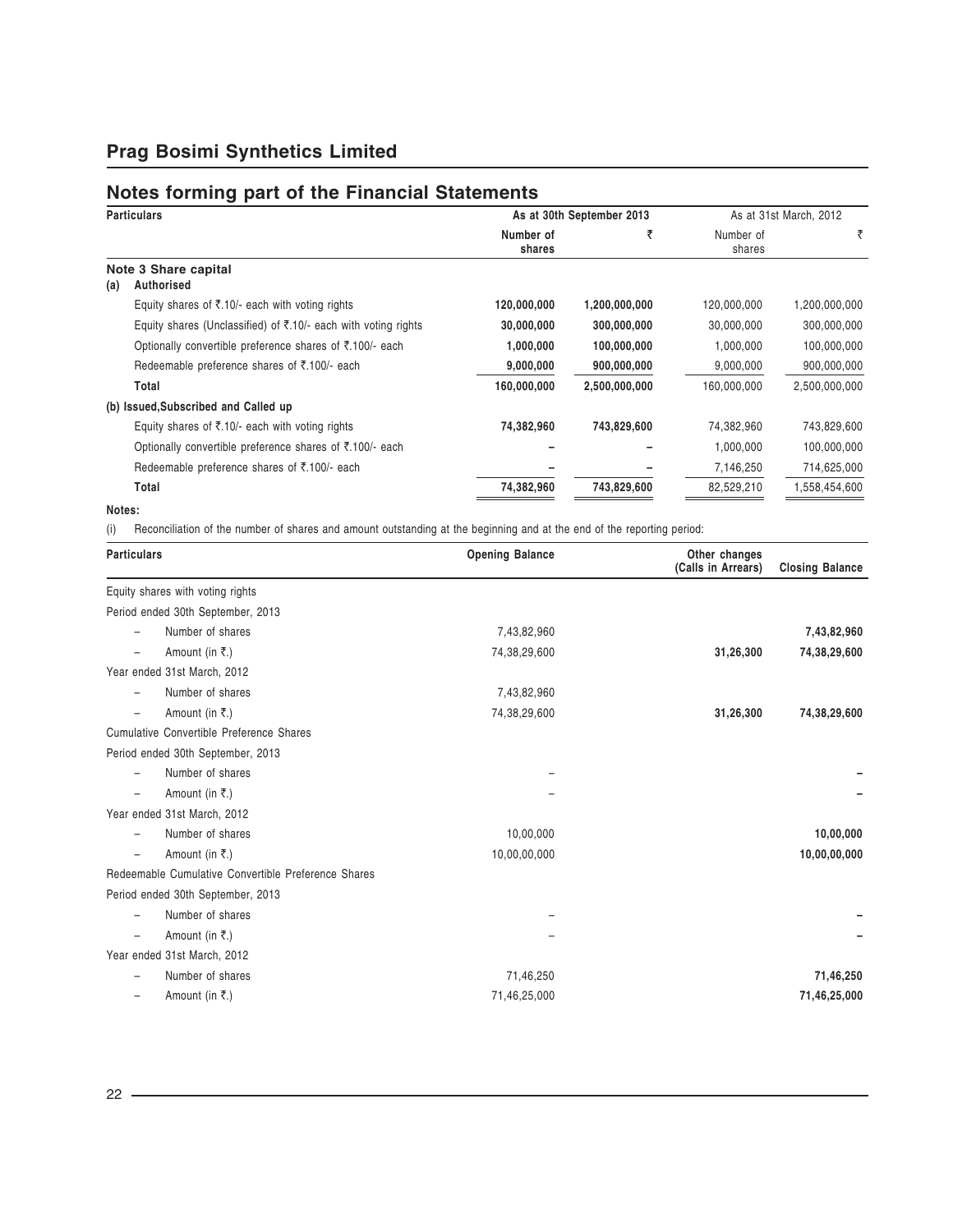# **Notes forming part of the financial statements**

**Note 3 Share capital (contd.)**

(ii) Details of shares held by each shareholder holding more than 5% shares:

| Class of shares / Name of shareholder<br>As at 30th September, 2013 |                                                     | As at 31st March, 2012   |                                      |                          |                                      |
|---------------------------------------------------------------------|-----------------------------------------------------|--------------------------|--------------------------------------|--------------------------|--------------------------------------|
|                                                                     |                                                     | Number of<br>shares held | % holding in that<br>class of shares | Number of<br>shares held | % holding in that<br>class of shares |
|                                                                     | Equity shares with voting rights                    |                          |                                      |                          |                                      |
|                                                                     | Assam Industrial Development Corporation Limited    | 18,377,980               | 24.707                               | 18,377,980               | 24.707                               |
|                                                                     | Akhilesh Mercantile Private Limited                 | 6,423,909                | 8.636                                | 6,423,909                | 8.636                                |
|                                                                     | Devsai Investments and Finances Private Limited     | 4,250,000                | 5.714                                | 4,250,000                | 5.714                                |
|                                                                     | <b>Particulars</b>                                  |                          | As at 30th September, 2013           |                          | As at 31st March, 2012               |
|                                                                     |                                                     |                          | ₹                                    |                          | ₹                                    |
|                                                                     | Note 4 Reserves and surplus                         |                          |                                      |                          |                                      |
| (a)                                                                 | Capital Reserve                                     |                          |                                      |                          |                                      |
|                                                                     | Opening balance                                     |                          | 16,700,000                           |                          | 16,700,000                           |
|                                                                     | Add: Additions during the period                    |                          |                                      |                          |                                      |
|                                                                     | Closing balance                                     |                          | 16,700,000                           |                          | 16,700,000                           |
| (b)                                                                 | Other Reserves                                      |                          |                                      |                          |                                      |
|                                                                     | Opening balance                                     |                          | 747,363,450                          |                          | 747,314,394                          |
|                                                                     | Add: Additions / transfers during the period        |                          |                                      |                          | 49,056                               |
|                                                                     | Closing balance                                     |                          | 747,363,450                          |                          | 747,363,450                          |
| (c)                                                                 | Capital Redemption Reserve                          |                          |                                      |                          |                                      |
|                                                                     | Opening balance                                     |                          |                                      |                          |                                      |
|                                                                     | Add: Additions / transfers during the period        |                          | 814,625,000                          |                          |                                      |
|                                                                     | Closing balance                                     |                          | 814,625,000                          |                          |                                      |
| (d)                                                                 | Surplus / (Deficit) in Statement of Profit and Loss |                          |                                      |                          |                                      |
|                                                                     | Opening balance                                     |                          | (1,095,736,195)                      |                          | (974, 833, 355)                      |
|                                                                     | Add: Profit / (Loss) for the period                 |                          | (267, 199, 976)                      |                          | (120, 902, 840)                      |
|                                                                     | Closing balance                                     |                          | (1,362,936,171)                      |                          | (1,095,736,195)                      |
|                                                                     | Total                                               |                          | 215,752,278                          |                          | (331, 672, 745)                      |
|                                                                     | Note 5 Long-term borrowings                         |                          |                                      |                          |                                      |
|                                                                     | Bonds / debentures                                  |                          |                                      |                          |                                      |
| (a)                                                                 | Secured                                             |                          |                                      |                          |                                      |
|                                                                     |                                                     |                          |                                      |                          |                                      |
|                                                                     | <b>Optionally Cumulative Convertible Debentures</b> |                          | 575,217,500                          |                          | 575,217,500                          |
| (b)                                                                 | Term loans                                          |                          | 575,217,500                          |                          | 575,217,500                          |
|                                                                     | Secured                                             |                          |                                      |                          |                                      |
|                                                                     | Working Capital Term Loan                           |                          | 35,000,000                           |                          | 35,000,000                           |
|                                                                     | Unsecured                                           |                          | 55,664,955                           |                          | 55,664,955                           |
|                                                                     |                                                     |                          |                                      |                          |                                      |
|                                                                     |                                                     |                          | 90,664,955                           |                          | 90,664,955                           |
| (c)                                                                 | Loans and advances from related parties             |                          |                                      |                          |                                      |
|                                                                     | Unsecured                                           |                          | 406,460,888                          |                          | 165,200,000                          |
|                                                                     | Total                                               |                          | 1,072,343,343                        |                          | 831,082,455                          |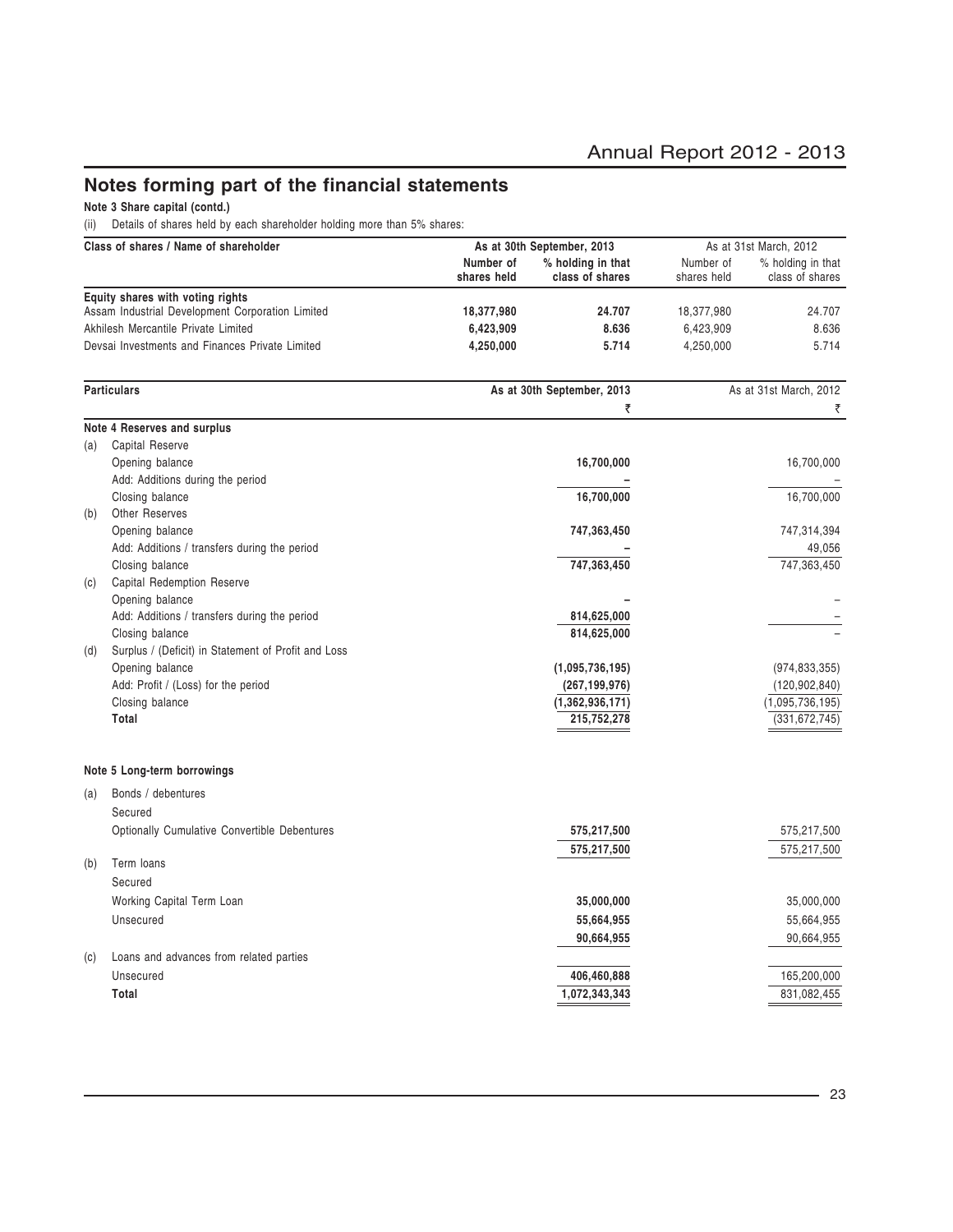# **Notes forming part of the financial statements**

**Note 5 Long-term borrowings (contd.)**

| Particulars                                                           |                                                                                                                                                                                                                                                                                                                                                                                                                                                                                                                                                             |                            |            |                        |            |  |  |
|-----------------------------------------------------------------------|-------------------------------------------------------------------------------------------------------------------------------------------------------------------------------------------------------------------------------------------------------------------------------------------------------------------------------------------------------------------------------------------------------------------------------------------------------------------------------------------------------------------------------------------------------------|----------------------------|------------|------------------------|------------|--|--|
| <b>Particulars</b>                                                    | <b>Terms and Conditions</b>                                                                                                                                                                                                                                                                                                                                                                                                                                                                                                                                 | As at 30th September, 2013 |            | As at 31st March, 2012 |            |  |  |
|                                                                       |                                                                                                                                                                                                                                                                                                                                                                                                                                                                                                                                                             | Unsecured<br>Secured       |            | Secured                | Unsecured  |  |  |
| 8% Optionally Cumulative<br>Convertible Debentures of<br>₹ 100/- each | Second charge on whole of the movable property of the<br>Company including its plant and machinery, machinery<br>spares, tools and accessories, vehicle, furniture, fixture and<br>other movable both present and future and immovable<br>properties of the Company comprised in lands and all those<br>pieces and parcels of leasehold land situated at leasehold<br>land admeasuring 299 Bighas and 1 Lessa in Dag No. 701<br>of K P Patta No. 34 of Village Bhotodal, Mouza-Lakrai<br>within Sipajhar Circle, District Darrang in the State of<br>Assam. | 575,217,500                | <b>NIL</b> | 575,217,500            | <b>NIL</b> |  |  |
| Total Optionally Cumulative Convertible Debentures                    |                                                                                                                                                                                                                                                                                                                                                                                                                                                                                                                                                             | 575,217,500                | <b>NIL</b> | 575,217,500            | <b>NIL</b> |  |  |

(ii) Details of security provided in respect of borrowings:

| As at 30th September, 2013<br><b>Particulars</b><br><b>Terms of Repayment and Security</b> |                                                                                                                                                                                                                                                                                                                                                                                                                                                      |                | As at 31st March, 2012 |             |                  |
|--------------------------------------------------------------------------------------------|------------------------------------------------------------------------------------------------------------------------------------------------------------------------------------------------------------------------------------------------------------------------------------------------------------------------------------------------------------------------------------------------------------------------------------------------------|----------------|------------------------|-------------|------------------|
|                                                                                            |                                                                                                                                                                                                                                                                                                                                                                                                                                                      | <b>Secured</b> | <b>Unsecured</b>       | Secured     | <b>Unsecured</b> |
| Loans from banks:                                                                          | First Charge on the Current Assets and Second Charge on<br>the Fixed Assets of the Company for sanctioning of various<br>Credit facilities.                                                                                                                                                                                                                                                                                                          | 300,000,000    | <b>NIL</b>             | 300,000,000 | <b>NIL</b>       |
| Term loans from<br>other parties:                                                          |                                                                                                                                                                                                                                                                                                                                                                                                                                                      |                |                        |             |                  |
| Financial Institution                                                                      | First Charge on the Fixed Assets of the Company                                                                                                                                                                                                                                                                                                                                                                                                      | 35,000,000     | <b>NIL</b>             | 35,000,000  | NIL              |
| Financial Institution                                                                      | First Charge on the Immovable properties of the Company<br>comprised in lands and all those pieces and parcels of<br>leasehold land situated at leasehold land admeasuring 299<br>Bighas and 1 Lessa in Dag No. 701 of K P Patta No. 34 of<br>Village Bhotodal, Mouza- Lakrai within Sipajhar Circle,<br>District Darrang in the State of Assam. Rate of Interest -<br>16.50% p.a Terms of repayment- Interest to be paid on<br>15th of every month. | 370,000,000    | <b>NIL</b>             | 370,000,000 | NIL.             |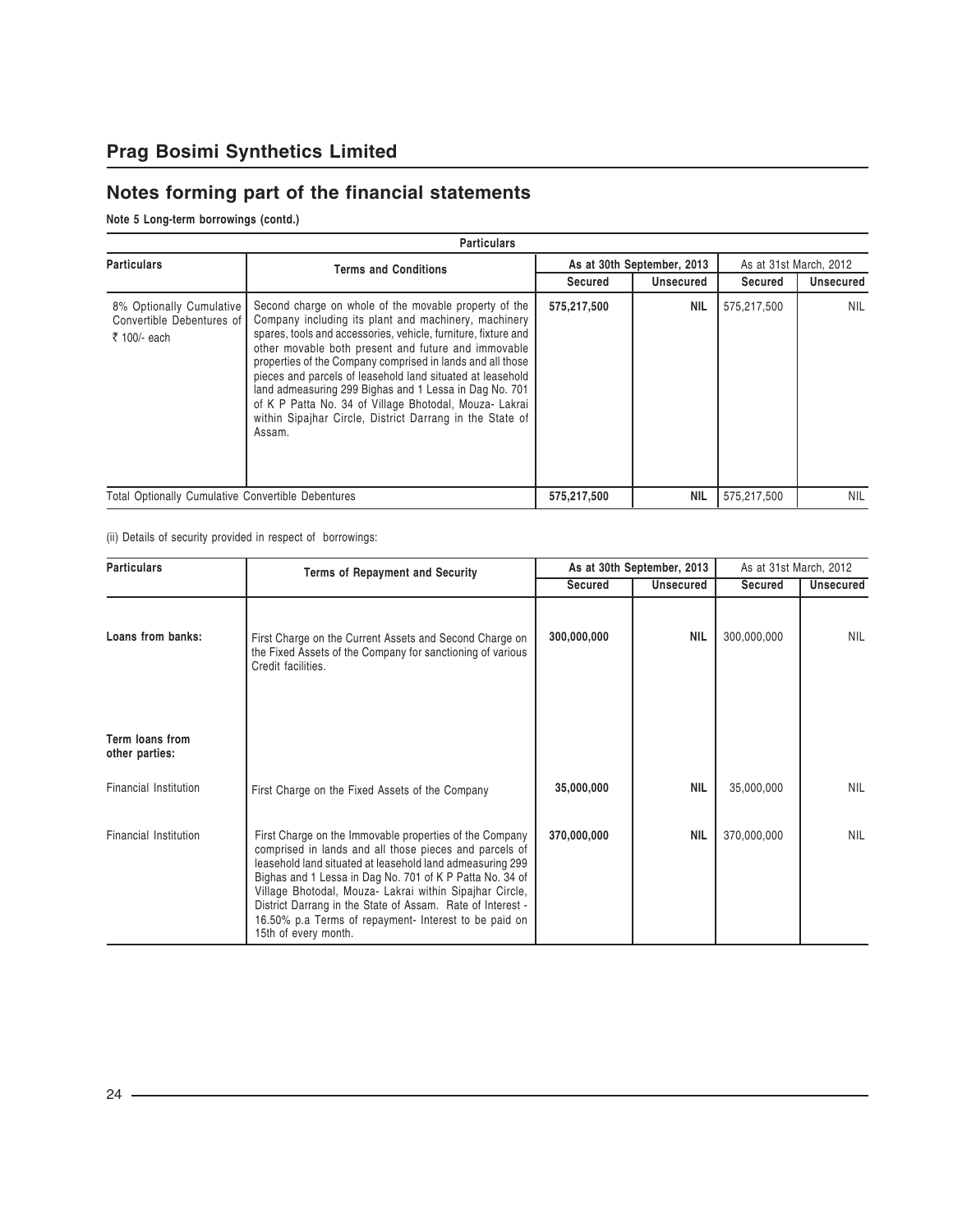# Annual Report 2012 - 2013

|       | <b>Particulars</b> |                                                                     | As at 30th September, 2013 | As at 31st March, 2012    |
|-------|--------------------|---------------------------------------------------------------------|----------------------------|---------------------------|
|       |                    | Note 6 Other long-term liabilities                                  | ₹                          | ₹                         |
| (a)   |                    | <b>Trade Payables</b>                                               |                            |                           |
|       |                    | Creditors & Others Creditors - Non Current                          | 44,840,041                 | 24,080,479                |
| (b)   | Others             |                                                                     |                            |                           |
|       | (i)                | Advances from customers                                             | 1,103,221                  | 908,656                   |
|       | (ii)               | Others - Duties & Taxes                                             | 1,154,661                  | 163,201                   |
|       | (iii)              | <b>Statutory Dues</b>                                               | 812,760                    |                           |
| (c)   |                    | Interest accrued but not due on borrowings                          |                            |                           |
|       | (i)                | Interest Accrued on WCTL                                            | 3,728,219                  | 928,219                   |
|       | (ii)               | Interest Accrued on 8% Optionally Cumulative Convertible Debentures | 47,133,776                 | 1,116,376                 |
| Total |                    |                                                                     | 98,772,678                 | 27,196,931                |
|       |                    | Note 7 Long-term provisions                                         |                            |                           |
| (a)   |                    | Provision for employee benefits                                     |                            |                           |
|       | (i)                | Provision for Salary                                                | 5,798,687                  | 4,239,344                 |
|       | (ii)               | Provision for gratuity                                              | 5,958,596                  | 5,683,494                 |
|       | (iii)              | Provision for other employee benefits -LTA                          | 1,407,515                  | 993,204                   |
|       | (iv)               | Provision for other defined benefit plans                           | 164,024                    | 164,024                   |
|       |                    |                                                                     | 13,328,821                 | 11,080,066                |
| (b)   |                    | Provision - Others                                                  |                            |                           |
|       | (i)                | Provision for Profeession Tax                                       | 1,223,194                  | 797,617                   |
|       | (ii)               | Provision                                                           | 242,959                    | 100,950                   |
|       |                    |                                                                     | 1,466,153                  | 898,567                   |
| Total |                    |                                                                     | 14,794,975                 | 11,978,633                |
|       |                    | Note 8 - Short-term borrowings                                      |                            |                           |
| (a)   |                    | From other parties                                                  |                            |                           |
|       | Secured            |                                                                     |                            |                           |
|       |                    | Cash Credit Banks<br>Loan from Financial Institution                | 82,501,654<br>262,365,741  | 59,524,203<br>370,000,000 |
|       |                    |                                                                     | 344,867,395                | 429,524,203               |
| (b)   |                    | Loans and advances from related parties                             |                            |                           |
|       | Unsecured          |                                                                     | 809,462                    | 587,497                   |
|       |                    |                                                                     | 809,462                    | 587,497                   |
| Total |                    |                                                                     | 345,676,857                | 430,111,700               |
|       |                    | Note 9 - Trade payables                                             |                            |                           |
|       | Trade payables     |                                                                     |                            |                           |
|       |                    | <b>Bills Payables</b>                                               |                            | 19,298,185                |
|       | Creditors          |                                                                     | 364,748,230                | 10,859,638                |
| Total |                    |                                                                     | 364,748,230                | 30, 157, 823              |
|       |                    |                                                                     |                            |                           |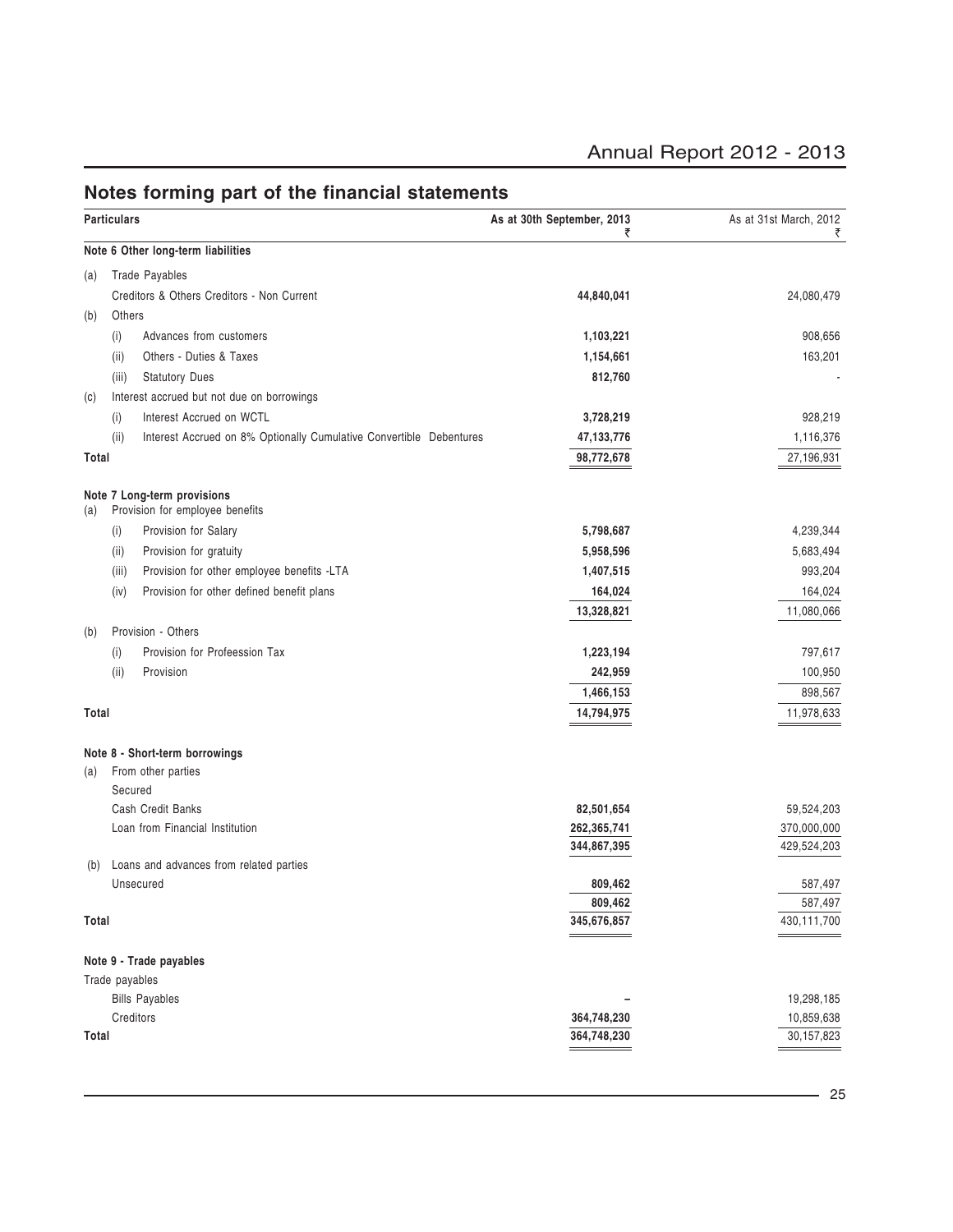# **Notes forming part of the financial statements**

|                                          | <b>Particulars</b> |                                                                     | As at 30th September, 2013 | As at 31st March, 2012 |
|------------------------------------------|--------------------|---------------------------------------------------------------------|----------------------------|------------------------|
|                                          |                    |                                                                     | ₹                          | ₹                      |
| Note 10 Other current liabilities<br>(a) |                    | Interest accrued but not due on borrowings                          |                            |                        |
|                                          |                    | Interest Accrued on WCTL                                            | 4,203,835                  | 2,800,000              |
|                                          |                    | Interest Accrued on 8% Optionally Cumulative Convertible Debentures | 69,089,137                 | 46,017,400             |
| (b)                                      |                    | Interest accrued and due on borrowings                              | 1,909,932                  | 2,538,082              |
| (c)                                      |                    | <b>Statutory Dues</b>                                               | 4,693,577                  | 1,537,589              |
| (d)                                      |                    | <b>Others Liabilities</b>                                           | 243,260                    | 68,499                 |
| Total                                    |                    |                                                                     | 80,139,741                 | 52,961,570             |
|                                          |                    | Note 11 - Short-term provisions                                     |                            |                        |
| (a)                                      |                    | Provision for employee benefits                                     |                            |                        |
|                                          | (i)                | Provision for Salary & others                                       | 5,155,111                  | 5,247,914              |
|                                          | (ii)               | Provision for gratuity                                              | 1,393,144                  | 1,132,444              |
|                                          | (iii)              | Provision for LTA                                                   | 385,787                    | 503,107                |
|                                          | (iv)               | Provision for Leave Encashment                                      | 3,661,913                  | 2,805,932              |
|                                          |                    |                                                                     | 10,595,955                 | 9,689,397              |
| (b)                                      |                    | Provision - Others                                                  |                            |                        |
|                                          | (i)                | Provision for Profession Tax                                        | 6,845                      | 121,924                |
|                                          | (ii)               | Provision                                                           | 2,650,206                  | 155,000                |
|                                          |                    |                                                                     | 2,657,051                  | 276,924                |
| Total                                    |                    |                                                                     | 13,253,006                 | 9,966,321              |
|                                          |                    |                                                                     |                            |                        |

<u> 1989 - Johann Barbara, martxa a</u>

### **Note 12 Fixed Assets**

| A.    |     | Tangible assets        | Gross block    |                       |                  | Accumulated depreciation and impairment |                |                           |                          | Net block      |                |
|-------|-----|------------------------|----------------|-----------------------|------------------|-----------------------------------------|----------------|---------------------------|--------------------------|----------------|----------------|
|       |     |                        | <b>Balance</b> | During the year ended |                  | <b>Balance</b>                          | <b>Balance</b> | Depreciation/             | Eliminated               | <b>Balance</b> | <b>Balance</b> |
|       |     |                        | as at          | 30.09.2013            |                  | as at                                   | as at          | amortisation              | on disposal              | as at          | as at          |
|       |     |                        | 31.03.2012     |                       |                  | 30.09.2013                              | 31.03.2012     | expense for<br>the period | of assets                | 30.09.2013     | 30.09.2013     |
|       |     |                        |                | <b>Additions</b>      | <b>Disposals</b> |                                         |                |                           |                          |                |                |
|       |     |                        |                |                       |                  |                                         |                |                           |                          |                |                |
|       |     |                        | ₹              | ₹                     | ₹                | ₹                                       | ₹              | ₹                         | ₹                        | ₹              | ₹              |
|       | (a) | Land                   |                |                       |                  |                                         |                |                           |                          |                |                |
|       |     | Freehold               | 578,617        | -                     | -                | 578,617                                 | ۰              |                           |                          |                | 578,617        |
|       |     | Leasehold              | 599,678        |                       |                  | 599,678                                 | 289,980        | 29,988                    | -                        | 319,968        | 279,710        |
|       | (b) | <b>Buildings</b>       |                |                       |                  |                                         |                |                           |                          |                |                |
|       |     | Owned                  | 518,628,613    |                       | ۰                | 5,18,628,613                            | 161,476,129    | 25,885,248                | $\overline{a}$           | 187,361,377    | 331,267,235    |
|       | (c) | Plant and Equipment    |                |                       |                  |                                         |                |                           |                          |                |                |
|       |     | Owned                  | 2,209,926,217  | 17,065,747            | 3,328,288        | 2,223,663,676                           | 327,428,095    | 52,584,670                | 2,908,488                | 377,104,276    | 1,846,559,400  |
|       | (d) | Furniture and Fixtures |                |                       |                  |                                         |                |                           |                          |                |                |
|       |     | Owned                  | 15,477,206     | 528,182               |                  | 16,005,388                              | 11,369,486     | 611,262                   | $\overline{a}$           | 11,980,748     | 4,024,640      |
|       | (e) | Vehicles               |                |                       |                  |                                         |                |                           |                          |                |                |
|       |     | Owned                  | 2,765,037      | 1,648,998             | 1,705,502        | 2,708,533                               | 1,471,456      | 261,595                   | 1,483,244                | 249,807        | 2,458,726      |
|       | (f) | Office equipment       |                |                       |                  |                                         |                |                           |                          |                |                |
|       |     | Owned                  | 3,926,955      |                       |                  | 3,926,955                               | 2,809,649      |                           | $\overline{\phantom{0}}$ | 2,809,649      | 1,117,306      |
| Total |     |                        | 2,751,902,322  | 19,242,927            | 5,033,790        | 2,766,111,460                           | 504,844,795    | 79,372,762                | 4,391,732                | 579,825,826    | 2,186,285,634  |
|       |     | <b>Previous Period</b> | 2,774,563,974  | 34,280,992            | 56,942,644       | 2,751,902,322                           | 631,464,413    | 35,362,095                | 161,981,713              | 504,844,795    | 2,247,057,527  |

26 — **120 — 120 — 120 — 120 — 120 — 120 — 120 — 120 — 120 — 120 — 120 — 120 — 120 — 120 — 120 — 120 — 120 — 120**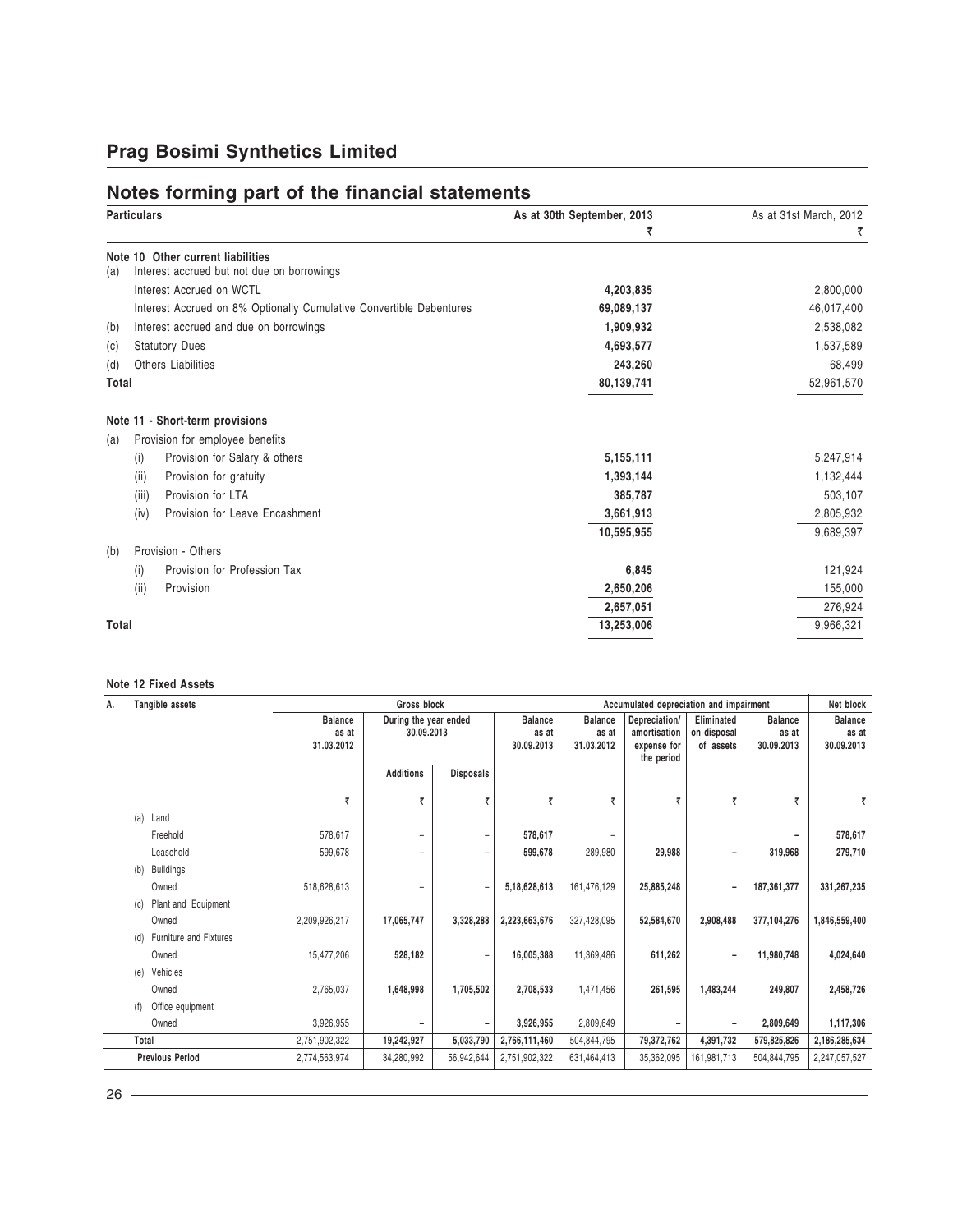# **Notes forming part of the financial statements**

**Note 12 Fixed assets (contd.)**

## **B. Depreciation and amortisation relating to continuing operations:**

|            | <b>Particulars</b>                                                                                                                     | 30th September 2013 | As At<br>₹                            |           | As At<br>31st March, 2012<br>₹     |
|------------|----------------------------------------------------------------------------------------------------------------------------------------|---------------------|---------------------------------------|-----------|------------------------------------|
|            | Depreciation and amortisation for the period on tangible assets as per Note 12A                                                        | 79,372,672          |                                       |           | 35,362,095                         |
| Total      |                                                                                                                                        | 79,372,672          |                                       |           | 35,362,095                         |
| C.         | Capital Work-in-progress                                                                                                               |                     |                                       |           |                                    |
|            | Buildings & Civil work under Construction<br>(a)                                                                                       | 2,310,588           |                                       |           | 1,926,523                          |
|            | (b)<br>Plant & Machinery                                                                                                               | 8,617,102           |                                       |           | 1,732,564                          |
| Total      |                                                                                                                                        | 10,927,690          |                                       |           | 3,659,087                          |
|            | Note 13 Non-current investments                                                                                                        |                     |                                       |           |                                    |
|            | <b>Particulars</b>                                                                                                                     | <b>Unquoted</b>     | As At<br>30th September 2013<br>Total | Unquoted  | As At<br>31st March, 2012<br>Total |
|            |                                                                                                                                        | ₹                   | ₹                                     | ₹         | ₹                                  |
|            | Investments (At cost):<br>A. Unquoted<br>(a) Investments in Equity<br>(i) Investments of subsidiaries                                  |                     |                                       |           |                                    |
|            | Prag Bosimi Packaging Pvt. Ltd. 10000 shares of ₹10/- each fully paid up                                                               | 100,000             | 100,000                               | 100,000   | 100,000                            |
|            | Prag Bosimi Texturising Pvt. Ltd. 10000 shares of ₹10/- each fully paid up                                                             | 100,000             | 100,000                               | 100,000   | 100,000                            |
|            | Prag Jyoti Textile Park Pvt. Ltd. 100000 shares of ₹10/- each fully paid up                                                            | 1,000,000           | 1,000,000                             | 1,000,000 | 1,000,000                          |
|            |                                                                                                                                        | 1,200,000           | 1,200,000                             | 1,200,000 | 1,200,000                          |
|            | <b>Particulars</b>                                                                                                                     | 30th September 2013 | As At<br>₹                            |           | As At<br>31st March, 2012<br>₹     |
|            | Note 14 Long-term loans and advances                                                                                                   |                     |                                       |           |                                    |
| (a)<br>(b) | Advance Receivable in Cash In Kind<br>Unsecured, considered good<br>Balances with government authorities<br>Unsecured, considered good | 185,397,932         |                                       |           | 184,863,417                        |
|            | CENVAT credit receivable<br>(i)                                                                                                        | 1,812,800           |                                       |           | 824,000                            |
|            | Service Tax credit receivable<br>(ii)                                                                                                  | 144,876             |                                       |           | 144,876                            |
|            |                                                                                                                                        | 1,957,676           |                                       |           | 968,876                            |
| Total      |                                                                                                                                        | 187,355,607         |                                       |           | 185,832,293                        |
|            | Note 15 Other non-current assets                                                                                                       |                     |                                       |           |                                    |
| (a)<br>(b) | Long-term trade receivables<br>Unsecured, considered good<br><b>Secutity Deposits</b>                                                  | 9,946,740           |                                       |           | 6,263,354                          |
|            | Unsecured, considered good                                                                                                             | 8,455,946           |                                       |           | 38,655,459                         |
| (c)        | Others                                                                                                                                 | 3,126,300           |                                       |           | 3,126,300                          |
| Total      | Calls in Arrears                                                                                                                       | 21,528,986          |                                       |           | 48,045,113                         |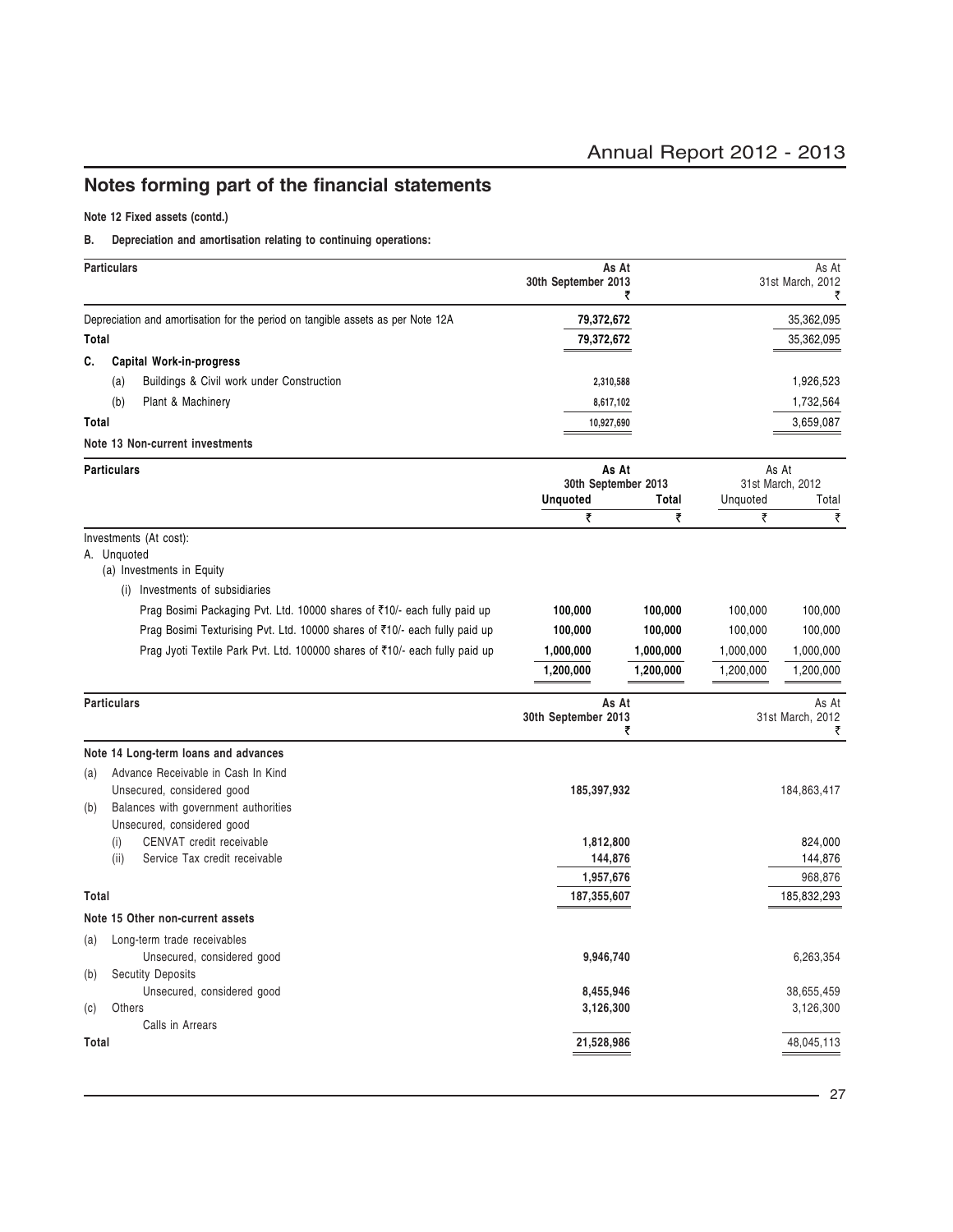# **Notes forming part of the financial statement**

|       | <b>Particulars</b>                                              | As At<br>30th September 2013 | As At<br>31st March, 2012 |
|-------|-----------------------------------------------------------------|------------------------------|---------------------------|
|       |                                                                 | ₹                            | ₹                         |
|       | Note 16 Inventories (At lower of cost and net realisable value) |                              |                           |
| (a)   | Raw materials                                                   | 11,145,971                   | 17,245,267                |
|       | Goods-in-transit                                                |                              | 4,476,423                 |
|       |                                                                 | 11,145,971                   | 21,721,690                |
| (b)   | Work-in-progress                                                | 7,792,166                    | 9,355,779                 |
| (c)   | Finished goods                                                  | 37,638,654                   | 37,408,287                |
| (d)   | Stores and spares                                               | 54,335,243                   | 44,106,000                |
|       |                                                                 | 54,335,243                   | 44,106,000                |
| Total |                                                                 | 110,912,033                  | 112,591,756               |
|       | Note 17 Trade receivables                                       |                              |                           |
|       | Unsecured, considered good                                      | 420,369,608                  | 3,805,409                 |
| Total |                                                                 | 420,369,608                  | 3,805,409                 |
|       | Note 18 Cash and cash equivalents                               |                              |                           |
| (a)   | Cash on hand                                                    | 70,003                       | 113,894                   |
| (b)   | Balances with banks                                             |                              |                           |
|       | (i)<br>In current accounts                                      | 1,630,639                    | 2,933,827                 |
|       | (ii)<br>In deposit accounts                                     | 1,303,959                    | 1,303,959                 |
| Total |                                                                 | 3,004,600                    | 4,351,680                 |
|       | Note 19 Short-term loans and advances                           |                              |                           |
| (a)   | Loans and advances to related parties                           | 498,976                      | 506,866                   |
|       | Unsecured, considered good - Current<br>Security deposits       |                              |                           |
| (b)   | Unsecured, considered good                                      |                              | 4,868,661                 |
|       | Loans and advances to employees                                 |                              |                           |
| (c)   |                                                                 | 319,682                      | 645,599                   |
|       | Unsecured, considered good - Current                            |                              |                           |
| (d)   | Balances with government authorities                            |                              |                           |
|       | Unsecured, considered good<br>CENVAT credit receivable          |                              |                           |
|       | (i)                                                             | 2,461,159                    | 5,327,038                 |
|       | VAT credit receivable<br>(ii)                                   | 667,092                      | 16,982                    |
|       | Service Tax credit receivable<br>(iii)                          | 2,600,732                    | 1,343,344                 |
|       | Entry Tax<br>(iv)                                               | 376,000                      | 376,000                   |
|       | T.D.S.<br>(v)                                                   | 802,909                      | 609,933                   |
|       |                                                                 | 6,907,893                    | 7,673,297                 |
| Total |                                                                 | 7,726,551                    | 13,694,423                |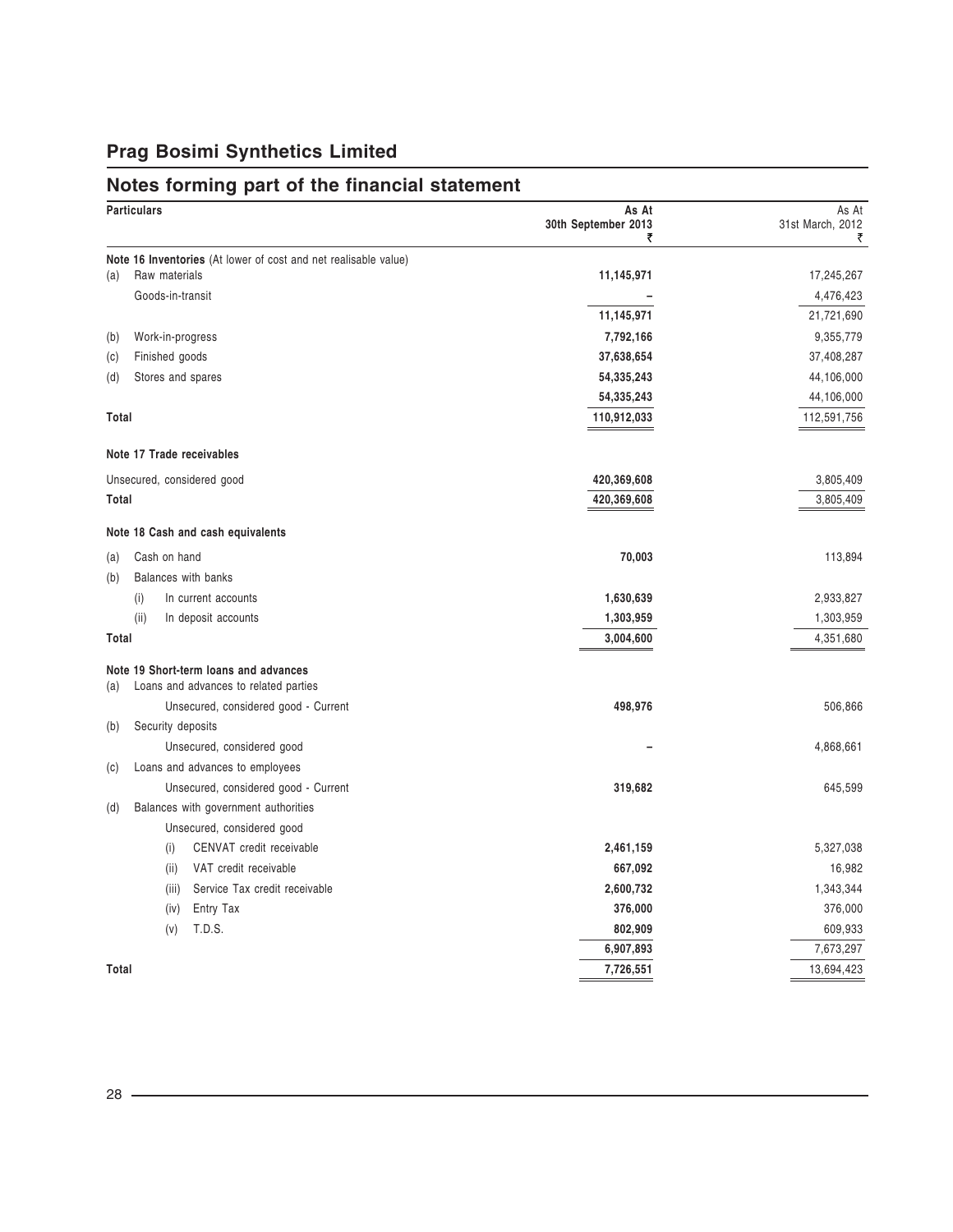# Annual Report 2012 - 2013

|       | <b>Particulars</b>                                           | For the eighteen months<br>period ended 30th September, 2013<br>₹ | For the eighteen months<br>period ended 31st March, 2012<br>₹ |
|-------|--------------------------------------------------------------|-------------------------------------------------------------------|---------------------------------------------------------------|
|       | Note 20 Revenue from operations                              |                                                                   |                                                               |
| (a)   | Sale                                                         | 997,462,309                                                       | 911,008                                                       |
| (b)   | Other operating revenues:                                    |                                                                   |                                                               |
|       | (i)<br>Sale of scraps                                        | 3,214,029                                                         | 1,812,447                                                     |
|       | (ii)<br>Others                                               | 339,597                                                           | 2,855,508                                                     |
| Total |                                                              | 1,001,015,935                                                     | 5,578,963                                                     |
|       | Note 21 Other income                                         |                                                                   |                                                               |
| (i)   | Interest income comprises                                    |                                                                   |                                                               |
|       | Interest on loans and advances                               | 4,562,237                                                         | 4,719,870                                                     |
|       | Other balances                                               | 268,903                                                           | 24,376                                                        |
|       | Total - Interest income                                      | 4,831,140                                                         | 4,744,246                                                     |
|       | Rental income from Machine                                   |                                                                   | 5,000                                                         |
|       | Miscellaneous income (net of expenses directly attributable) |                                                                   | 122,453                                                       |
|       | Sundry Creditors Witten off                                  |                                                                   | 11,603                                                        |
|       | Total - Other non-operating income                           |                                                                   | 139,056                                                       |
| (ii)  | Details of Prior period items (Net)                          |                                                                   |                                                               |
|       | Prior period income                                          |                                                                   |                                                               |
|       | Settelment of Statutory Dues                                 | 83,026                                                            | 257,083                                                       |
|       | Provision witten off                                         |                                                                   | 1,500,185                                                     |
|       | Settelment of Dues                                           |                                                                   | 9,387,410                                                     |
|       | Prior period expenses                                        |                                                                   |                                                               |
|       | <b>ASEB Claims</b>                                           |                                                                   | 5,908,786                                                     |
|       | TDS interest                                                 |                                                                   | 367,400                                                       |
|       | Service Tax Claim                                            |                                                                   | 695,654                                                       |
|       | Vendors Claim                                                | 587,979                                                           | 1,531,107                                                     |
|       | Short Provision of Employee                                  |                                                                   | 112,576                                                       |
|       |                                                              | (504, 953)                                                        | 2,529,155                                                     |
|       | Total                                                        | 4,326,187                                                         | 7,412,457                                                     |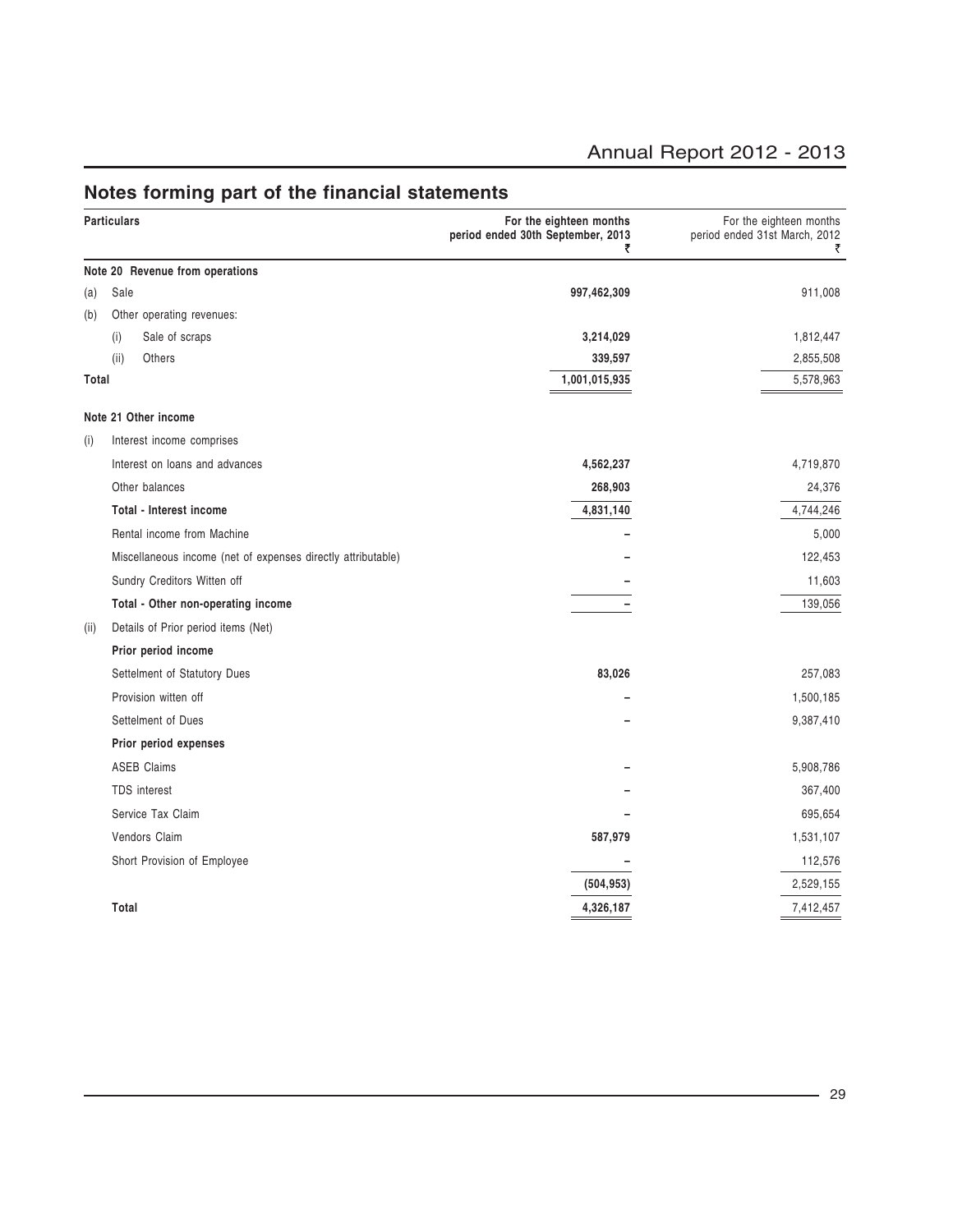| <b>Particulars</b>                                                                                                             | For the eighteen months<br>period ended 30th September, 2013<br>₹ | For the eighteen months<br>period ended 31st March, 2012<br>₹ |
|--------------------------------------------------------------------------------------------------------------------------------|-------------------------------------------------------------------|---------------------------------------------------------------|
| Note 22.a Cost of materials consumed                                                                                           |                                                                   |                                                               |
| Opening stock                                                                                                                  | 21,721,690                                                        | 4,681,879                                                     |
| Add: Purchases                                                                                                                 | 45,163,511                                                        | 43,227,663                                                    |
| Add: Transfer from Finish Goods                                                                                                | 6,559,000                                                         | 4,267,960                                                     |
|                                                                                                                                | 73,444,201                                                        | 52,177,502                                                    |
| Less: Closing stock                                                                                                            | 17,834,001                                                        | 21,721,690                                                    |
| Cost of materials consumed                                                                                                     | 55,610,200                                                        | 30,455,812                                                    |
| <b>Trading Material</b>                                                                                                        | 811,645,414                                                       |                                                               |
| Less : Abnormal Loss in Production                                                                                             |                                                                   | 139,456                                                       |
| Total                                                                                                                          | 867,255,614                                                       | 30,316,356                                                    |
| Note 22.b Changes in inventories of finished goods, work-in-progress and stock-in-trade<br>Inventories at the end of the year: |                                                                   |                                                               |
| Finished goods                                                                                                                 | 37,638,654                                                        | 37,408,287                                                    |
| Work-in-progress                                                                                                               | 7,792,166                                                         | 9,355,779                                                     |
| Total                                                                                                                          | 45,430,820                                                        | 46,764,066                                                    |
| Inventories at the beginning of the year:                                                                                      |                                                                   |                                                               |
| Finished goods                                                                                                                 | 37,408,287                                                        | 6,441,009                                                     |
| Work-in-progress                                                                                                               | 9,355,779                                                         | (4, 267, 960)                                                 |
| Total                                                                                                                          | 46,764,066                                                        | 2,173,049                                                     |
| Net (increase) / decrease                                                                                                      | 1,333,246                                                         | (44, 591, 017)                                                |
| Note 23 Employee benefits expense                                                                                              |                                                                   |                                                               |
| Salaries and wages                                                                                                             | 54,383,922                                                        | 35,743,696                                                    |
| Contributions to provident and other funds                                                                                     | 2,367,476                                                         | 1,394,468                                                     |
| Staff welfare expenses                                                                                                         | 1,803,088                                                         | 1,631,608                                                     |
| Total                                                                                                                          | 58,554,486                                                        | 38,769,772                                                    |
| Note 24 Finance costs                                                                                                          |                                                                   |                                                               |
| Interest on borrowing from :<br>(a)                                                                                            |                                                                   |                                                               |
| Banks, Financial Institution, OCCD and others                                                                                  | 187,074,130                                                       | 137,299,576                                                   |
| Upfront Fees to Bank                                                                                                           | 500,000                                                           |                                                               |
| Total                                                                                                                          | 187,574,130                                                       | 137,299,576                                                   |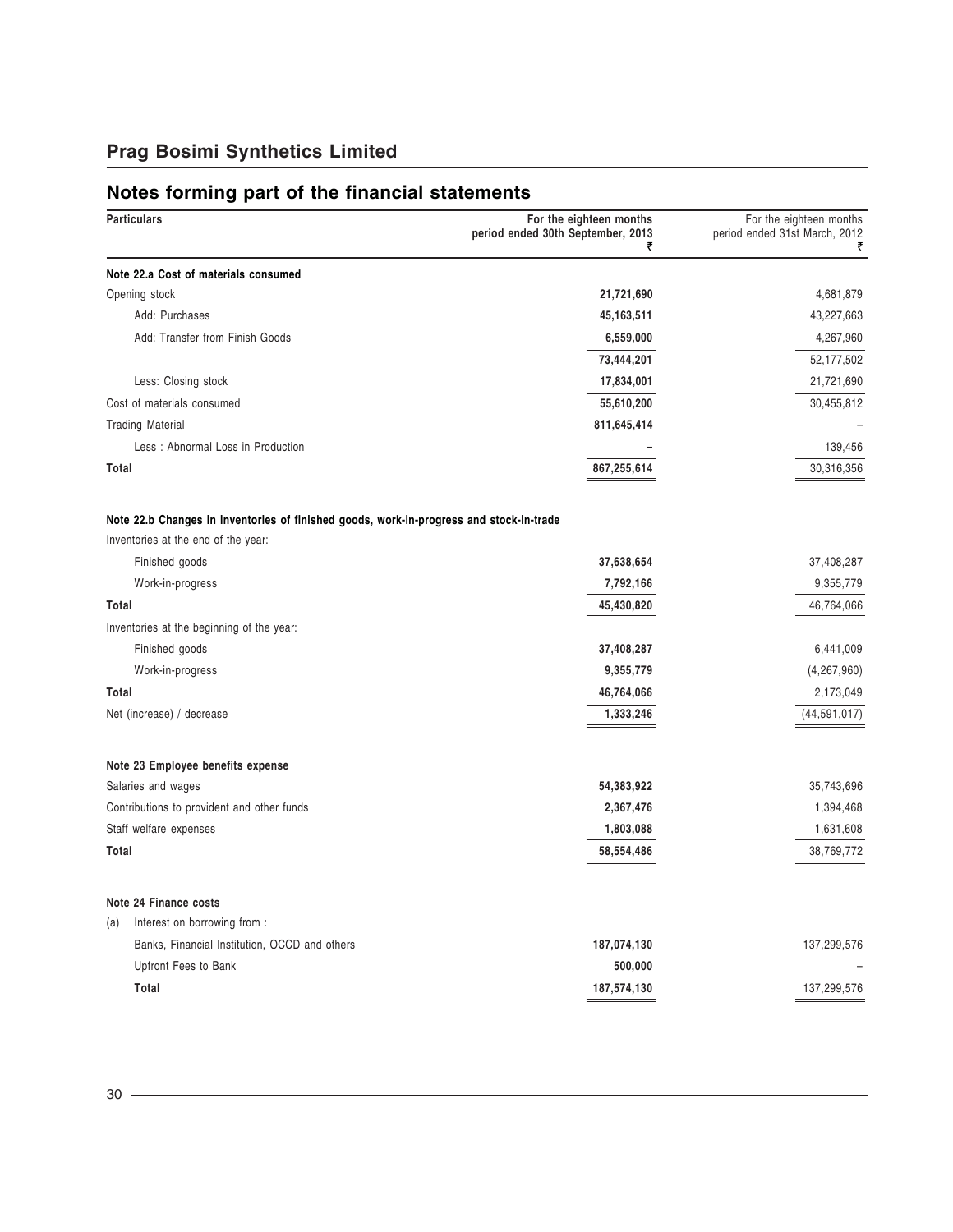# Annual Report 2012 - 2013

| <b>Particulars</b>                          | For the eighteen months<br>period ended 30th September, 2013<br>₹ | For the eighteen months<br>period ended 31st March, 2012 |
|---------------------------------------------|-------------------------------------------------------------------|----------------------------------------------------------|
| Note 25 Other expenses                      |                                                                   |                                                          |
| Power and fuel                              | 34,707,338                                                        | 2,400,839                                                |
| Rent including lease rentals                | 6,267,120                                                         | 6,134,926                                                |
| Repairs and maintenance - Buildings         | 79,546                                                            | 47,450                                                   |
| Repairs and maintenance - Machinery         | 910,008                                                           | 221,267                                                  |
| Repairs and maintenance - Others            | 693,519                                                           | 858,993                                                  |
| Insurance                                   | 3,029,194                                                         | 1,481,164                                                |
| Rates and taxes                             | 302,772                                                           | 26,017                                                   |
| Communication                               | 1,808,639                                                         | 2,381,904                                                |
| Travelling and conveyance                   | 2,471,700                                                         | 2,350,680                                                |
| Printing and stationery                     | 668,839                                                           | 859,350                                                  |
| Freight and forwarding                      | 5,468,561                                                         | 2,573,591                                                |
| <b>Business promotion</b>                   | 3,225                                                             | 336,397                                                  |
| Donations and contributions                 | 60,022                                                            | 20,200                                                   |
| Legal and professional                      | 6,271,527                                                         | 5,022,440                                                |
| Auditors' Remuneration (See footnote below) | 324,761                                                           | 155,000                                                  |
| Loss on fixed assets sold / scrapped        | 419,558                                                           | 10,220,944                                               |
| Abnormal Loss on Production                 |                                                                   | 139,456                                                  |
| <b>Trial Run Expenses</b>                   |                                                                   | 2,883,000                                                |
| Miscellaneous expenses                      | 14,965,531                                                        | 15,153,067                                               |
| Total                                       | 78,451,859                                                        | 53,266,685                                               |
| Footnote:                                   |                                                                   |                                                          |
| Details of Auditors' Remuneration:          |                                                                   |                                                          |
| <b>Audit Fees</b>                           | 232,500                                                           | 105,000                                                  |
| <b>Taxation matters</b>                     | 67,261                                                            | 25,000                                                   |
| Other services                              | 25,000                                                            | 25,000                                                   |
| Total                                       | 324,761                                                           | 155,000                                                  |
| Note 26 Exceptional items                   |                                                                   |                                                          |
| Write back of Provision for Depreciation    |                                                                   | 116,529,208                                              |
| Total                                       |                                                                   | 116,529,208                                              |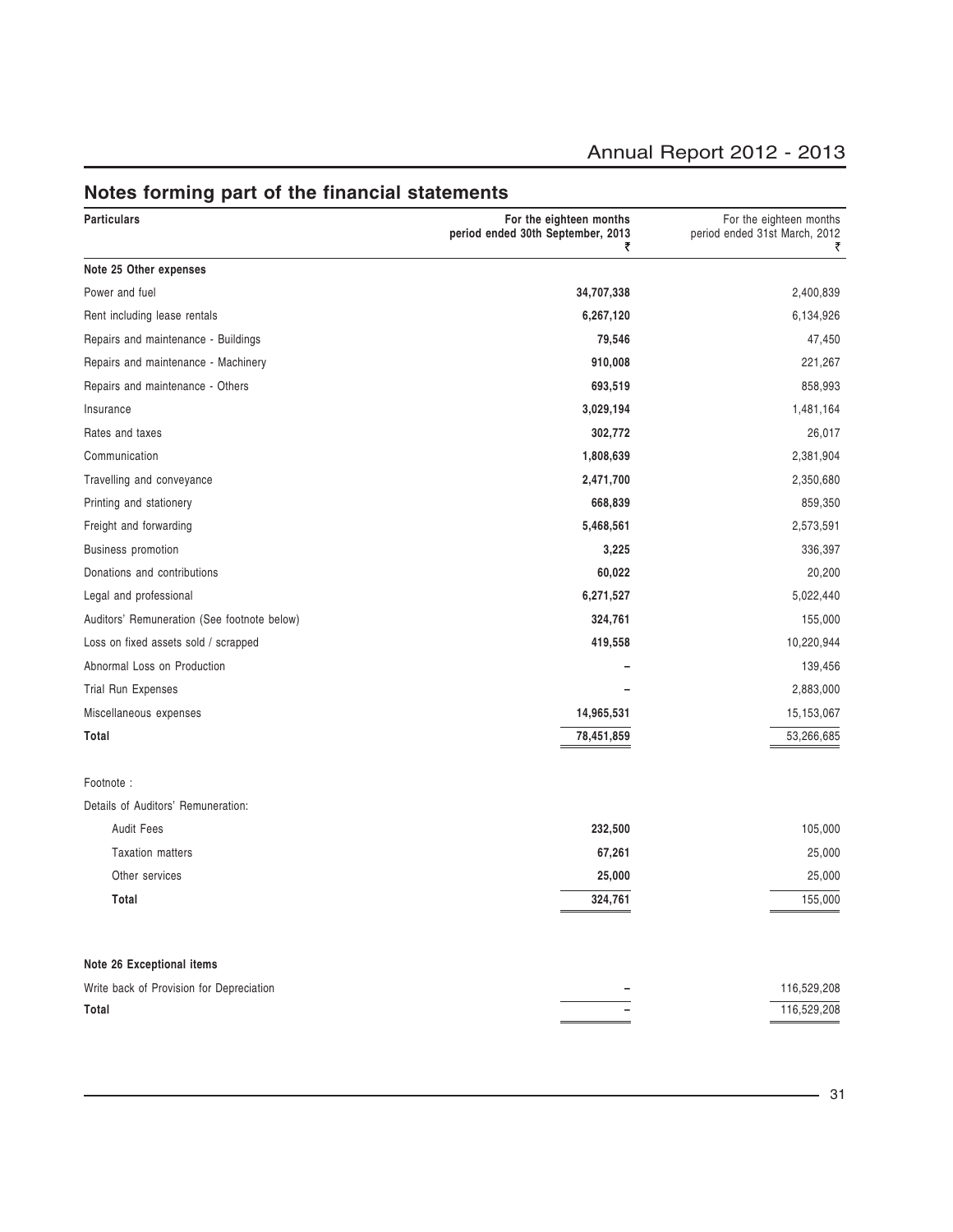# **NOTES FORMING PART OF ACCOUNTS FOR THE PERIOD ENDED 30thSEPTEMBER, 2013**

## **1. SIGNIFICANT ACCOUNTING POLICIES**

## **(A) BASIS OF PREPARATION OF FINANCIAL STATEMENTS:**

The financial statements have been prepared under the historical cost convention in accordance with the generally accepted accounting principles and the provisions of the Companies Act, 1956.

The Company follows the accrual system of accounting and recognizes Income and Expenditure on accrual basis.

Accounting policies not referred to otherwise are consistent with the Generally Accepted Accounting Principles.

## **(B) SIGNIFICANT ACCOUNTING POLICIES:**

### **(i) Fixed Assets :**

Fixed Assets are stated at cost of acquisition or construction and includes amounts added/reduced on revaluation less accumulated depreciation. Impairment losses have been accounted as per the mandatory Accounting Standards issued by The Institute of Chartered Accountants of India as applicable and the relevant provisions of The Companies Act, 1956.

Borrowing costs for acquisition or construction of a qualifying asset and revenue expenses incurred (including expenses on test runs and experimental production) for the period prior to the commencement of commercial production are capitalized proportionately as part of the asset cost in respect of machineries put to use.

### **(ii) Depreciation :**

- (a) Depreciation on fixed assets other than lease-hold land is provided on straight-line method at the rates and in the manner specified in Schedule XIV to the Companies Act, 1956.
- (b) Depreciation on additions/ deductions during the period has

been provided on pro-rata basis with reference to the month of addition/deduction.

- (c) Effective from 1st October, 2003 , the Leasehold land is amortized over the balance period of unexpired lease period in equal installments. The leasehold land was acquired on 1<sup>st</sup> August, 1989 for 30 years period at a premium of ₹. 599,678/-. Accordingly, the premium paid for acquiring the lease hold rights on the said leasehold land are being written off over the balance unexpired life of the lease.
- (d) The Company has not provided any depreciation on major part of its Plant & Machineries which are not put to use during the accounting period under review as per the accounting policy followed by the company.

#### **(iii) Expenditure during construction period :**

As per the consistent accounting policy all expenditure related to the project construction/implementation and income arising out of project activities and funds related to the project are capitalized and allocated to the respective fixed assets.

## **(iv) Investments :**

Long-term investments are valued at cost subject to reduction made for diminution in value that is other than temporary in nature.

**(v) Inventories :**

In accordance with the revised Accounting Standard (AS-2), Inventories are valued at lower of cost or net realizable value after providing for obsolescence, if any.

(a) Raw materials, stores, spares, consumables and construction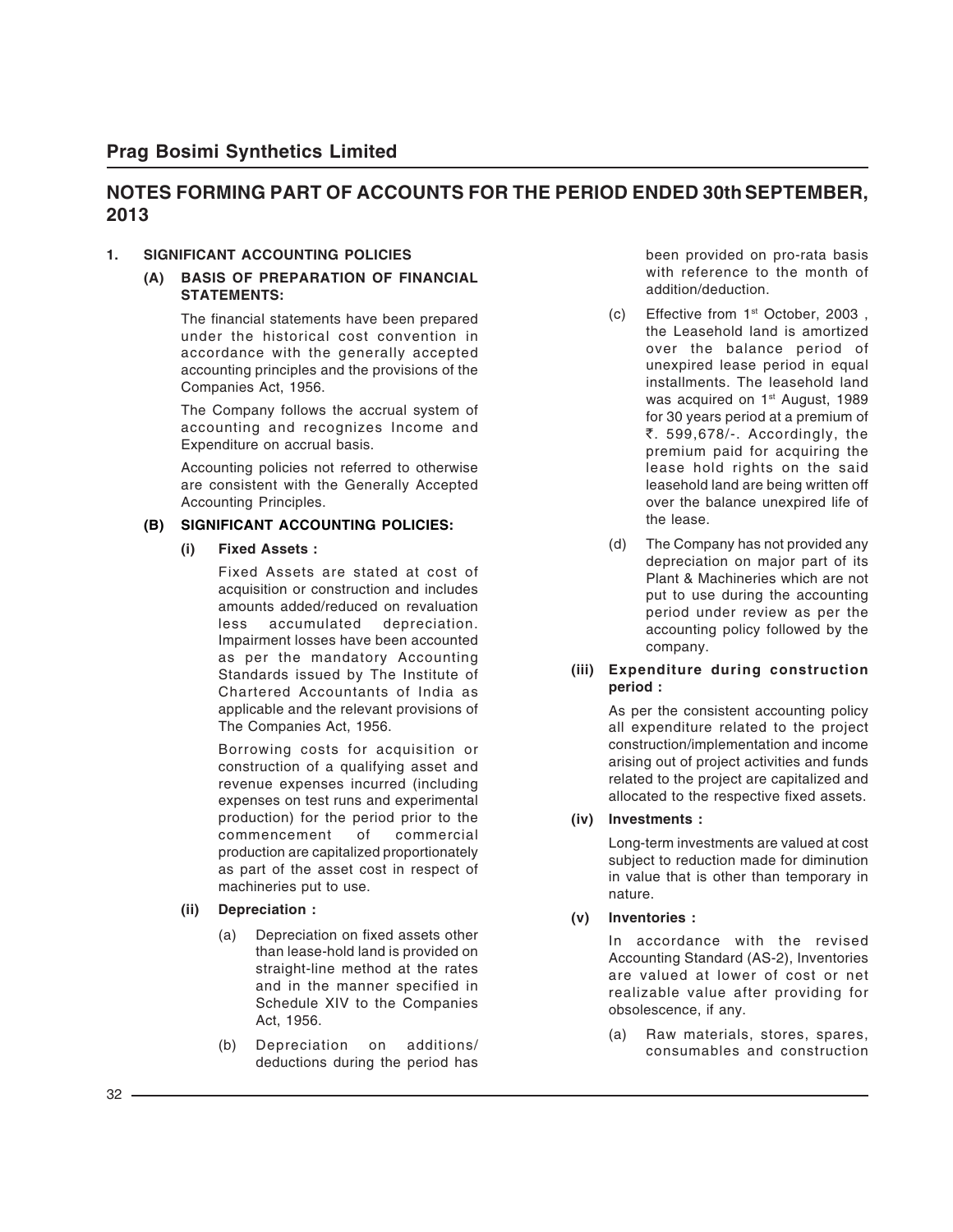materials: At lower of cost or net realizable value.

- (b) Materials in process : At lower of cost or net realizable value.
- (c) Finished Goods : At lower of cost or net realizable value.

## **(vi) Retirement Benefits :**

(a) Defined Contribution Plan

The Company's liability towards Employee's Provident Fund scheme administered by the Employees Provident Fund Scheme, Government of India is considered as Defined Contribution Plan. The Company's contributions paid towards these defined contribution plan amounting to ₹ 20,45,389 /- is recognized as expense in the statement of Profit and Loss during the period in which the employees rendered the related service.

(b) Defined Benefit Plan

Company's liabilities towards gratuity and leave encashment if any are considered as Defined Benefit Plans. The present value of the obligations towards gratuity is determined based on actuarial valuation using the projected unit credit method. As regards the Leave encashment, it is calculated on the actual balance leave of each employee on the period end. Provision of ₹ 36,61,913/- is accordingly made for leave encashment during the current period. This is done on the same basis as in the last accounting period.

#### **(vii) Transactions of foreign currency items :**

Transactions in foreign currency are recorded at the rate of exchange in force at the date of transaction. Foreign currency assets and other liabilities other than for financing fixed assets are stated at the rate of exchange prevailing at the period end and resultant gains/losses are recognized in the capital work in progress. Foreign currency loans for financing fixed assets (other than those where the company is protected against exchange fluctuations) are accounted for at the rate of exchange prevailing at the period end and the resultant exchange difference is adjusted to the cost of assets.

### **(viii) Government Grants :**

- (a) Revenue grants are recognized in the Profit & Loss account.
- (b) Capital Grants relating to specific fixed assets are shown under capital reserve.

#### **(ix) Taxes on Income :**

No provision for taxation is made as the profits and gains of units set up in North Eastern State are tax free under the Income Tax Act, 1961 and the company has also incurred losses during the period.

No provision for deferred taxation is made in accounts as the company has been incurring losses period after period and Company's business income is also exempt u/s 80IC of Income Tax Act, 1961.

### **(x) Provisions:**

A provision is recognized when there is a present obligation as a result of a past event and it is probable that an outflow of resources will be required to settle the obligation in respect of which a reliable estimate can be made.

- (xi) There were no events occurring after the Balance Sheet date which are reportable.
- (xii) Revenue Recognition:
	- (a) Sales are recognized on dispatch to customers and are net of returns, discounts and sales tax.
	- (b) Other Income and Expenditure are recognized and accounted on accrual basis.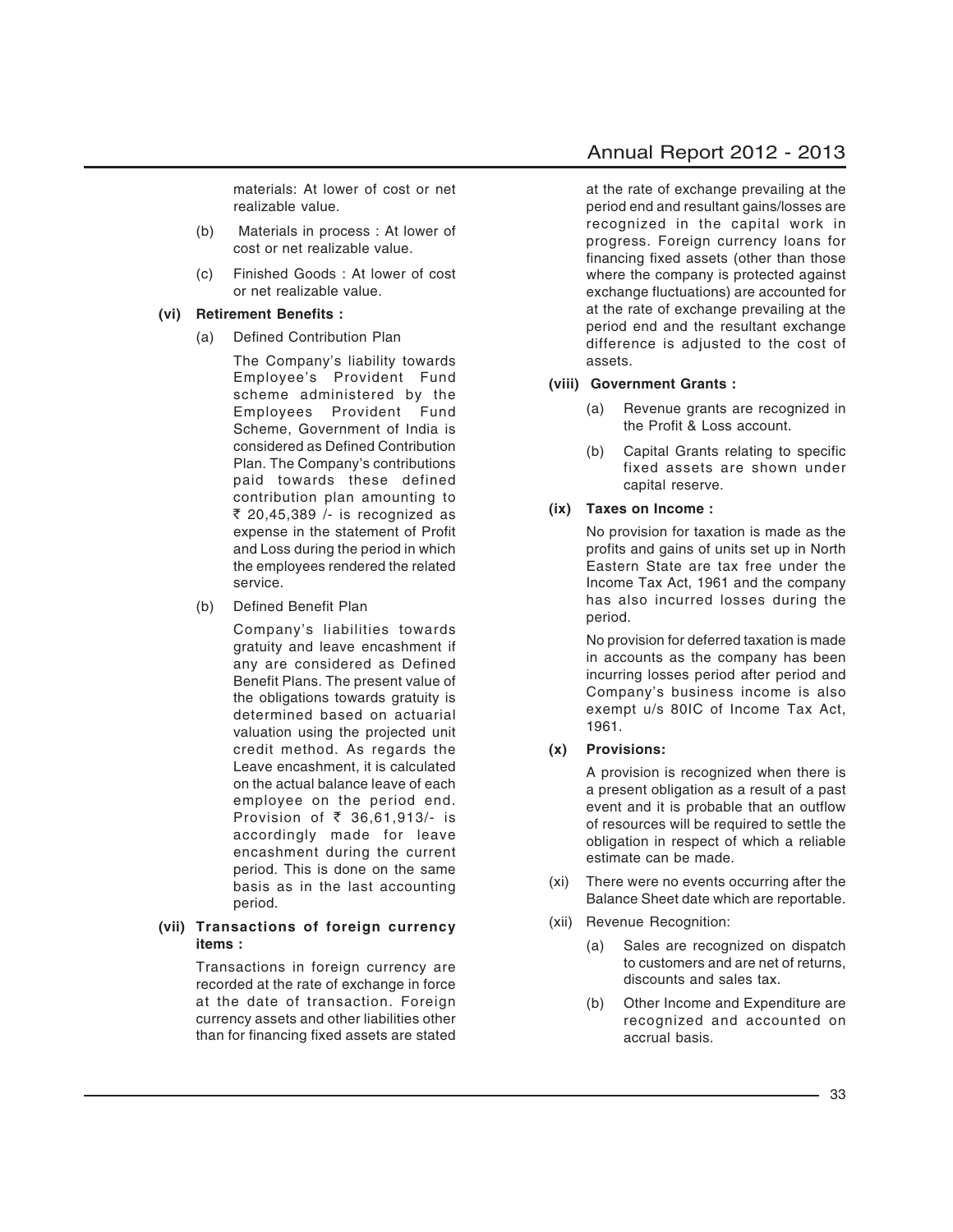## **2. NOTES TO ACCOUNTS**

(i) Contingent liabilities not provided for:

| Sr.<br>No. | Particulars                                                                                                                                                                      | As At<br>30th September,<br>2013<br>₹ | As At<br>31st March,<br>2012 |
|------------|----------------------------------------------------------------------------------------------------------------------------------------------------------------------------------|---------------------------------------|------------------------------|
| a)         | Counter Guarantees for Sales tax                                                                                                                                                 | 5,000                                 | 5,000                        |
| b)         | Dividend payable on Cumulative<br>Convertible Preference Shares (Refer Note (ii) below)                                                                                          |                                       |                              |
| c)         | Claims against the company not<br>acknowledged as debts                                                                                                                          | 6,42,43,000                           | 6,14,00,000                  |
| d)         | Letter of undertaking executed in favour<br>of Joint Director General of foreign<br>trade under Duty Exemption Entitlement<br>Scheme (Advance License Scheme)<br>for custom duty | 1,30,40,682                           | 1,30,40,682                  |
| e)         | Letters of credit and Bank Guarantees<br>given by bankers on behalf of the Company.                                                                                              | 52,50,000                             | 52,50,000                    |

- (ii) The Cumulative Convertible Preference Shares (CCPS) and Redeemable Convertible Cumulative Preference Shares (RCCPS) were also part of approved Corporate Debt Restructuring Scheme. In terms of Corporate Debt Restructuring Scheme, these CCPS and RCCPS have to be cancelled from the books of accounts. However such cancellation has the effect of reduction in capital as per the provisions of The Companies Act, 1956 which requires prior approval of High Court. The proposal was formally approved by the shareholders. Subsequently, approval of Guwahati High Court was received vide order dated 21<sup>st</sup> December, 2012. Therefore, CCPS of ₹ 10,00,00,000/- (1,00,000 shares of ₹ 100/ - each) & RCCPS of  $\bar{z}$  71,46,25,000/- $(71, 46, 250$  shares of  $\overline{5}$  100/- each) both totaling ` 81,46,25,000/- were cancelled on 16<sup>th</sup> February, 2013 from the accounts.
- (iii) The board is contemplating taking steps for recovering the calls-in-arrears from defaulting applicants, including forfeiture of the shares as a last resort after exhausting all other avenues for recovery in a spirit of maintaining shareholder friendly environment. The Board

therefore considers it prudent not to provide for the interest on calls-in-arrears.

- (iv) Estimated amount of contracts remaining to be executed on capital account net of advances is ₹ Nil (Previous Period ₹ Nil/-)
- (v) Loans and Advances include  $\bar{\tau}$  77,28,700/-(Previous Period  $\bar{\tau}$  3,83,27,274/-) overdue from various parties on account of accommodation deposits, security deposits, advances given to suppliers, ex-employees, etc. Compensation for delayed payment, if any, will be accounted in the books of account, if and when realized. No provision is made since the Company has recovered part of the amount and is hopeful of recovering the balance amount.
- (vi) There is no amount overdue and remaining unpaid to small scale/or ancillary Industrial Suppliers on principal and/or interest as at the close of the period.
- (vii) Previous period's figures have been regrouped/ reclassified/rearranged wherever necessary.
- (viii) In the opinion of the Board of Directors, in the ordinary course of business the value on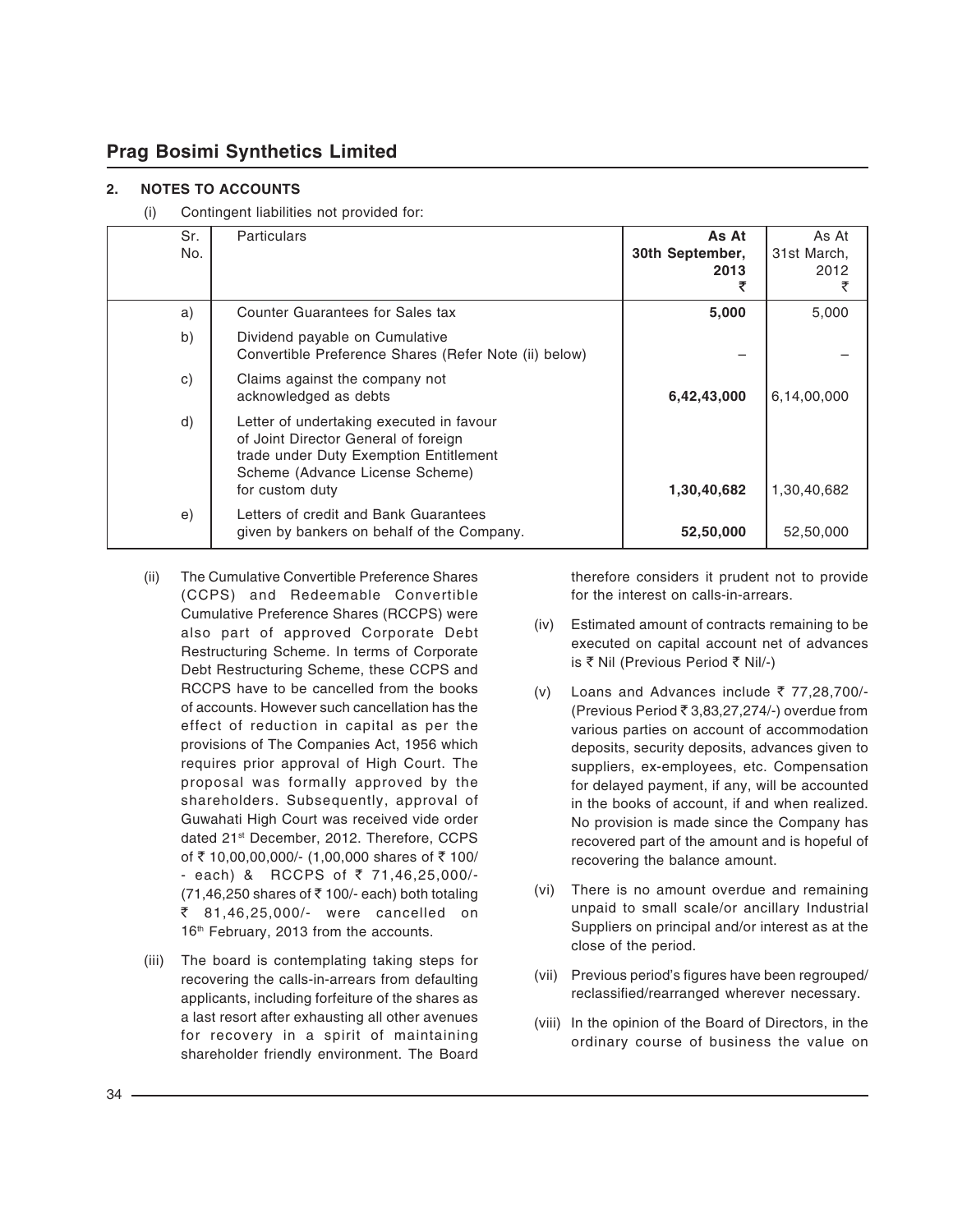realization of current assets, loans and advances, including security Deposits are at least equal to the amount at which they are stated in the Balance Sheet.

- (ix) Amounts appearing in Trade Receivables & Payables are realized and paid as on date of signing. Balances of Banks, Sundry Debtors, Sundry Creditors, Loans & Advance, and Deposits are subject to confirmation.
- (x) Profit and Loss Account of the current period includes following remuneration paid/credited/ accrued to managerial personnel.

|                         | Current<br><b>Period</b> | Previous<br>Period |
|-------------------------|--------------------------|--------------------|
| Salary                  | 29,70,000                | 29,70,000          |
| House Rent Allowance    | 3,37,500                 | 3,37,500           |
| <b>Other Allowances</b> | 5,65,345                 | 2,47,614           |
| Total                   | 38,72,845                | 35,55,114          |

- (xi) The AS-17 "Segment Reporting" is not applicable as the Company has operated only in one segment i.e. Manufacturing of Yarn.
- (xii) AS-18 Related Party Information:

Pursuant to AS-18 information on remuneration paid to Key Management Personnel is given in the report on Corporate Governance under the heading "Remuneration to Directors" for Shri. Hemant B.Vyas - Managing Director and Shri S. K. Saha - Finance Director.

# Annual Report 2012 - 2013

#### Loans from Related Parties:

| <b>Particulars</b>                | Relationship                   | Amount (₹.)  |
|-----------------------------------|--------------------------------|--------------|
| Hemant B. Vyas                    | Promoter                       | 14,42,69,183 |
| Nandraj Developers Pvt. Ltd.      | Shareholder                    | 3,00,00,000  |
| Prag Jyoti Textile Park Pvt. Ltd. | <b>Wholly owned Subsidiary</b> | 8,09,462     |
| Bosimi Exports (India) Ltd.       | Common Director                | 2,02,91,705  |
| Akhilesh Mercantile Pvt. Ltd.     | Common Director                | 20,00,000    |
| Ayodhya Vintrade Pvt. Ltd.        | Common Director                | 11,74,50,000 |
| Karmaland Infrastructure          |                                |              |
| & Development Pvt. Ltd.           | Common Director                | 2,00,00,000  |
| Sambhay Commodities Pyt. Ltd.     | Common Director                | 2,53,50,000  |
| Kasturi Barter Pvt. Ltd.          | Common Director                | 4,71,00,000  |

Advances to Related Parties:

| <b>Particulars</b>                | Relationship                   | Amount $(\bar{z})$ |
|-----------------------------------|--------------------------------|--------------------|
| Prag Bosimi Texturising Pvt. Ltd. | Wholly owned Subsidiary        | 40,538             |
| Prag Bosimi Packaging Pvt. Ltd    | <b>Wholly owned Subsidiary</b> | 4,58,438           |

- (xiii) Additional information as far as applicable pursuant to the provision of paragraph 3, 4C, 4D of part II of the Schedule VI of the Companies Act, 1956 is as per Annexure I.
	- (xiv) Additional information pursuant to part IV of the Schedule VI of the Companies Act, 1956 is as per Annexure II.
	- (xv) Cash flow Statement is annexed to this Schedule as Annexure III.
- (xvi) Earnings per Share

| Earnings per Share                                                     | 30.09.2013  | 31.03.2012                              |
|------------------------------------------------------------------------|-------------|-----------------------------------------|
| Net profit /(loss)                                                     |             |                                         |
| as per P/L Account $(\overline{\zeta})$                                |             | $(26, 71, 22, 476)$ $(12, 09, 02, 840)$ |
| Weighted average number<br>of equity shares outstanding (Nos)          | 7,43,82,960 | 7,43,82,960                             |
| Basic and diluted earnings per<br>share (Face value ₹. 10/- per Share) | (3.59)      | (1.63)                                  |

**Bharat B. Shroff Debashish Bordoloi**<br>Proprietor (M.No. 014822) Partner (M.No. 068018) Proprietor (M.No. 014822)

Place : Guwahati Date : 09.12.2013

In terms of our report attached. **For and on behalf of the Board of Directors For Bharat Shroff & Co For AMD & Associates H.K.Sharma** Chairman Chairman<br>
Chartered Accountants Chartered Accountants **Hemant B. Vyas** Managing Director Chartered Accountants **Chartered Accountants Chartered Accountants Chartered Accountants Accountants Chartered Accountants Chartered Accountants <b>Hemant B. Vyas** Managing Director Chartered Accountants **S.K.Saha** (Firm Regn.No.131026W) (Firm Regn.No.318191E) **S.K.Saha** Finance **S.K.Saha** Finance **Director M.K.Das** Director<br>**Girindra Mohan Das** Director **Girindra Mohan Das**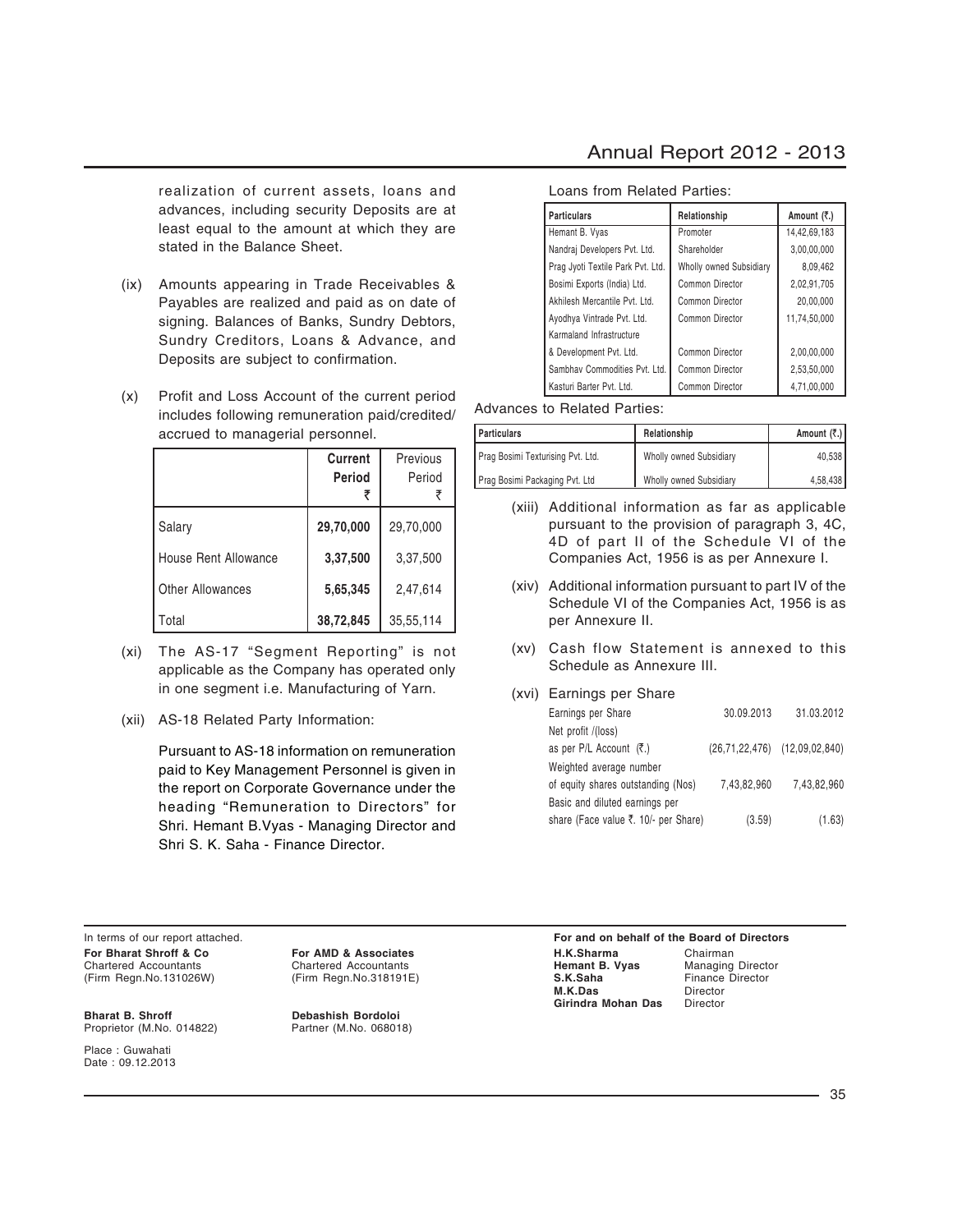# **ANNEXURE-I**

## **A. DETAILS OF OPENING STOCK, PURCHASES, SALES & CLOSING STOCK OF FINISHED GOODS ARE AS UNDER**

|                  |                                    |             | For the 18 months<br>period ended 30.09.2013 |             |          | For the 18 months<br>period ended 31.03.2012 |
|------------------|------------------------------------|-------------|----------------------------------------------|-------------|----------|----------------------------------------------|
|                  |                                    | Unit        | Quantity                                     | Amount<br>₹ | Quantity | Amount<br>₹                                  |
| a.               | <b>Opening Stock</b>               |             |                                              |             |          |                                              |
|                  | Yarn                               | <b>MT</b>   | 352.29                                       | 37,408,287  | 38.69    | 2,173,049                                    |
|                  | Polyester chips                    | <b>MT</b>   |                                              |             | 106.70   | 4,267,960                                    |
|                  | Others                             |             |                                              |             |          |                                              |
| b.               | Purchases                          |             |                                              |             |          |                                              |
|                  | Polyester chips                    |             |                                              |             |          |                                              |
|                  | Yarn                               | <b>MT</b>   | 1.02                                         | 240,569     |          |                                              |
|                  | Fabric                             | <b>MTRS</b> | 3,474,176                                    | 811,645,414 |          |                                              |
|                  | <b>Others</b>                      |             |                                              |             |          |                                              |
| C.               | <b>Actual Production/Processed</b> |             |                                              |             |          |                                              |
|                  | Yarn (net of captive consumption)  | <b>MT</b>   | 733.64                                       |             | 341.95   |                                              |
|                  | Polyester chips                    | <b>MT</b>   |                                              |             |          |                                              |
| d.               | <b>Sales</b>                       |             |                                              |             |          |                                              |
|                  | Yarn                               | <b>MT</b>   | 966.16                                       | 92,798,273  | 28.35    | 911,008                                      |
|                  | Fabric                             | <b>MTRS</b> | 3,474,176                                    | 894,258,075 |          |                                              |
|                  | Others                             |             |                                              | 13,959,587  |          | 4,667,955                                    |
|                  | <b>Transfer to Raw Material</b>    | <b>MT</b>   |                                              |             | 106.70   | 4,267,960                                    |
| e.               | <b>Closing Stock</b>               |             |                                              |             |          |                                              |
|                  | Yarn                               | MT          | 120.79                                       | 14,183,761  | 352.29   | 37,408,287                                   |
|                  | <b>Others</b>                      |             |                                              | 23,454,893  |          |                                              |
| <b>B.</b><br>(i) | Details of Raw Materials Consumed  |             |                                              |             |          |                                              |
|                  | Polyester chips                    | <b>MT</b>   | 785.96                                       | 49,401,057  | 430.74   | 30,000,505                                   |
|                  | <b>Others</b>                      |             |                                              | 6,209,153   |          |                                              |
|                  | Total                              |             | 785.96                                       | 55,610,200  | 430.74   | 30,000,505                                   |

(ii) Details of value of imported and indigenous Raw Material,Components consumed and percentage of each to the total consumption L

|                                | For the 18 months<br>period ended<br>30.09.2013 |            |      | For the 18 months<br>period ended<br>31.03.2012 |  |
|--------------------------------|-------------------------------------------------|------------|------|-------------------------------------------------|--|
|                                | %                                               | Amount     | $\%$ | Amount<br>₹                                     |  |
| <b>Raw Materials</b>           |                                                 |            |      |                                                 |  |
| -imported                      |                                                 |            |      |                                                 |  |
| -indigenous                    | 100                                             | 49,401,057 | 100  | 30,000,505                                      |  |
|                                | 100                                             | 49,401,057 | 100  | 30,000,505                                      |  |
| Stores, spares and consumables |                                                 |            |      |                                                 |  |
| -imported                      |                                                 |            |      |                                                 |  |
| -indigenous                    | 100                                             | 6,209,143  | 100  | 2,669,556                                       |  |
|                                | 100                                             | 6,209,143  | 100  | 2,669,556                                       |  |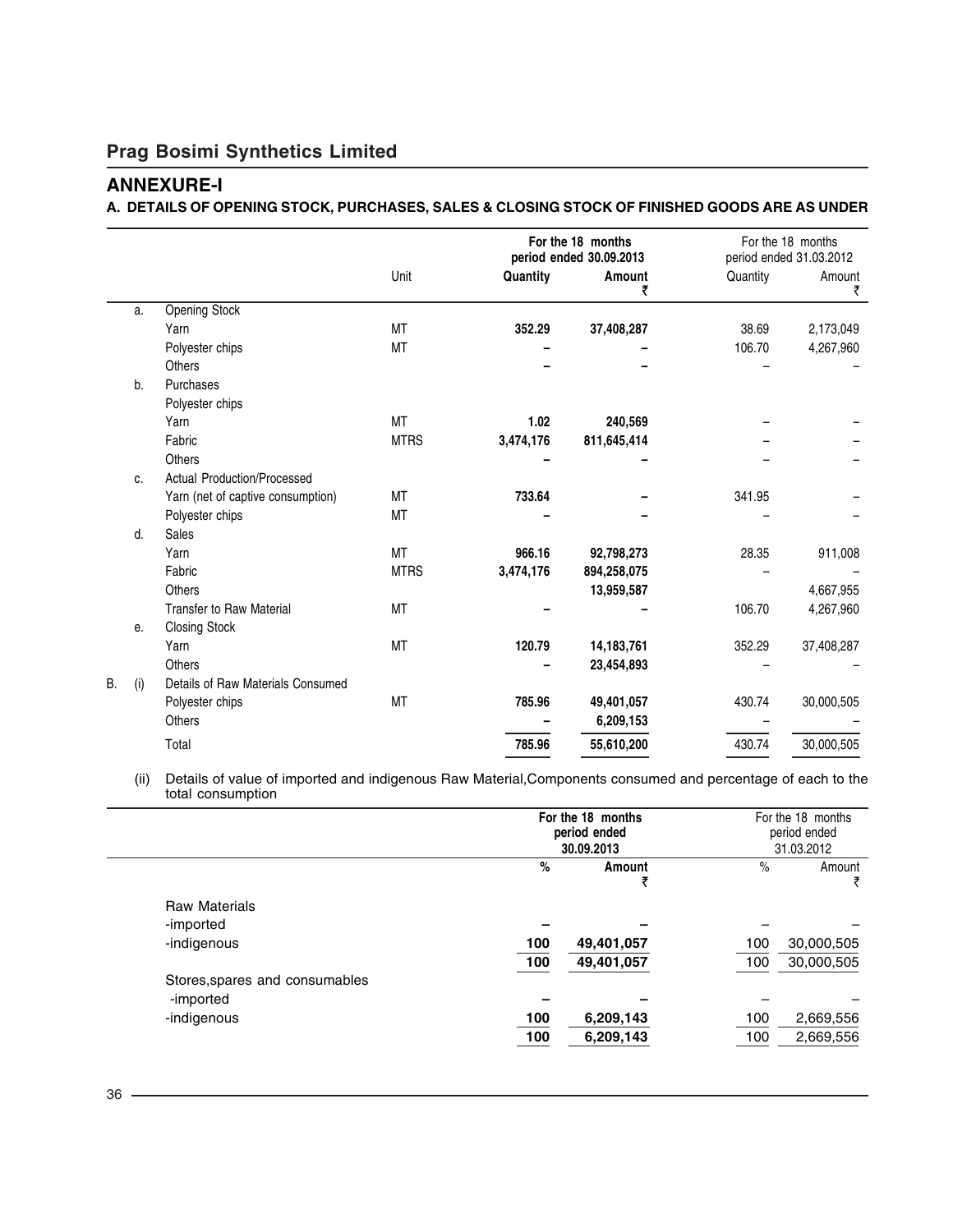# **ANNEXURE-I Contd.**

|    |                                                                | For the 18 months<br>period ended<br>30.09.2013 |                         | For the 18 months<br>period ended<br>31.03.2012              |
|----|----------------------------------------------------------------|-------------------------------------------------|-------------------------|--------------------------------------------------------------|
|    |                                                                | Amount<br>₹                                     |                         | Amount<br>₹                                                  |
| C. | Auditors'remuneration includes:                                |                                                 |                         |                                                              |
|    | <b>Audit Fees</b>                                              | 232,500                                         |                         | 115,000                                                      |
|    | <b>Certification Fees</b>                                      | 67,261                                          |                         | 25,000                                                       |
|    | Fees for Taxation matter                                       | 25,000                                          |                         | 15,000                                                       |
|    | Total                                                          | 324,761                                         |                         | 155,000                                                      |
| D. | Licenced & installed Capacity (as certified by the Management) |                                                 |                         |                                                              |
|    |                                                                |                                                 |                         | As at<br>30/09/2013                                          |
|    |                                                                | Units                                           | Licenced<br>Capacity    | <b>Installed</b><br>Capacity                                 |
|    | Polyester Filament Yarn                                        | <b>TPA</b>                                      | 25,000                  | 36,000                                                       |
|    | <b>Draw Texturising Machines</b>                               | <b>Nos</b>                                      |                         | 2                                                            |
|    | Cone Winding Machine                                           | <b>Nos</b>                                      |                         |                                                              |
|    | Dyeing Machine                                                 | <b>Nos</b>                                      |                         |                                                              |
|    |                                                                | For the 18 months<br>period ended               | 30.09.2013<br>Amount(₹) | For the 18 months<br>period ended<br>31.03.2012<br>Amount(₹) |
| Е. | Expenditure in Foreign Currency (On actual payment basis)      |                                                 |                         |                                                              |
|    | <b>Technical Services</b><br>i)                                |                                                 |                         |                                                              |
|    | Other matters<br>ii)                                           |                                                 |                         |                                                              |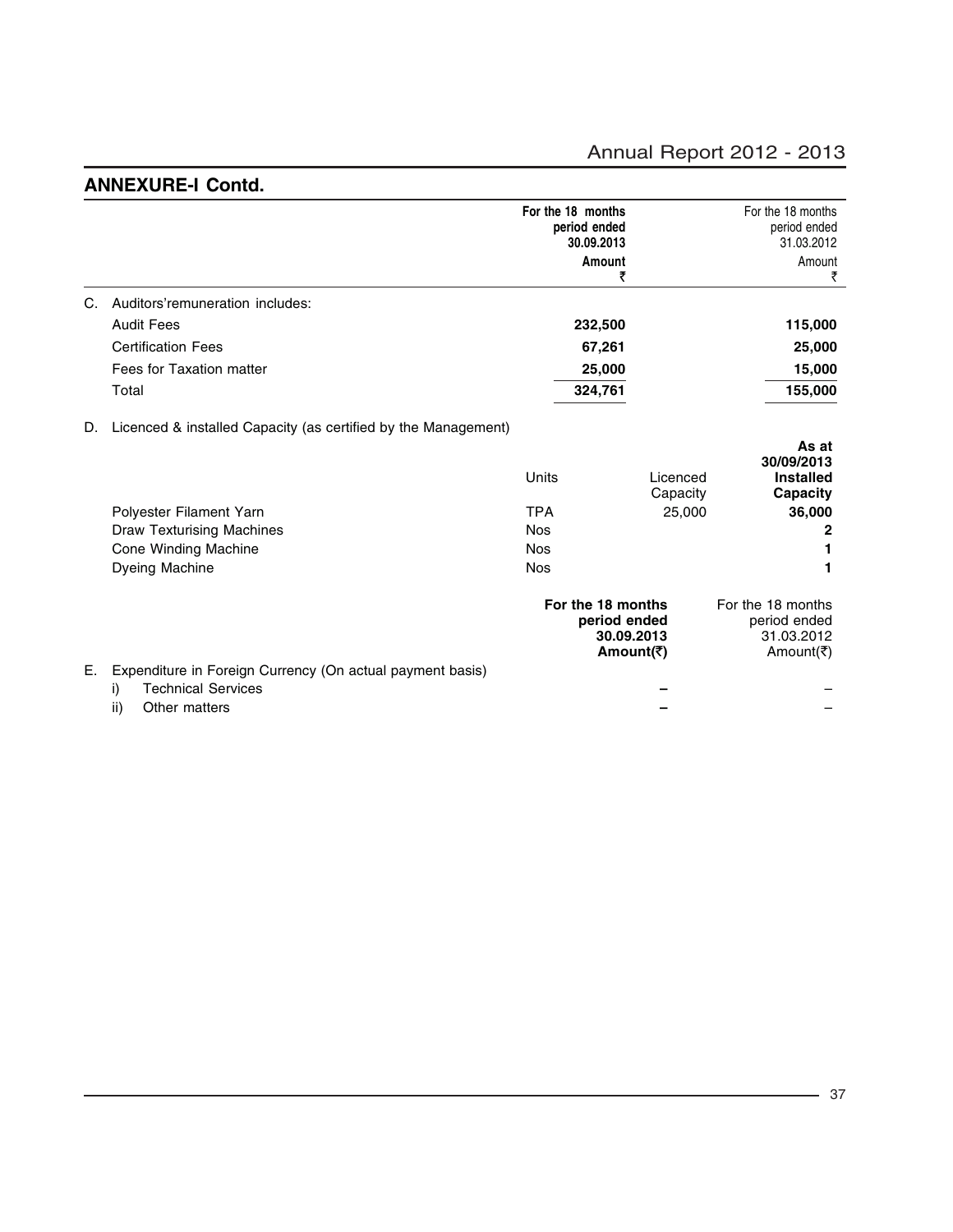# **ANNEXURE-II**

## **BALANCE SHEET ABSTRACT & COMPANY'S GENERAL BUSINESS PROFILE**

| i.   | <b>Registration Details</b>                                                  |                 |                            |                 |
|------|------------------------------------------------------------------------------|-----------------|----------------------------|-----------------|
|      | <b>Registration No</b>                                                       | 2758            | <b>State Code</b>          | 02              |
|      | <b>Balance Sheet Date</b>                                                    | 30-Sep-13       |                            |                 |
| ii.  | Capital raised during the year(Amount in rupees thousands)                   |                 |                            |                 |
|      | Public issue                                                                 | Nil             | Rights issue               | Nil             |
|      | Bonus issue                                                                  | <b>Nil</b>      | <b>Private Placement</b>   | Nil             |
| iii. | Position of Mobilisation and Deployment of Funds(Amount in rupees thousands) |                 |                            |                 |
|      | <b>Total liabilities</b>                                                     | 2,949,310,708   | <b>Total assets</b>        | 2,949,310,708   |
|      | Sources of funds                                                             |                 |                            |                 |
|      | Paid up Capital                                                              | 743,829,600     | Reserves & Surplus         | 215,752,278     |
|      | Non-current liabilities                                                      | 1,185,910,996   | <b>Current liabilities</b> | 803,817,834     |
|      | Application of Funds:                                                        |                 |                            |                 |
|      | Net Fixed Assets & CWIP                                                      | 2,197,213,324   |                            |                 |
|      | Non-current assets                                                           | 210,084,593     | <b>Current assets</b>      | 542,012,792     |
| iv.  | Performance of Company (Amount in rupees thousands)                          |                 |                            |                 |
|      | Turnover (including other income)                                            | 1,005,342,122   | <b>Total Expenditure</b>   | 1,272,542,098   |
|      | Profit/(Loss) Before Tax                                                     | (267, 199, 976) | Profit/(Loss)After Tax     | (267, 199, 976) |
|      |                                                                              |                 | <b>Earning Per Share</b>   | (3.59)          |
| v.   | Generic Name of the Principal Products of the Company                        |                 |                            |                 |
|      | Item Code No.(ITC Code)                                                      | 5402.42         |                            |                 |
|      |                                                                              |                 |                            |                 |

Product Description Polyester Filament Yarn (PFY)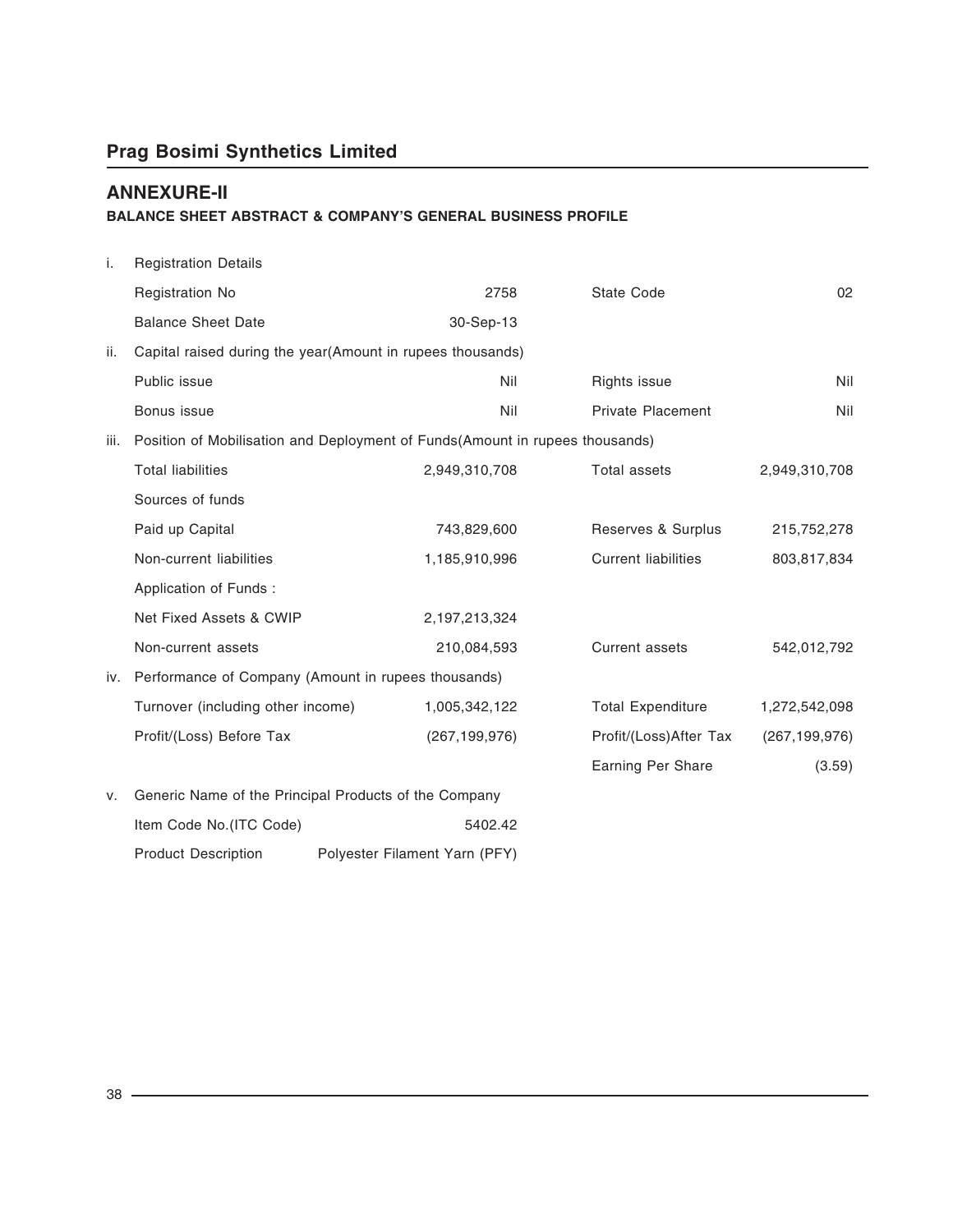## **ANNEXURE III CASHFLOW STATEMENT FOR THE EIGHTEEN MONTHS PERIOD ENDED 30.09.2013 AS PER LISITING AGREEMENT**

Proprietor (M.No. 014822) Partner (M.No. 068018)

Place : Guwahati Date : 09.12.2013

|    | <b>PARTICULARS</b>                                                                        |                                                                                | For the 18 months<br>period ended<br>30.09.2013<br>₹                                                          | For the 18 months<br>period ended<br>31.03.2012<br>₹ |
|----|-------------------------------------------------------------------------------------------|--------------------------------------------------------------------------------|---------------------------------------------------------------------------------------------------------------|------------------------------------------------------|
|    | Adjustments for:                                                                          | A. Net Profit/(Loss)before tax and Extraordinary items                         | (267, 199, 976)                                                                                               | (120, 902, 840)                                      |
|    | Depreciation<br>Amortisation of Preliminery/Shares Issue Exp                              |                                                                                | 79,342,774                                                                                                    | 35,332,107                                           |
|    | Amortisation of Leasehold Land                                                            |                                                                                | 29,988                                                                                                        | 29,988                                               |
|    | Interest (Net)                                                                            |                                                                                | 187,574,130                                                                                                   | 137,299,576                                          |
|    | Operating Profit/(Loss) before capital changes                                            |                                                                                | (253, 084)                                                                                                    | 51,758,831                                           |
|    | Adjustments for:                                                                          |                                                                                |                                                                                                               |                                                      |
|    | Inventories                                                                               |                                                                                | 1,679,723                                                                                                     | (59, 747, 886)                                       |
|    | <b>Trade Receivable</b>                                                                   |                                                                                | (390, 048, 072)                                                                                               | (44, 774, 570)                                       |
|    | Trade and other payables                                                                  |                                                                                | 439,447,352                                                                                                   | 61,415,490                                           |
|    | Cash generated from operations                                                            |                                                                                | 50,825,920                                                                                                    | 8,651,866                                            |
|    | Less: Interest Paid                                                                       |                                                                                | (187, 574, 130)                                                                                               | (137, 299, 576)                                      |
|    | <b>Interest Received</b><br>Net cash from operating activities                            |                                                                                | (136,748,211)                                                                                                 | (128, 647, 710)                                      |
| В. | Cash flow from investing activities<br>Purchase/Sale of fixed assets including CWIP (Net) |                                                                                | (25,869,472)                                                                                                  | (142, 979, 148)                                      |
|    | Sales/(Purchase) of investments                                                           |                                                                                |                                                                                                               |                                                      |
|    | Provision for diminution in the value of investments                                      |                                                                                |                                                                                                               | (1,200,000)                                          |
|    | Preliminary expenses                                                                      |                                                                                |                                                                                                               |                                                      |
|    | Loans and advances and other current assets                                               |                                                                                | 4,444,558                                                                                                     | 23,673,814                                           |
|    | Long term bank deposits/margins<br>Net cash used in investing activities                  |                                                                                | (21, 424, 914)                                                                                                | (120, 505, 334)                                      |
|    |                                                                                           |                                                                                |                                                                                                               |                                                      |
| C. | Cash flow from financing activities<br>Proceeds from issue of shares                      |                                                                                |                                                                                                               |                                                      |
|    | Share application money                                                                   |                                                                                |                                                                                                               |                                                      |
|    | Appropriation of Term Loan                                                                |                                                                                |                                                                                                               | 49,055                                               |
|    | Proceeds from long-term borrowings (Net)                                                  |                                                                                | 156,826,045                                                                                                   | 172,574,172                                          |
|    | Net cash from financing activities                                                        |                                                                                | 156,826,045                                                                                                   | 172,623,227                                          |
|    | Net increase in cash and cash equivalents (A+B+C)                                         |                                                                                | (1, 347, 080)                                                                                                 | (76, 529, 818)                                       |
|    | Cash/cash equivalents (Opening)                                                           |                                                                                | 4,351,680                                                                                                     | 80,881,498                                           |
|    | Cash/cash equivalents (Closing)                                                           |                                                                                | 3,004,600                                                                                                     | 4,351,680                                            |
|    |                                                                                           |                                                                                | (1, 347, 080)                                                                                                 | (76, 529, 818)                                       |
|    | In terms of our report attached.                                                          |                                                                                | For and on behalf of the Board of Directors                                                                   |                                                      |
|    | For Bharat Shroff & Co<br><b>Chartered Accountants</b><br>(Firm Regn.No.131026W)          | For AMD & Associates<br><b>Chartered Accountants</b><br>(Firm Regn.No.318191E) | H.K.Sharma<br>Chairman<br>Hemant B. Vyas<br>S.K.Saha<br>M.K.Das<br>Director<br>Girindra Mohan Das<br>Director | <b>Managing Director</b><br>Finance Director         |
|    | <b>Bharat B. Shroff</b>                                                                   | Debashish Bordoloi                                                             |                                                                                                               |                                                      |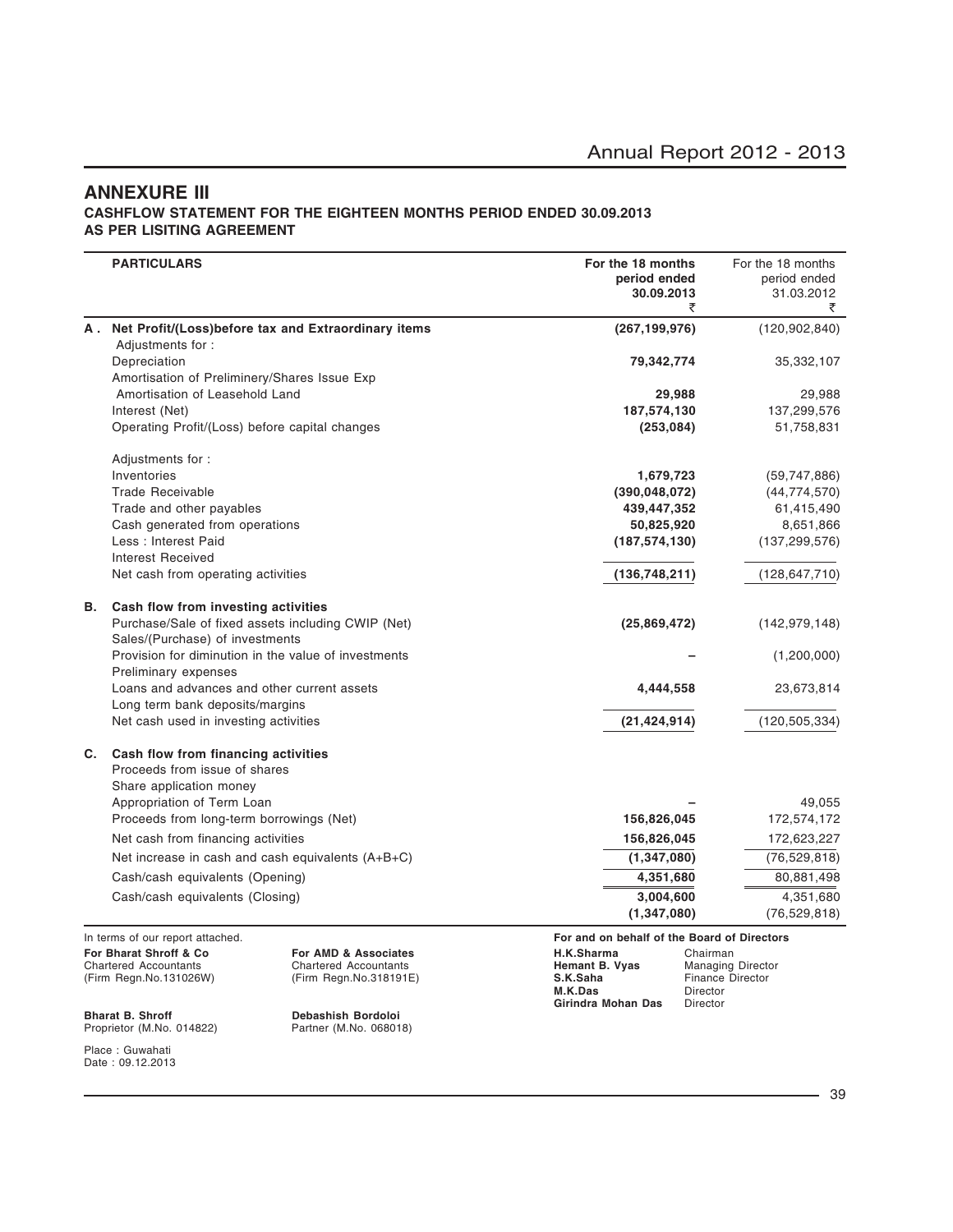# **INDEPENDENT AUDITORS' REPORT**

To,

## **THE MEMBERS OF PRAG BOSIMI SYNTHETICS LIMITED**

### **Report on the Financial Statement**

We have audited the accompanying consolidated financial statements of PRAG BOSIMI SYNTHETICS LIMITED and its subsidiaries, which comprise the consolidated Balance Sheet as at 30<sup>th</sup> September, 2013, and the consolidated Statement of Profit and Loss and consolidated Cash Flow Statement for the period then ended, and a summary of the significant accounting policies and other explanatory information.

## **Management's Responsibility for the Consolidated Financial Statements**

The Company's Management is responsible for the preparation of these consolidated financial statements that give a true and fair view of the consolidated financial position, consolidated financial performance and consolidated cash flows of the Company in accordance with the Accounting Standards referred to in Section 211(3C) of the Companies Act, 1956. This responsibility includes the design, implementation and maintenance of internal control relevant to the preparation and presentation of the consolidated financial statements that give a true and fair view and are free from material misstatement, whether due to fraud or error.

## **Auditor's Responsibility**

Our responsibility is to express an opinion on these consolidated financial statements based on our audit. We conducted our audit in accordance with the auditing standards generally accepted in India. Those standards require that we plan and perform the audit to obtain reasonable assurance about whether the consolidated financial statements are free of material misstatement. An audit includes examining on a test basis, evidence supporting the amounts and disclosures in the consolidated financial statements. An audit also includes assessing the accounting principles used and significant estimates made by management, as well as evaluating the overall presentation of the consolidated financial statements.

We believe that the audit evidence we have obtained is sufficient and appropriate to provide a basis for our audit opinion.

## **Opinion**

In our opinion and to the best of our information and according to the explanations given to us, the aforesaid consolidated financial statements give the information required by the Act in the manner so required and give a true and fair view in conformity with the accounting principles generally accepted in India:

- (a) In the case of the consolidated Balance Sheet, of the state of affairs of the Company as at  $30<sup>th</sup>$  September, 2013.
- (b) In the case of the consolidated Statement of Profit and Loss, of the loss of the Company for the period ended on that date.
- (c) In the case of the consolidated Cash Flow Statement, of the cash flows for the period ended on that date.
- (d) The company has not provided any depreciation on a major part of its Plant & Machinery which is not put to use during the accounting period under review as per the accounting policy followed by the company.

Chartered Accountants Chartered Accountants (Firm Reg. No:-131026W) (Firm Regn.No.318191E)

Proprietor Partner (Proprietor Partner (Proprietor Partner (Proprietor Partner (Proprietor Partner ) (Membership No. 014822) (Membership No. 068018) Place : Guwahati Date : 9th December, 2013

**For Bharat Shroff & Co. For AMD & Associates**

**Bharat B. Shroff Debashish Bordoloi**

 $40$   $\overline{\phantom{0}}$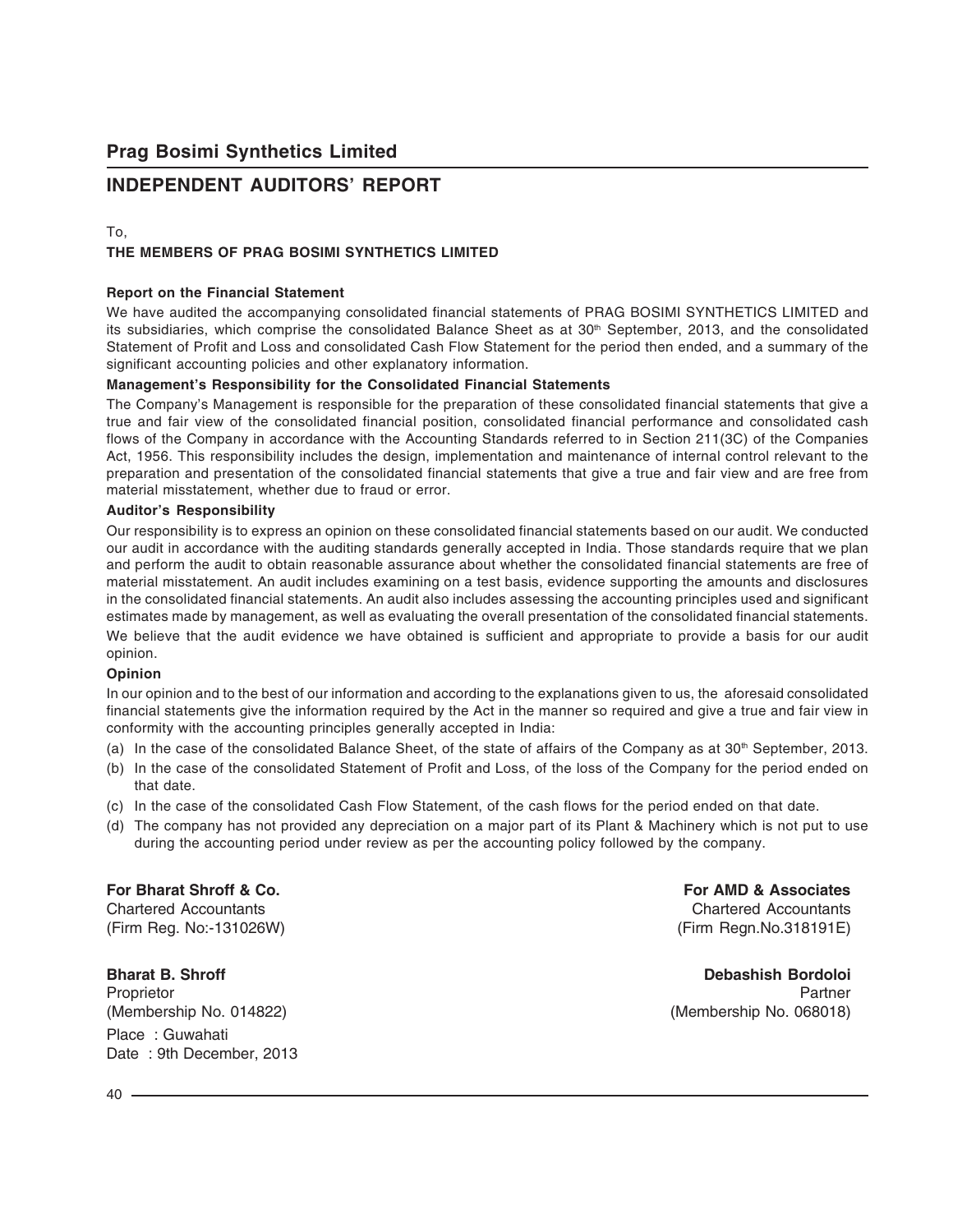# Annual Report 2012 - 2013

|                | <b>Particulars</b>                 | Note No.       | As at<br>30th September, 2013<br>₹ | As at<br>31st March 2012<br>₹ |
|----------------|------------------------------------|----------------|------------------------------------|-------------------------------|
| A              | <b>EQUITY AND LIABILITIES</b>      |                |                                    |                               |
| 1.             | Shareholders' funds                |                |                                    |                               |
|                | Share capital<br>(a)               | 3              | 743,829,600                        | 1,558,454,600                 |
|                | Reserves and surplus<br>(b)        | $\overline{4}$ | 215,199,736                        | (332, 148, 120)               |
|                |                                    |                | 959,029,336                        | 1,226,306,480                 |
| $\overline{2}$ | <b>Non-current liabilities</b>     |                |                                    |                               |
|                | Long-term borrowings<br>(a)        | 5              | 1,072,343,343                      | 831,082,455                   |
|                | Other long-term liabilities<br>(b) | 6              | 98,772,678                         | 26,959,056                    |
|                | Long-term provisions<br>(c)        | $\overline{7}$ | 14,794,975<br>1,185,910,996        | 11,978,633<br>870,020,144     |
| 3              | <b>Current liabilities</b>         |                |                                    |                               |
|                | Short-term borrowings<br>(a)       | 8              | 344,867,395                        | 429,524,203                   |
|                | Trade payables<br>(b)              | 9              | 364,748,230                        | 30,160,303                    |
|                | Other current liabilities<br>(c)   | 10             | 80,150,947                         | 52,962,350                    |
|                | Short-term provisions<br>(d)       | 11             | 13,381,609                         | 10,059,938                    |
|                |                                    |                | 803,148,181                        | 522,706,793                   |
|                | <b>TOTAL</b>                       |                | 2,948,088,513                      | 2,619,033,417                 |
| в              | <b>ASSETS</b>                      |                |                                    |                               |
| 1              | <b>Non-current assets</b>          |                |                                    |                               |
|                | <b>Fixed assets</b><br>(a)         |                |                                    |                               |
|                | Tangible assets<br>(i)             | 12.A           | 2,186,285,634                      | 2,247,057,527                 |
|                | (ii)<br>Capital work-in-progress   | 12.C           | 10,927,690                         | 3,659,087                     |
|                |                                    |                | 2,197,213,324                      | 2,250,716,614                 |
|                | (b) Non-current investments        | 13             |                                    |                               |
|                | (c) Long-term loans and advances   | 14             | 187,355,607                        | 185,832,293                   |
|                | (d) Other non-current assets       | 15             | 21,907,870                         | 48,423,997                    |
|                |                                    |                | 209,263,477                        | 234,256,289                   |
| $\overline{2}$ | <b>Current assets</b>              |                |                                    |                               |
|                | (a) Inventories                    | 16             | 110,912,033                        | 112,659,339                   |
|                | (b) Trade receivables              | 17             | 420,369,608                        | 3,805,409                     |
|                | (c) Cash and cash equivalents      | 18             | 3,096,097                          | 4,395,809                     |
|                | (d) Short-term loans and advances  | 19             | 7,233,975                          | 13,199,957                    |
|                |                                    |                | 541,611,713                        | 134,060,514                   |
| <b>Total</b>   |                                    |                | 2,948,088,513                      | 2,619,033,417                 |

# **Consolidated Balance Sheet as at 30th September, 2013**

**See accompanying notes forming part of the financial statements**

Chartered Accountants **Chartered Accountants Chartered Accountants Hemant B**<br>(Firm Regn.No.131026W) (Firm Regn.No.318191E) **S.K.Saha** 

**Bharat B. Shroff Debashish Bordoloi**<br>Proprietor (M.No. 014822) Partner (M.No. 068018) Proprietor (M.No. 014822)

Place : Guwahati Date : 09.12.2013

In terms of our report attached.<br> **For Bharat Shroff & Co For AMD & Associates For Sharma H.K.Sharma Chairman For Bharat Shroff & Co For AMD & Associates H.K.Sharma** Chairman Chairman<br>Characted Accountants Characted Accountants **Hemant B. Vyas** Managing Director (Firm Regn.No.131026W) (Firm Regn.No.318191E) **S.K.Saha** Finance (Firm Regn.No.318191E) **S.K.Saha** Finance **Contract Contract Contract Contract Contract Contract Contract Contract Contract Contract Contract Contract Contract Contract Contract Contract Contract Contract Contract Contract M.K.Das** Director<br>**Girindra Mohan Das** Director **Girindra Mohan Das**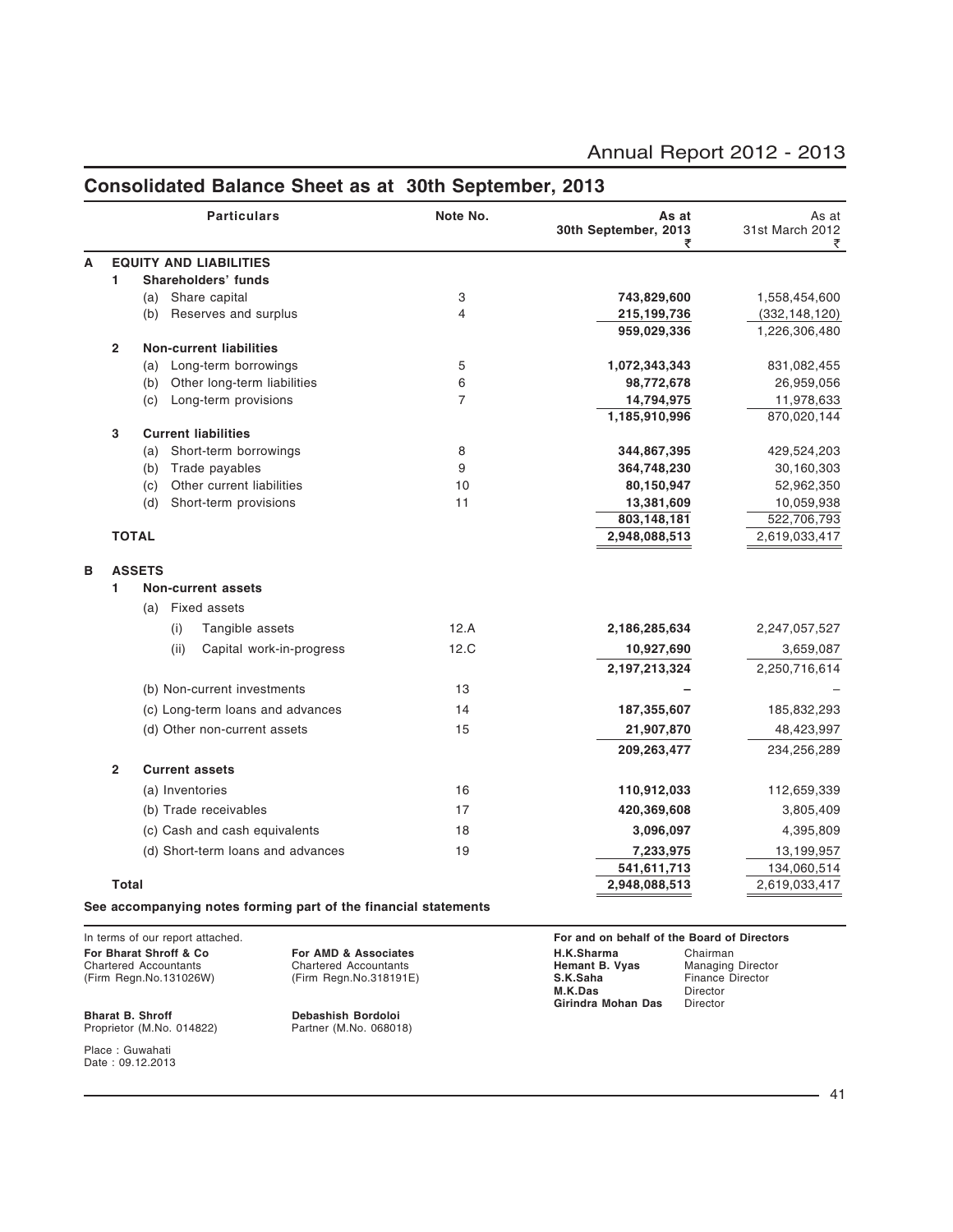# **Consolidated Statement of Profit and Loss for the period ended 30th September, 2013**

|   |                         | <b>Particulars</b>                                                                                                   |                                                                                | Note No. | For the<br>eighteen months<br>period ended<br>30th September, 2013                                                       | For the<br>eighteen months<br>period ended<br>31st March, 2012                   |
|---|-------------------------|----------------------------------------------------------------------------------------------------------------------|--------------------------------------------------------------------------------|----------|--------------------------------------------------------------------------------------------------------------------------|----------------------------------------------------------------------------------|
|   |                         |                                                                                                                      |                                                                                |          | ₹                                                                                                                        | ₹                                                                                |
| Α |                         | <b>CONTINUING OPERATIONS</b>                                                                                         |                                                                                |          |                                                                                                                          |                                                                                  |
| 1 |                         | Revenue from operations (net)                                                                                        |                                                                                | 20       | 1,001,015,935                                                                                                            | 5,578,963                                                                        |
| 2 |                         | Other income                                                                                                         |                                                                                | 21       | 4,326,187                                                                                                                | 7,412,457                                                                        |
| 3 |                         | Total revenue (1+2)                                                                                                  |                                                                                |          | 1,005,342,122                                                                                                            | 12,991,420                                                                       |
| 4 |                         | <b>Expenses</b>                                                                                                      |                                                                                |          |                                                                                                                          |                                                                                  |
|   |                         | (a) Cost of materials consumed                                                                                       |                                                                                | 22.a     | 867,255,614                                                                                                              | 30,337,779                                                                       |
|   | (b)                     | Changes in inventories of finished<br>goods, work-in-progress and<br>stock-in-trade                                  |                                                                                | 22.b     | 1,333,246                                                                                                                | (44, 591, 017)                                                                   |
|   | (c)                     | Employee benefits expense                                                                                            |                                                                                | 23       | 58,554,486                                                                                                               | 39,207,581                                                                       |
|   | (d)                     | Finance costs                                                                                                        |                                                                                | 24       | 187,574,130                                                                                                              | 137,299,576                                                                      |
|   | (e)                     | Depreciation and amortisation expense                                                                                |                                                                                | 12.B     | 79,372,762                                                                                                               | 35,362,095                                                                       |
|   | (f)                     | Other expenses                                                                                                       |                                                                                | 25       | 78,529,026                                                                                                               | 53,282,828                                                                       |
|   |                         |                                                                                                                      |                                                                                |          | 1,272,619,265                                                                                                            | 250,898,842                                                                      |
| 5 |                         | Profit / (Loss) before exceptional and<br>extraordinary items and tax $(3 - 4)$                                      |                                                                                |          | (267, 277, 143)                                                                                                          | (237, 907, 422)                                                                  |
| 6 |                         | Exceptional items                                                                                                    |                                                                                | 26       |                                                                                                                          | 116,529,208                                                                      |
| 7 |                         | Profit / (Loss) before tax $(5 \pm 6)$                                                                               |                                                                                |          | (267, 277, 143)                                                                                                          | (121, 378, 215)                                                                  |
| 8 |                         | Tax expense                                                                                                          |                                                                                |          |                                                                                                                          |                                                                                  |
| 9 |                         | Earnings per share (of ₹.10/- each)                                                                                  |                                                                                |          |                                                                                                                          |                                                                                  |
|   |                         | <b>Basic and Diluted</b>                                                                                             |                                                                                |          | (3.59)                                                                                                                   | (1.63)                                                                           |
|   |                         | See accompanying notes forming part of the financial statements                                                      |                                                                                |          |                                                                                                                          |                                                                                  |
|   |                         | In terms of our report attached.<br>For Bharat Shroff & Co<br><b>Chartered Accountants</b><br>(Firm Regn.No.131026W) | For AMD & Associates<br><b>Chartered Accountants</b><br>(Firm Regn.No.318191E) |          | For and on behalf of the Board of Directors<br>H.K.Sharma<br>Hemant B. Vyas<br>S.K.Saha<br>M.K.Das<br>Girindra Mohan Das | Chairman<br><b>Managing Director</b><br>Finance Director<br>Director<br>Director |
|   | <b>Bharat B. Shroff</b> | Proprietor (M.No. 014822)                                                                                            | Debashish Bordoloi<br>Partner (M.No. 068018)                                   |          |                                                                                                                          |                                                                                  |

42

Place : Guwahati Date : 09.12.2013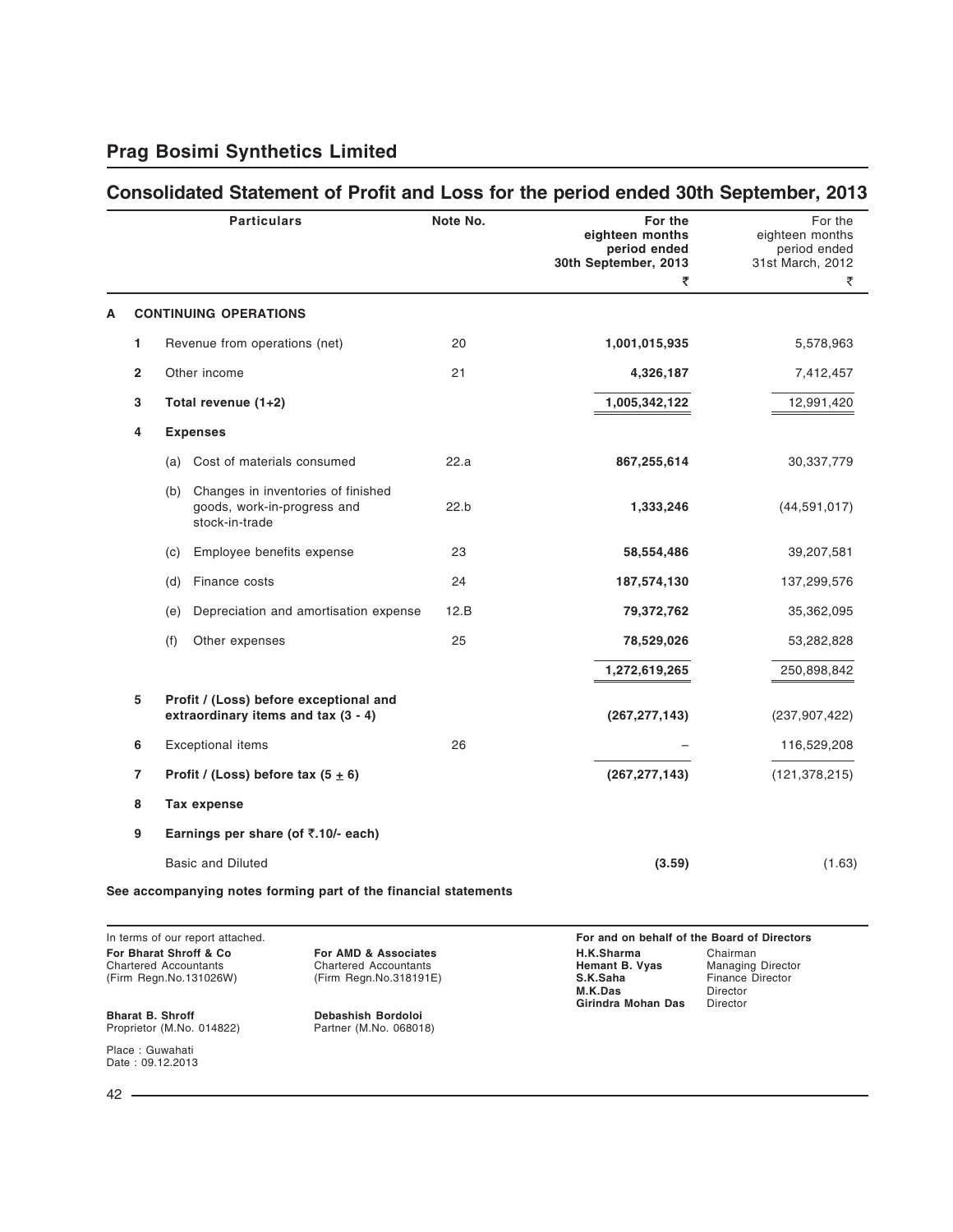# Annual Report 2012 - 2013

# **Notes forming part of the Consolidated Financial Statements**

| <b>Particulars</b> |                                                                                                                 |                           | As at 30th September 2013    | As at 31st March, 2012    |                              |  |
|--------------------|-----------------------------------------------------------------------------------------------------------------|---------------------------|------------------------------|---------------------------|------------------------------|--|
|                    |                                                                                                                 | Number of<br>shares       | ₹                            | Number of<br>shares       | ₹                            |  |
|                    | Note 3 Share capital                                                                                            |                           |                              |                           |                              |  |
| (a)                | Authorised                                                                                                      |                           |                              |                           |                              |  |
|                    | Equity shares of ₹10/- each with voting rights<br>Equity shares (Unclassified) of ₹10/- each with voting rights | 120,000,000<br>30,000,000 | 1,200,000,000<br>300,000,000 | 120,000,000<br>30,000,000 | 1,200,000,000<br>300,000,000 |  |
|                    | Optionally convertible preference shares of ₹100/- each                                                         | 1,000,000                 | 100,000,000                  | 1,000,000                 | 100,000,000                  |  |
|                    | Redeemable preference shares of ₹100/- each                                                                     | 9,000,000                 | 900,000,000                  | 9,000,000                 | 900,000,000                  |  |
|                    |                                                                                                                 | 160,000,000               | 2,500,000,000                | 160,000,000               | 2,500,000,000                |  |
| (b)                | Issued, Subscribed & Called - Up                                                                                |                           |                              |                           |                              |  |
|                    | Equity shares of ₹10/- each with voting rights<br>Optionally convertible preference shares of ₹ 100/- each      | 74,382,960                | 743,829,600                  | 74,382,960                | 743,829,600                  |  |
|                    | Redeemable preference shares of ₹ 100/- each                                                                    |                           |                              | 1,000,000<br>7,146,250    | 100,000,000<br>714,625,000   |  |
|                    | Total                                                                                                           | 74,382,960                | 743,829,600                  | 82,529,210                | 1,558,454,600                |  |
|                    |                                                                                                                 |                           |                              |                           |                              |  |
|                    | <b>Particulars</b>                                                                                              |                           | As at 30th September, 2013   |                           | As at 31st March, 2012       |  |
|                    |                                                                                                                 |                           | ₹                            |                           | ₹                            |  |
|                    | Note 4 Reserves and surplus                                                                                     |                           |                              |                           |                              |  |
| (a)                | Capital Reserve                                                                                                 |                           | 16,700,000                   |                           | 16,700,000                   |  |
|                    | Add: Additions during the period<br>Closing balance                                                             |                           | 16,700,000                   |                           |                              |  |
|                    |                                                                                                                 |                           |                              |                           | 16,700,000                   |  |
| (b)                | <b>Other Reserves</b>                                                                                           |                           |                              |                           |                              |  |
|                    | Opening balance                                                                                                 |                           | 747,363,450                  |                           | 747,314,394                  |  |
|                    | Add: Additions / transfers during the period                                                                    |                           |                              |                           | 49,056                       |  |
|                    | Closing balance                                                                                                 |                           | 747,363,450                  |                           | 747,363,450                  |  |
| (c)                | Capital Redemption Reserve                                                                                      |                           |                              |                           |                              |  |
|                    | Opening balance                                                                                                 |                           |                              |                           |                              |  |
|                    | Add: Additions / transfers during the period                                                                    |                           | 814,625,000                  |                           |                              |  |
|                    | Closing balance                                                                                                 |                           | 814,625,000                  |                           |                              |  |
| (d)                | Surplus / (Deficit) in Statement of Profit and Loss                                                             |                           |                              |                           |                              |  |
|                    | Opening balance                                                                                                 |                           | (1,096,211,570)              |                           | (974, 833, 355)              |  |
|                    | Add: Profit / (Loss) for the period                                                                             |                           | (267, 277, 143)              |                           | (121, 378, 215)              |  |
|                    | Closing balance                                                                                                 |                           | (1, 363, 488, 713)           |                           | (1,096,211,570)              |  |
| Total              |                                                                                                                 |                           | 215,199,736                  |                           | (332, 148, 120)              |  |
|                    | Note 5 Long-term borrowings                                                                                     |                           |                              |                           |                              |  |
| (a)                | Bonds / debentures                                                                                              |                           |                              |                           |                              |  |
|                    | Secured                                                                                                         |                           |                              |                           |                              |  |
|                    | <b>Optionally Cumulative Convertible Debentures</b>                                                             |                           | 575,217,500                  |                           | 575,217,500                  |  |
|                    |                                                                                                                 |                           | 575,217,500                  |                           | 575,217,500                  |  |
| (b)                | Term loans                                                                                                      |                           |                              |                           |                              |  |
|                    | Secured                                                                                                         |                           |                              |                           |                              |  |
|                    | Working Capital Term Loan                                                                                       |                           | 35,000,000                   |                           | 35,000,000                   |  |
|                    | Unsecured                                                                                                       |                           | 55,664,955                   |                           | 55,664,955                   |  |
|                    |                                                                                                                 |                           | 90,664,955                   |                           | 90,664,955                   |  |
| (c)                | Loans and advances from related parties                                                                         |                           |                              |                           |                              |  |
|                    | Unsecured                                                                                                       |                           | 406,460,888                  |                           | 165,200,000                  |  |
| Total              |                                                                                                                 |                           | 1,072,343,343                |                           | 831,082,455                  |  |
|                    |                                                                                                                 |                           |                              |                           |                              |  |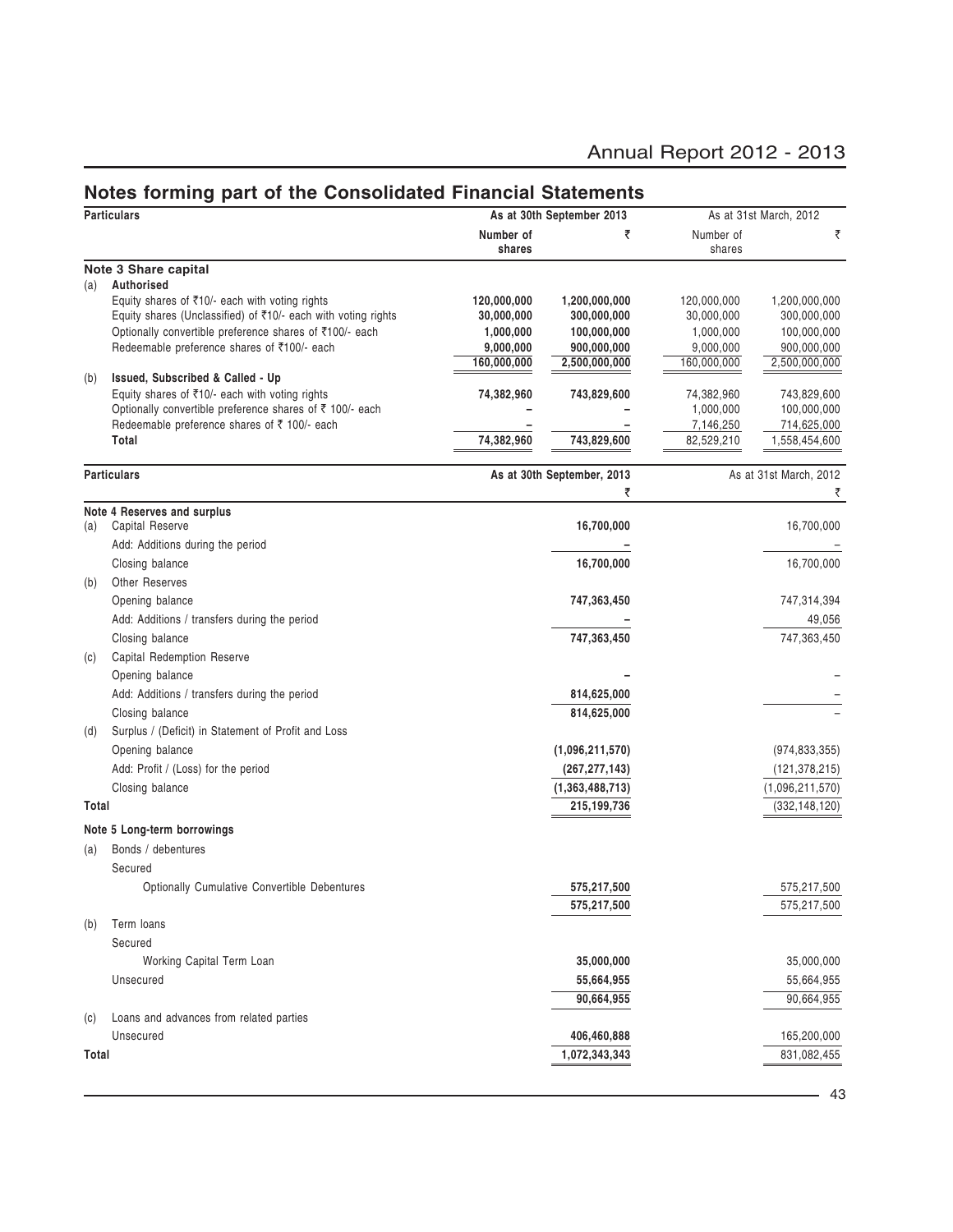# **Notes forming part of the Consolidated Financial Statements**

| ₹<br>₹<br>Note 6 - Other long-term liabilities<br><b>Trade Payables</b><br>(a)<br>Creditors & Others Creditors - Non Current<br>44,840,041<br>23,842,604<br>Others<br>(b)<br>(i)<br>Advances from customers<br>1,103,221<br>908,656<br>Others - Duties & Taxes<br>163,201<br>(ii)<br>1,154,661<br><b>Statutory Dues</b><br>812,760<br>(iii)<br>Interest accrued but not due on borrowings<br>(c)<br>Interest Accrued on WCTL<br>928,219<br>(i)<br>3,728,219<br>(ii)<br>Interest Accrued on 8% Optionally Cumulative Convertible Debentures<br>47,133,776<br>1,116,376<br>Total<br>98,772,678<br>26,959,056<br>Note 7 Long-term provisions<br>Provision for employee benefits<br>(a)<br>Provision for Salary<br>4,239,344<br>(i)<br>5,798,687<br>Provision for gratuity<br>(ii)<br>5,958,596<br>5,683,494<br>Provision for other employee benefits - LTA<br>993,204<br>(iii)<br>1,407,515<br>(iv)<br>Provision for other defined benefit plans<br>164,024<br>164,024<br>11,080,066<br>13,328,821<br>Provision - Others<br>(b)<br>Provision for Profeession Tax<br>797,617<br>(i)<br>1,223,194<br>(ii)<br>242,959<br>100,950<br>Provision<br>1,466,153<br>898,567<br>11,978,633<br>Total<br>14,794,975<br>Note 8 Short-term borrowings<br>From other parties<br>Secured<br>Cash Credit Banks<br>82,501,654<br>59,524,203<br>Loan from Financial Institution<br>262,365,741<br>370,000,000<br>344,867,395<br>429,524,203<br>Total<br>Note 9 Trade payables<br>Trade payables<br><b>Bills Payables</b><br>19,298,185<br>Creditors<br>10,862,118<br>364,748,230<br>30,160,303<br>Total<br>364,748,230<br>Note 10 Other current liabilities<br>Interest accrued but not due on borrowings<br>(a)<br>Interest Accrued on WCTL<br>2,800,000<br>4,203,835<br>Interest Accrued on 8% Optionally Cumulative Convertible Debentures<br>69,089,137<br>46,017,400<br>Interest accrued and due on borrowings<br>1,909,932<br>2,538,082<br>(b)<br><b>Statutory Dues</b><br>4,698,143<br>1,537,589<br>(c)<br><b>Others Liabilities</b><br>249,900<br>69,279<br>(d)<br>Total<br>80,150,947<br>52,962,350 | <b>Particulars</b> |  | As at 30th September, 2013 | As at 31st March, 2012 |  |
|----------------------------------------------------------------------------------------------------------------------------------------------------------------------------------------------------------------------------------------------------------------------------------------------------------------------------------------------------------------------------------------------------------------------------------------------------------------------------------------------------------------------------------------------------------------------------------------------------------------------------------------------------------------------------------------------------------------------------------------------------------------------------------------------------------------------------------------------------------------------------------------------------------------------------------------------------------------------------------------------------------------------------------------------------------------------------------------------------------------------------------------------------------------------------------------------------------------------------------------------------------------------------------------------------------------------------------------------------------------------------------------------------------------------------------------------------------------------------------------------------------------------------------------------------------------------------------------------------------------------------------------------------------------------------------------------------------------------------------------------------------------------------------------------------------------------------------------------------------------------------------------------------------------------------------------------------------------------------------------------------------------------------------------------------------------------------------------|--------------------|--|----------------------------|------------------------|--|
|                                                                                                                                                                                                                                                                                                                                                                                                                                                                                                                                                                                                                                                                                                                                                                                                                                                                                                                                                                                                                                                                                                                                                                                                                                                                                                                                                                                                                                                                                                                                                                                                                                                                                                                                                                                                                                                                                                                                                                                                                                                                                        |                    |  |                            |                        |  |
|                                                                                                                                                                                                                                                                                                                                                                                                                                                                                                                                                                                                                                                                                                                                                                                                                                                                                                                                                                                                                                                                                                                                                                                                                                                                                                                                                                                                                                                                                                                                                                                                                                                                                                                                                                                                                                                                                                                                                                                                                                                                                        |                    |  |                            |                        |  |
|                                                                                                                                                                                                                                                                                                                                                                                                                                                                                                                                                                                                                                                                                                                                                                                                                                                                                                                                                                                                                                                                                                                                                                                                                                                                                                                                                                                                                                                                                                                                                                                                                                                                                                                                                                                                                                                                                                                                                                                                                                                                                        |                    |  |                            |                        |  |
|                                                                                                                                                                                                                                                                                                                                                                                                                                                                                                                                                                                                                                                                                                                                                                                                                                                                                                                                                                                                                                                                                                                                                                                                                                                                                                                                                                                                                                                                                                                                                                                                                                                                                                                                                                                                                                                                                                                                                                                                                                                                                        |                    |  |                            |                        |  |
|                                                                                                                                                                                                                                                                                                                                                                                                                                                                                                                                                                                                                                                                                                                                                                                                                                                                                                                                                                                                                                                                                                                                                                                                                                                                                                                                                                                                                                                                                                                                                                                                                                                                                                                                                                                                                                                                                                                                                                                                                                                                                        |                    |  |                            |                        |  |
|                                                                                                                                                                                                                                                                                                                                                                                                                                                                                                                                                                                                                                                                                                                                                                                                                                                                                                                                                                                                                                                                                                                                                                                                                                                                                                                                                                                                                                                                                                                                                                                                                                                                                                                                                                                                                                                                                                                                                                                                                                                                                        |                    |  |                            |                        |  |
|                                                                                                                                                                                                                                                                                                                                                                                                                                                                                                                                                                                                                                                                                                                                                                                                                                                                                                                                                                                                                                                                                                                                                                                                                                                                                                                                                                                                                                                                                                                                                                                                                                                                                                                                                                                                                                                                                                                                                                                                                                                                                        |                    |  |                            |                        |  |
|                                                                                                                                                                                                                                                                                                                                                                                                                                                                                                                                                                                                                                                                                                                                                                                                                                                                                                                                                                                                                                                                                                                                                                                                                                                                                                                                                                                                                                                                                                                                                                                                                                                                                                                                                                                                                                                                                                                                                                                                                                                                                        |                    |  |                            |                        |  |
|                                                                                                                                                                                                                                                                                                                                                                                                                                                                                                                                                                                                                                                                                                                                                                                                                                                                                                                                                                                                                                                                                                                                                                                                                                                                                                                                                                                                                                                                                                                                                                                                                                                                                                                                                                                                                                                                                                                                                                                                                                                                                        |                    |  |                            |                        |  |
|                                                                                                                                                                                                                                                                                                                                                                                                                                                                                                                                                                                                                                                                                                                                                                                                                                                                                                                                                                                                                                                                                                                                                                                                                                                                                                                                                                                                                                                                                                                                                                                                                                                                                                                                                                                                                                                                                                                                                                                                                                                                                        |                    |  |                            |                        |  |
|                                                                                                                                                                                                                                                                                                                                                                                                                                                                                                                                                                                                                                                                                                                                                                                                                                                                                                                                                                                                                                                                                                                                                                                                                                                                                                                                                                                                                                                                                                                                                                                                                                                                                                                                                                                                                                                                                                                                                                                                                                                                                        |                    |  |                            |                        |  |
|                                                                                                                                                                                                                                                                                                                                                                                                                                                                                                                                                                                                                                                                                                                                                                                                                                                                                                                                                                                                                                                                                                                                                                                                                                                                                                                                                                                                                                                                                                                                                                                                                                                                                                                                                                                                                                                                                                                                                                                                                                                                                        |                    |  |                            |                        |  |
|                                                                                                                                                                                                                                                                                                                                                                                                                                                                                                                                                                                                                                                                                                                                                                                                                                                                                                                                                                                                                                                                                                                                                                                                                                                                                                                                                                                                                                                                                                                                                                                                                                                                                                                                                                                                                                                                                                                                                                                                                                                                                        |                    |  |                            |                        |  |
|                                                                                                                                                                                                                                                                                                                                                                                                                                                                                                                                                                                                                                                                                                                                                                                                                                                                                                                                                                                                                                                                                                                                                                                                                                                                                                                                                                                                                                                                                                                                                                                                                                                                                                                                                                                                                                                                                                                                                                                                                                                                                        |                    |  |                            |                        |  |
|                                                                                                                                                                                                                                                                                                                                                                                                                                                                                                                                                                                                                                                                                                                                                                                                                                                                                                                                                                                                                                                                                                                                                                                                                                                                                                                                                                                                                                                                                                                                                                                                                                                                                                                                                                                                                                                                                                                                                                                                                                                                                        |                    |  |                            |                        |  |
|                                                                                                                                                                                                                                                                                                                                                                                                                                                                                                                                                                                                                                                                                                                                                                                                                                                                                                                                                                                                                                                                                                                                                                                                                                                                                                                                                                                                                                                                                                                                                                                                                                                                                                                                                                                                                                                                                                                                                                                                                                                                                        |                    |  |                            |                        |  |
|                                                                                                                                                                                                                                                                                                                                                                                                                                                                                                                                                                                                                                                                                                                                                                                                                                                                                                                                                                                                                                                                                                                                                                                                                                                                                                                                                                                                                                                                                                                                                                                                                                                                                                                                                                                                                                                                                                                                                                                                                                                                                        |                    |  |                            |                        |  |
|                                                                                                                                                                                                                                                                                                                                                                                                                                                                                                                                                                                                                                                                                                                                                                                                                                                                                                                                                                                                                                                                                                                                                                                                                                                                                                                                                                                                                                                                                                                                                                                                                                                                                                                                                                                                                                                                                                                                                                                                                                                                                        |                    |  |                            |                        |  |
|                                                                                                                                                                                                                                                                                                                                                                                                                                                                                                                                                                                                                                                                                                                                                                                                                                                                                                                                                                                                                                                                                                                                                                                                                                                                                                                                                                                                                                                                                                                                                                                                                                                                                                                                                                                                                                                                                                                                                                                                                                                                                        |                    |  |                            |                        |  |
|                                                                                                                                                                                                                                                                                                                                                                                                                                                                                                                                                                                                                                                                                                                                                                                                                                                                                                                                                                                                                                                                                                                                                                                                                                                                                                                                                                                                                                                                                                                                                                                                                                                                                                                                                                                                                                                                                                                                                                                                                                                                                        |                    |  |                            |                        |  |
|                                                                                                                                                                                                                                                                                                                                                                                                                                                                                                                                                                                                                                                                                                                                                                                                                                                                                                                                                                                                                                                                                                                                                                                                                                                                                                                                                                                                                                                                                                                                                                                                                                                                                                                                                                                                                                                                                                                                                                                                                                                                                        |                    |  |                            |                        |  |
|                                                                                                                                                                                                                                                                                                                                                                                                                                                                                                                                                                                                                                                                                                                                                                                                                                                                                                                                                                                                                                                                                                                                                                                                                                                                                                                                                                                                                                                                                                                                                                                                                                                                                                                                                                                                                                                                                                                                                                                                                                                                                        |                    |  |                            |                        |  |
|                                                                                                                                                                                                                                                                                                                                                                                                                                                                                                                                                                                                                                                                                                                                                                                                                                                                                                                                                                                                                                                                                                                                                                                                                                                                                                                                                                                                                                                                                                                                                                                                                                                                                                                                                                                                                                                                                                                                                                                                                                                                                        |                    |  |                            |                        |  |
|                                                                                                                                                                                                                                                                                                                                                                                                                                                                                                                                                                                                                                                                                                                                                                                                                                                                                                                                                                                                                                                                                                                                                                                                                                                                                                                                                                                                                                                                                                                                                                                                                                                                                                                                                                                                                                                                                                                                                                                                                                                                                        |                    |  |                            |                        |  |
|                                                                                                                                                                                                                                                                                                                                                                                                                                                                                                                                                                                                                                                                                                                                                                                                                                                                                                                                                                                                                                                                                                                                                                                                                                                                                                                                                                                                                                                                                                                                                                                                                                                                                                                                                                                                                                                                                                                                                                                                                                                                                        |                    |  |                            |                        |  |
|                                                                                                                                                                                                                                                                                                                                                                                                                                                                                                                                                                                                                                                                                                                                                                                                                                                                                                                                                                                                                                                                                                                                                                                                                                                                                                                                                                                                                                                                                                                                                                                                                                                                                                                                                                                                                                                                                                                                                                                                                                                                                        |                    |  |                            |                        |  |
|                                                                                                                                                                                                                                                                                                                                                                                                                                                                                                                                                                                                                                                                                                                                                                                                                                                                                                                                                                                                                                                                                                                                                                                                                                                                                                                                                                                                                                                                                                                                                                                                                                                                                                                                                                                                                                                                                                                                                                                                                                                                                        |                    |  |                            |                        |  |
|                                                                                                                                                                                                                                                                                                                                                                                                                                                                                                                                                                                                                                                                                                                                                                                                                                                                                                                                                                                                                                                                                                                                                                                                                                                                                                                                                                                                                                                                                                                                                                                                                                                                                                                                                                                                                                                                                                                                                                                                                                                                                        |                    |  |                            |                        |  |
|                                                                                                                                                                                                                                                                                                                                                                                                                                                                                                                                                                                                                                                                                                                                                                                                                                                                                                                                                                                                                                                                                                                                                                                                                                                                                                                                                                                                                                                                                                                                                                                                                                                                                                                                                                                                                                                                                                                                                                                                                                                                                        |                    |  |                            |                        |  |
|                                                                                                                                                                                                                                                                                                                                                                                                                                                                                                                                                                                                                                                                                                                                                                                                                                                                                                                                                                                                                                                                                                                                                                                                                                                                                                                                                                                                                                                                                                                                                                                                                                                                                                                                                                                                                                                                                                                                                                                                                                                                                        |                    |  |                            |                        |  |
|                                                                                                                                                                                                                                                                                                                                                                                                                                                                                                                                                                                                                                                                                                                                                                                                                                                                                                                                                                                                                                                                                                                                                                                                                                                                                                                                                                                                                                                                                                                                                                                                                                                                                                                                                                                                                                                                                                                                                                                                                                                                                        |                    |  |                            |                        |  |
|                                                                                                                                                                                                                                                                                                                                                                                                                                                                                                                                                                                                                                                                                                                                                                                                                                                                                                                                                                                                                                                                                                                                                                                                                                                                                                                                                                                                                                                                                                                                                                                                                                                                                                                                                                                                                                                                                                                                                                                                                                                                                        |                    |  |                            |                        |  |
|                                                                                                                                                                                                                                                                                                                                                                                                                                                                                                                                                                                                                                                                                                                                                                                                                                                                                                                                                                                                                                                                                                                                                                                                                                                                                                                                                                                                                                                                                                                                                                                                                                                                                                                                                                                                                                                                                                                                                                                                                                                                                        |                    |  |                            |                        |  |
|                                                                                                                                                                                                                                                                                                                                                                                                                                                                                                                                                                                                                                                                                                                                                                                                                                                                                                                                                                                                                                                                                                                                                                                                                                                                                                                                                                                                                                                                                                                                                                                                                                                                                                                                                                                                                                                                                                                                                                                                                                                                                        |                    |  |                            |                        |  |
|                                                                                                                                                                                                                                                                                                                                                                                                                                                                                                                                                                                                                                                                                                                                                                                                                                                                                                                                                                                                                                                                                                                                                                                                                                                                                                                                                                                                                                                                                                                                                                                                                                                                                                                                                                                                                                                                                                                                                                                                                                                                                        |                    |  |                            |                        |  |
|                                                                                                                                                                                                                                                                                                                                                                                                                                                                                                                                                                                                                                                                                                                                                                                                                                                                                                                                                                                                                                                                                                                                                                                                                                                                                                                                                                                                                                                                                                                                                                                                                                                                                                                                                                                                                                                                                                                                                                                                                                                                                        |                    |  |                            |                        |  |
|                                                                                                                                                                                                                                                                                                                                                                                                                                                                                                                                                                                                                                                                                                                                                                                                                                                                                                                                                                                                                                                                                                                                                                                                                                                                                                                                                                                                                                                                                                                                                                                                                                                                                                                                                                                                                                                                                                                                                                                                                                                                                        |                    |  |                            |                        |  |
|                                                                                                                                                                                                                                                                                                                                                                                                                                                                                                                                                                                                                                                                                                                                                                                                                                                                                                                                                                                                                                                                                                                                                                                                                                                                                                                                                                                                                                                                                                                                                                                                                                                                                                                                                                                                                                                                                                                                                                                                                                                                                        |                    |  |                            |                        |  |
|                                                                                                                                                                                                                                                                                                                                                                                                                                                                                                                                                                                                                                                                                                                                                                                                                                                                                                                                                                                                                                                                                                                                                                                                                                                                                                                                                                                                                                                                                                                                                                                                                                                                                                                                                                                                                                                                                                                                                                                                                                                                                        |                    |  |                            |                        |  |
|                                                                                                                                                                                                                                                                                                                                                                                                                                                                                                                                                                                                                                                                                                                                                                                                                                                                                                                                                                                                                                                                                                                                                                                                                                                                                                                                                                                                                                                                                                                                                                                                                                                                                                                                                                                                                                                                                                                                                                                                                                                                                        |                    |  |                            |                        |  |
|                                                                                                                                                                                                                                                                                                                                                                                                                                                                                                                                                                                                                                                                                                                                                                                                                                                                                                                                                                                                                                                                                                                                                                                                                                                                                                                                                                                                                                                                                                                                                                                                                                                                                                                                                                                                                                                                                                                                                                                                                                                                                        |                    |  |                            |                        |  |
|                                                                                                                                                                                                                                                                                                                                                                                                                                                                                                                                                                                                                                                                                                                                                                                                                                                                                                                                                                                                                                                                                                                                                                                                                                                                                                                                                                                                                                                                                                                                                                                                                                                                                                                                                                                                                                                                                                                                                                                                                                                                                        |                    |  |                            |                        |  |
|                                                                                                                                                                                                                                                                                                                                                                                                                                                                                                                                                                                                                                                                                                                                                                                                                                                                                                                                                                                                                                                                                                                                                                                                                                                                                                                                                                                                                                                                                                                                                                                                                                                                                                                                                                                                                                                                                                                                                                                                                                                                                        |                    |  |                            |                        |  |

the control of the control of the control of the control of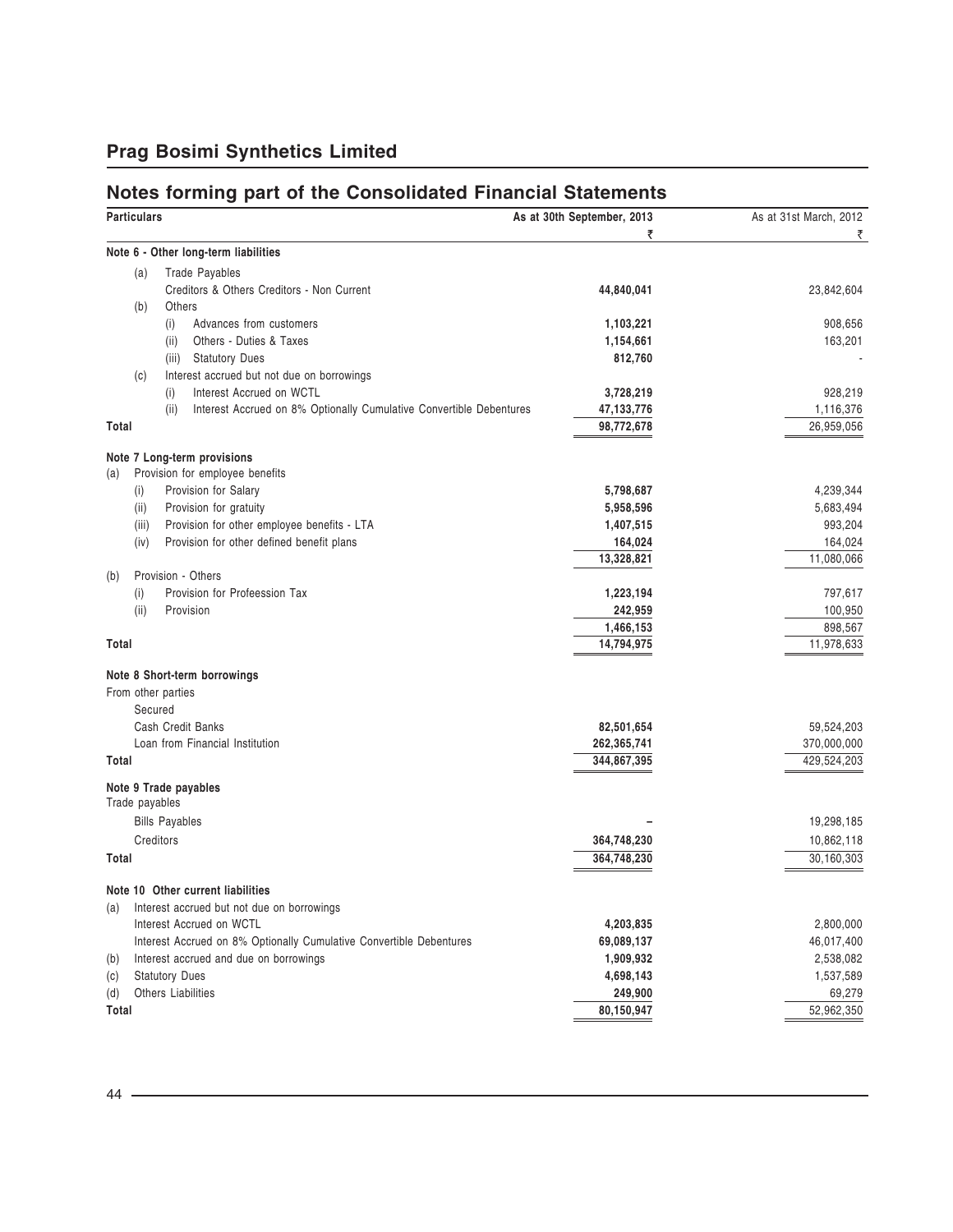# Annual Report 2012 - 2013

# **Notes forming part of the Consolidate Financial Statements**

| <b>Particulars</b> |                                        | As at 30th September, 2013 | As at 31st March, 2012 |
|--------------------|----------------------------------------|----------------------------|------------------------|
|                    |                                        | ₹                          |                        |
|                    | (Note 11 Short-term provisions         |                            |                        |
| (a)                | Provision for employee benefits        |                            |                        |
|                    | Provision for Salary & others<br>(i)   | 5,261,739                  | 5,337,703              |
|                    | (i)<br>Provision for gratuity          | 1,393,144                  | 1,132,444              |
|                    | (iii)<br>Provision for LTA             | 385,787                    | 503,107                |
|                    | Provision for Leave Encashment<br>(iv) | 3,661,913                  | 2,805,932              |
|                    |                                        | 10,702,583                 | 9,779,186              |
| (b)                | Provision - Others                     |                            |                        |
|                    | Provision for Profession Tax<br>(i)    | 28,820                     | 125,752                |
|                    | (ii)<br>Provision                      | 2,650,206                  | 155,000                |
|                    |                                        | 2,679,026                  | 280,752                |
| Total              |                                        | 13,381,609                 | 10,059,938             |

#### **Note 12 Fixed Assets**

| ۱A. | Tangible assets               | Gross block                           |                                     |                          | Accumulated depreciation and impairment |                                       |                                                            |                                        | Net block                             |                                       |
|-----|-------------------------------|---------------------------------------|-------------------------------------|--------------------------|-----------------------------------------|---------------------------------------|------------------------------------------------------------|----------------------------------------|---------------------------------------|---------------------------------------|
|     |                               | <b>Balance</b><br>as at<br>31.03.2012 | During the year ended<br>30.09.2013 |                          | <b>Balance</b><br>as at<br>30.09.2013   | <b>Balance</b><br>as at<br>31.03.2012 | Depreciation/<br>amortisation<br>expense for<br>the period | Eliminated<br>on disposal<br>of assets | <b>Balance</b><br>as at<br>30.09.2013 | <b>Balance</b><br>as at<br>30.09.2013 |
|     |                               |                                       | <b>Additions</b>                    | <b>Disposals</b>         |                                         |                                       |                                                            |                                        |                                       |                                       |
|     |                               | ₹                                     | ₹                                   | ₹                        | ₹                                       | ₹                                     | ₹                                                          | ₹                                      | ₹                                     | ₹                                     |
|     | (a)<br>Land                   |                                       |                                     |                          |                                         |                                       |                                                            |                                        |                                       |                                       |
|     | Freehold                      | 578,617                               |                                     | $\overline{\phantom{0}}$ | 578,617                                 |                                       |                                                            |                                        |                                       | 578,617                               |
|     | Leasehold                     | 599,678                               |                                     |                          | 599,678                                 | 289,980                               | 29,988                                                     | $\overline{\phantom{0}}$               | 319,968                               | 279,710                               |
|     | <b>Buildings</b><br>(b)       |                                       |                                     |                          |                                         |                                       |                                                            |                                        |                                       |                                       |
|     | Owned                         | 518,628,613                           |                                     | ۰                        | 5,18,628,613                            | 161,476,129                           | 25,885,248                                                 | Ξ.                                     | 187, 361, 377                         | 331,267,235                           |
|     | Plant and Equipment<br>(c)    |                                       |                                     |                          |                                         |                                       |                                                            |                                        |                                       |                                       |
|     | Owned                         | 2,209,926,217                         | 17,065,747                          | 3,328,288                | 2,223,663,676                           | 327,428,095                           | 52,584,670                                                 | 2,908,488                              | 377,104,276                           | 1,846,559,400                         |
|     | Furniture and Fixtures<br>(d) |                                       |                                     |                          |                                         |                                       |                                                            |                                        |                                       |                                       |
|     | Owned                         | 15,477,206                            | 528,182                             | $\qquad \qquad$          | 16,005,388                              | 11,369,486                            | 611,262                                                    | Ξ.                                     | 11,980,748                            | 4,024,640                             |
|     | Vehicles<br>(e)               |                                       |                                     |                          |                                         |                                       |                                                            |                                        |                                       |                                       |
|     | Owned                         | 2,765,037                             | 1,648,998                           | 1,705,502                | 2,708,533                               | 1,471,456                             | 261,595                                                    | 1,483,244                              | 249,807                               | 2,458,726                             |
|     | Office equipment<br>(f)       |                                       |                                     |                          |                                         |                                       |                                                            |                                        |                                       |                                       |
|     | Owned                         | 3,926,955                             |                                     | $\overline{\phantom{a}}$ | 3,926,955                               | 2,809,649                             |                                                            | $\overline{\phantom{0}}$               | 2,809,649                             | 1,117,306                             |
|     | Total                         | 2,751,902,322                         | 19,242,927                          | 5,033,790                | 2,766,111,460                           | 504,844,795                           | 79,372,762                                                 | 4,391,732                              | 579,825,826                           | 2,186,285,634                         |
|     | <b>Previous Period</b>        | 2,774,563,974                         | 34,280,992                          | 56,942,644               | 2,751,902,322                           | 631,464,413                           | 35,362,095                                                 | 161,981,713                            | 504,844,795                           | 2,247,057,527                         |

|                                                                                  | <b>Particulars</b>                                               | As At<br>30th September 2013 | As At<br>31st March, 2012 |
|----------------------------------------------------------------------------------|------------------------------------------------------------------|------------------------------|---------------------------|
| В.                                                                               | Depreciation and amortisation relating to continuing operations: |                              |                           |
| Depreciation and amortisation for the period on tangible assets as per Note 12 A |                                                                  | 79,372,762                   | 35,362,095                |
| Total                                                                            |                                                                  | 79,372,762                   | 35,362,095                |
| C                                                                                | <b>Capital Work-in-progress</b>                                  |                              |                           |
|                                                                                  | Buildings & Civil work under Construction<br>(a)                 | 2,310,588                    | 1,926,523                 |
|                                                                                  | (b)<br>Plant & Machinery                                         | 8,617,102                    | 1,732,564                 |
| Total                                                                            |                                                                  | 10,927,690                   | 3,659,087                 |
|                                                                                  |                                                                  |                              |                           |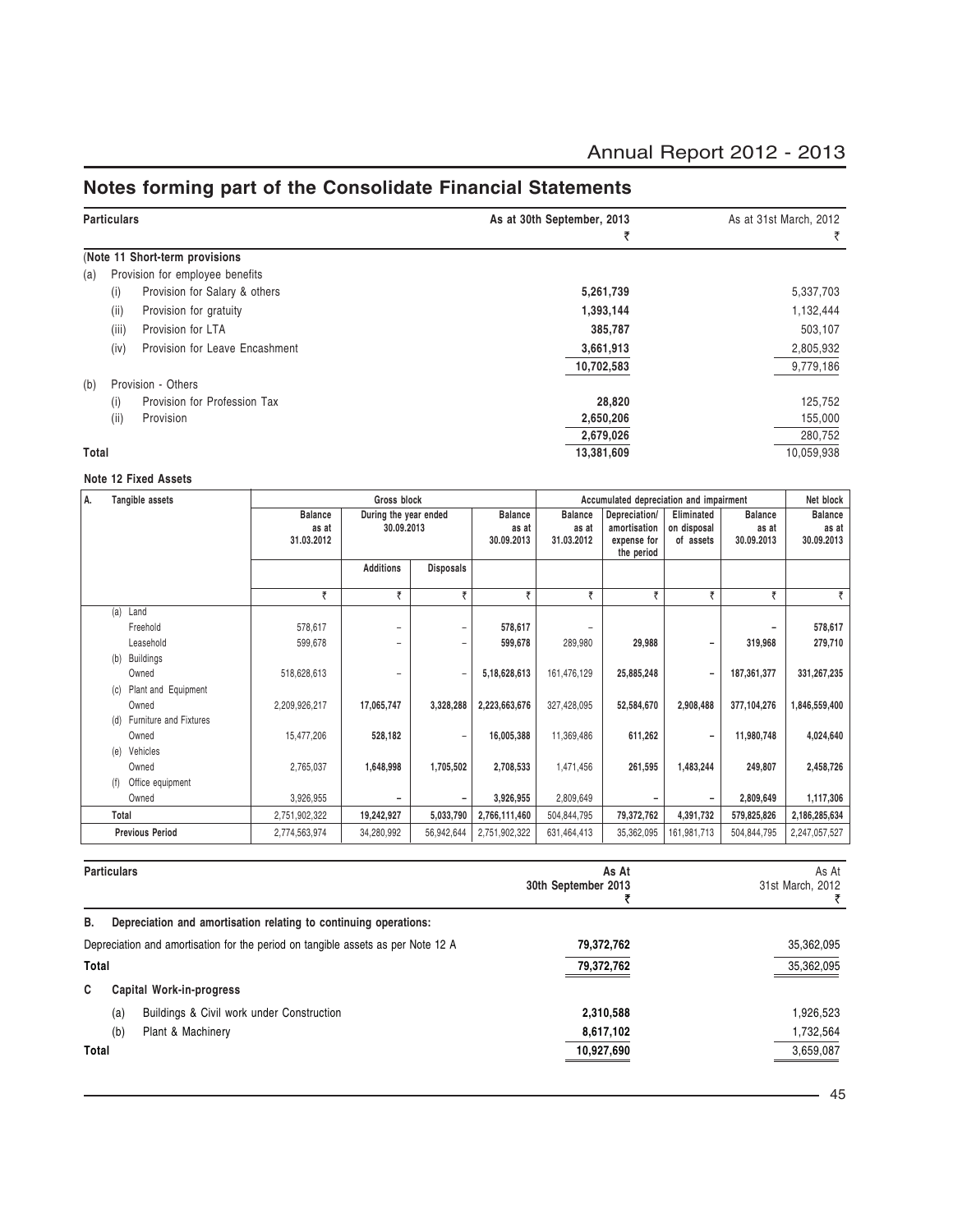# **Notes forming part of the Consolidated Financial Statements**

| Note 14 Long-term loans and advances<br>Advance Receivable in Cash In Kind Unsecured, considered good<br>185,397,932<br>184,863,417<br>(a)<br>184,863,417<br>185,397,932<br>Balances with government authorities Unsecured, considered good<br>(b)<br>CENVAT credit receivable<br>1,812,800<br>824,000<br>(i)<br>(ii)<br>Service Tax credit receivable<br>144,876<br>144,876<br>1,957,676<br>968,876<br>Total<br>187,355,607<br>185,832,293<br>Note 15 Other non-current assets<br>Long-term trade receivables<br>(a)<br>Unsecured, considered good - Non current<br>9,946,740<br>6,263,354<br>Security deposits<br>(b)<br>Unsecured, considered good<br>8,455,946<br>38,655,459<br>18,402,686<br>44,918,813<br>Others<br>(b)<br>Calls in Arrears<br>3,126,300<br>3,126,300<br>Unamortised expenses<br>(c)<br>378,884<br>Pre-incorporation expenses<br>378,884<br>Total<br>21,907,870<br>48,423,997<br>Note 16 Inventories (At lower of cost and net realisable value)<br>Raw materials<br>11,145,971<br>17,245,267<br>(a)<br>Goods-in-transit<br>4,476,423<br>11,145,971<br>21,721,690<br>Work-in-progress<br>7,792,166<br>9,355,779<br>(b)<br>Finished goods<br>37,638,654<br>37,475,870<br>(c)<br>Stores and spares<br>(d)<br>54,335,243<br>44,106,000<br>Total<br>110,912,033<br>112,659,339<br>Note 17 Trade receivables<br>Trade receivables Unsecured, considered good<br>420,369,608<br>3,805,409<br>Total<br>420,369,608<br>3,805,409<br>Note 18 Cash and cash equivalents<br>Cash in hand<br>70,467<br>116,796<br>(a)<br>Balances with banks<br>(b)<br>2,975,054<br>In current accounts<br>1,721,672<br>(i)<br>(ii)<br>1,303,959<br>In deposit accounts<br>1,303,959<br>Total<br>3,096,097<br>4,395,809 | <b>Particulars</b> | As At<br>30th September 2013<br>₹ | As At<br>31st March, 2012<br>₹ |
|-------------------------------------------------------------------------------------------------------------------------------------------------------------------------------------------------------------------------------------------------------------------------------------------------------------------------------------------------------------------------------------------------------------------------------------------------------------------------------------------------------------------------------------------------------------------------------------------------------------------------------------------------------------------------------------------------------------------------------------------------------------------------------------------------------------------------------------------------------------------------------------------------------------------------------------------------------------------------------------------------------------------------------------------------------------------------------------------------------------------------------------------------------------------------------------------------------------------------------------------------------------------------------------------------------------------------------------------------------------------------------------------------------------------------------------------------------------------------------------------------------------------------------------------------------------------------------------------------------------------------------------------------------------------------------------------------------------------|--------------------|-----------------------------------|--------------------------------|
|                                                                                                                                                                                                                                                                                                                                                                                                                                                                                                                                                                                                                                                                                                                                                                                                                                                                                                                                                                                                                                                                                                                                                                                                                                                                                                                                                                                                                                                                                                                                                                                                                                                                                                                   |                    |                                   |                                |
|                                                                                                                                                                                                                                                                                                                                                                                                                                                                                                                                                                                                                                                                                                                                                                                                                                                                                                                                                                                                                                                                                                                                                                                                                                                                                                                                                                                                                                                                                                                                                                                                                                                                                                                   |                    |                                   |                                |
|                                                                                                                                                                                                                                                                                                                                                                                                                                                                                                                                                                                                                                                                                                                                                                                                                                                                                                                                                                                                                                                                                                                                                                                                                                                                                                                                                                                                                                                                                                                                                                                                                                                                                                                   |                    |                                   |                                |
|                                                                                                                                                                                                                                                                                                                                                                                                                                                                                                                                                                                                                                                                                                                                                                                                                                                                                                                                                                                                                                                                                                                                                                                                                                                                                                                                                                                                                                                                                                                                                                                                                                                                                                                   |                    |                                   |                                |
|                                                                                                                                                                                                                                                                                                                                                                                                                                                                                                                                                                                                                                                                                                                                                                                                                                                                                                                                                                                                                                                                                                                                                                                                                                                                                                                                                                                                                                                                                                                                                                                                                                                                                                                   |                    |                                   |                                |
|                                                                                                                                                                                                                                                                                                                                                                                                                                                                                                                                                                                                                                                                                                                                                                                                                                                                                                                                                                                                                                                                                                                                                                                                                                                                                                                                                                                                                                                                                                                                                                                                                                                                                                                   |                    |                                   |                                |
|                                                                                                                                                                                                                                                                                                                                                                                                                                                                                                                                                                                                                                                                                                                                                                                                                                                                                                                                                                                                                                                                                                                                                                                                                                                                                                                                                                                                                                                                                                                                                                                                                                                                                                                   |                    |                                   |                                |
|                                                                                                                                                                                                                                                                                                                                                                                                                                                                                                                                                                                                                                                                                                                                                                                                                                                                                                                                                                                                                                                                                                                                                                                                                                                                                                                                                                                                                                                                                                                                                                                                                                                                                                                   |                    |                                   |                                |
|                                                                                                                                                                                                                                                                                                                                                                                                                                                                                                                                                                                                                                                                                                                                                                                                                                                                                                                                                                                                                                                                                                                                                                                                                                                                                                                                                                                                                                                                                                                                                                                                                                                                                                                   |                    |                                   |                                |
|                                                                                                                                                                                                                                                                                                                                                                                                                                                                                                                                                                                                                                                                                                                                                                                                                                                                                                                                                                                                                                                                                                                                                                                                                                                                                                                                                                                                                                                                                                                                                                                                                                                                                                                   |                    |                                   |                                |
|                                                                                                                                                                                                                                                                                                                                                                                                                                                                                                                                                                                                                                                                                                                                                                                                                                                                                                                                                                                                                                                                                                                                                                                                                                                                                                                                                                                                                                                                                                                                                                                                                                                                                                                   |                    |                                   |                                |
|                                                                                                                                                                                                                                                                                                                                                                                                                                                                                                                                                                                                                                                                                                                                                                                                                                                                                                                                                                                                                                                                                                                                                                                                                                                                                                                                                                                                                                                                                                                                                                                                                                                                                                                   |                    |                                   |                                |
|                                                                                                                                                                                                                                                                                                                                                                                                                                                                                                                                                                                                                                                                                                                                                                                                                                                                                                                                                                                                                                                                                                                                                                                                                                                                                                                                                                                                                                                                                                                                                                                                                                                                                                                   |                    |                                   |                                |
|                                                                                                                                                                                                                                                                                                                                                                                                                                                                                                                                                                                                                                                                                                                                                                                                                                                                                                                                                                                                                                                                                                                                                                                                                                                                                                                                                                                                                                                                                                                                                                                                                                                                                                                   |                    |                                   |                                |
|                                                                                                                                                                                                                                                                                                                                                                                                                                                                                                                                                                                                                                                                                                                                                                                                                                                                                                                                                                                                                                                                                                                                                                                                                                                                                                                                                                                                                                                                                                                                                                                                                                                                                                                   |                    |                                   |                                |
|                                                                                                                                                                                                                                                                                                                                                                                                                                                                                                                                                                                                                                                                                                                                                                                                                                                                                                                                                                                                                                                                                                                                                                                                                                                                                                                                                                                                                                                                                                                                                                                                                                                                                                                   |                    |                                   |                                |
|                                                                                                                                                                                                                                                                                                                                                                                                                                                                                                                                                                                                                                                                                                                                                                                                                                                                                                                                                                                                                                                                                                                                                                                                                                                                                                                                                                                                                                                                                                                                                                                                                                                                                                                   |                    |                                   |                                |
|                                                                                                                                                                                                                                                                                                                                                                                                                                                                                                                                                                                                                                                                                                                                                                                                                                                                                                                                                                                                                                                                                                                                                                                                                                                                                                                                                                                                                                                                                                                                                                                                                                                                                                                   |                    |                                   |                                |
|                                                                                                                                                                                                                                                                                                                                                                                                                                                                                                                                                                                                                                                                                                                                                                                                                                                                                                                                                                                                                                                                                                                                                                                                                                                                                                                                                                                                                                                                                                                                                                                                                                                                                                                   |                    |                                   |                                |
|                                                                                                                                                                                                                                                                                                                                                                                                                                                                                                                                                                                                                                                                                                                                                                                                                                                                                                                                                                                                                                                                                                                                                                                                                                                                                                                                                                                                                                                                                                                                                                                                                                                                                                                   |                    |                                   |                                |
|                                                                                                                                                                                                                                                                                                                                                                                                                                                                                                                                                                                                                                                                                                                                                                                                                                                                                                                                                                                                                                                                                                                                                                                                                                                                                                                                                                                                                                                                                                                                                                                                                                                                                                                   |                    |                                   |                                |
|                                                                                                                                                                                                                                                                                                                                                                                                                                                                                                                                                                                                                                                                                                                                                                                                                                                                                                                                                                                                                                                                                                                                                                                                                                                                                                                                                                                                                                                                                                                                                                                                                                                                                                                   |                    |                                   |                                |
|                                                                                                                                                                                                                                                                                                                                                                                                                                                                                                                                                                                                                                                                                                                                                                                                                                                                                                                                                                                                                                                                                                                                                                                                                                                                                                                                                                                                                                                                                                                                                                                                                                                                                                                   |                    |                                   |                                |
|                                                                                                                                                                                                                                                                                                                                                                                                                                                                                                                                                                                                                                                                                                                                                                                                                                                                                                                                                                                                                                                                                                                                                                                                                                                                                                                                                                                                                                                                                                                                                                                                                                                                                                                   |                    |                                   |                                |
|                                                                                                                                                                                                                                                                                                                                                                                                                                                                                                                                                                                                                                                                                                                                                                                                                                                                                                                                                                                                                                                                                                                                                                                                                                                                                                                                                                                                                                                                                                                                                                                                                                                                                                                   |                    |                                   |                                |
|                                                                                                                                                                                                                                                                                                                                                                                                                                                                                                                                                                                                                                                                                                                                                                                                                                                                                                                                                                                                                                                                                                                                                                                                                                                                                                                                                                                                                                                                                                                                                                                                                                                                                                                   |                    |                                   |                                |
|                                                                                                                                                                                                                                                                                                                                                                                                                                                                                                                                                                                                                                                                                                                                                                                                                                                                                                                                                                                                                                                                                                                                                                                                                                                                                                                                                                                                                                                                                                                                                                                                                                                                                                                   |                    |                                   |                                |
|                                                                                                                                                                                                                                                                                                                                                                                                                                                                                                                                                                                                                                                                                                                                                                                                                                                                                                                                                                                                                                                                                                                                                                                                                                                                                                                                                                                                                                                                                                                                                                                                                                                                                                                   |                    |                                   |                                |
|                                                                                                                                                                                                                                                                                                                                                                                                                                                                                                                                                                                                                                                                                                                                                                                                                                                                                                                                                                                                                                                                                                                                                                                                                                                                                                                                                                                                                                                                                                                                                                                                                                                                                                                   |                    |                                   |                                |
|                                                                                                                                                                                                                                                                                                                                                                                                                                                                                                                                                                                                                                                                                                                                                                                                                                                                                                                                                                                                                                                                                                                                                                                                                                                                                                                                                                                                                                                                                                                                                                                                                                                                                                                   |                    |                                   |                                |
|                                                                                                                                                                                                                                                                                                                                                                                                                                                                                                                                                                                                                                                                                                                                                                                                                                                                                                                                                                                                                                                                                                                                                                                                                                                                                                                                                                                                                                                                                                                                                                                                                                                                                                                   |                    |                                   |                                |
|                                                                                                                                                                                                                                                                                                                                                                                                                                                                                                                                                                                                                                                                                                                                                                                                                                                                                                                                                                                                                                                                                                                                                                                                                                                                                                                                                                                                                                                                                                                                                                                                                                                                                                                   |                    |                                   |                                |
|                                                                                                                                                                                                                                                                                                                                                                                                                                                                                                                                                                                                                                                                                                                                                                                                                                                                                                                                                                                                                                                                                                                                                                                                                                                                                                                                                                                                                                                                                                                                                                                                                                                                                                                   |                    |                                   |                                |
|                                                                                                                                                                                                                                                                                                                                                                                                                                                                                                                                                                                                                                                                                                                                                                                                                                                                                                                                                                                                                                                                                                                                                                                                                                                                                                                                                                                                                                                                                                                                                                                                                                                                                                                   |                    |                                   |                                |
|                                                                                                                                                                                                                                                                                                                                                                                                                                                                                                                                                                                                                                                                                                                                                                                                                                                                                                                                                                                                                                                                                                                                                                                                                                                                                                                                                                                                                                                                                                                                                                                                                                                                                                                   |                    |                                   |                                |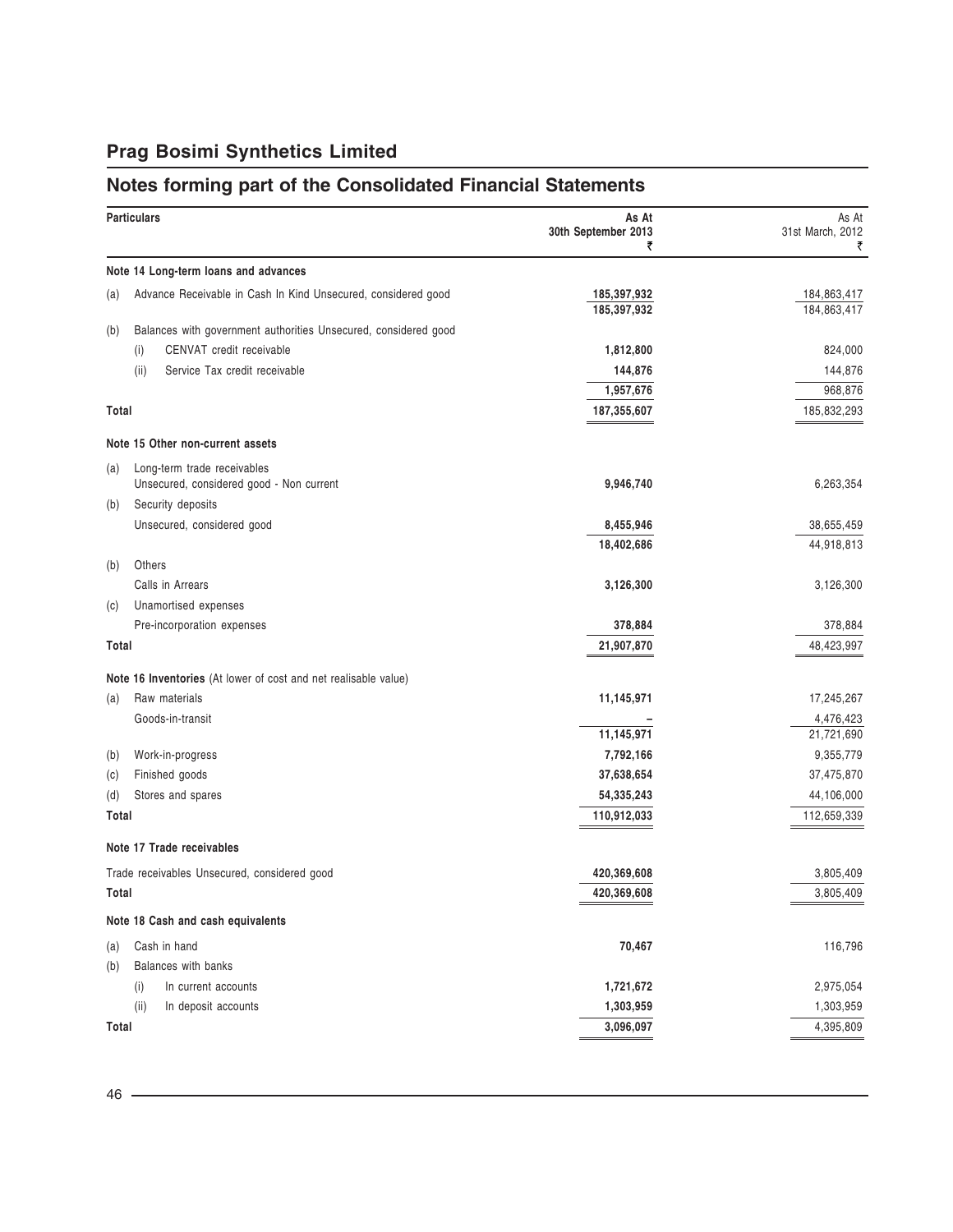|       | <b>Particulars</b>                                         | As At<br>30th September 2013      | As At<br>31st March, 2012     |
|-------|------------------------------------------------------------|-----------------------------------|-------------------------------|
|       |                                                            | ₹                                 | ₹                             |
|       | Note 19 Short-term loans and advances                      |                                   |                               |
| (a)   | Security deposits                                          |                                   |                               |
|       | Unsecured, considered good                                 |                                   | 4,868,661                     |
|       |                                                            |                                   | 4,868,661                     |
| (b)   | Loans and advances to employees                            |                                   |                               |
|       | Unsecured, considered good - Current                       | 326,082                           | 657,999                       |
|       |                                                            | 326,082                           | 657,999                       |
| (c)   | Balances with government authorities                       |                                   |                               |
|       | Unsecured, considered good                                 |                                   |                               |
|       | CENVAT credit receivable<br>(i)                            | 2,461,159                         | 5,327,038                     |
|       | (ii)<br>VAT credit receivable                              | 667,092                           | 16,982                        |
|       | Service Tax credit receivable<br>(iii)                     | 2,600,732                         | 1,343,344                     |
|       | Entry Tax<br>(iv)                                          | 376,000                           | 376,000                       |
|       | T.D.S.<br>(v)                                              | 802,909                           | 609,933                       |
|       |                                                            | 6,907,893                         | 7,673,297                     |
| Total |                                                            | 7,233,975                         | 13,199,957                    |
|       | <b>Particulars</b>                                         | For the eighteen months           | For the eighteen months       |
|       |                                                            | period ended 30th September, 2013 | period ended 31st March, 2012 |
|       |                                                            | ₹                                 | ₹                             |
|       | Note 20 Revenue from operations                            |                                   |                               |
| (a)   | Sale                                                       | 997,462,309                       | 911,008                       |
| (b)   | Other operating revenues                                   |                                   |                               |
|       | (i)<br>Sale of scraps                                      | 3,214,029                         | 1,812,447                     |
|       | Others<br>(ii)                                             | 339,597                           | 2,855,508                     |
| Total |                                                            | 1,001,015,935                     | 5,578,963                     |
|       | Note 21 Other income                                       |                                   |                               |
| (i)   | Interest income comprises                                  |                                   |                               |
|       | Interest on loans and advances                             | 4,562,237                         | 4,719,870                     |
|       | Other balances                                             | 268,903                           | 24,376                        |
|       | <b>Total - Interest income</b>                             | 4,831,140                         | 4,744,246                     |
|       | Rental income from Machine                                 |                                   | 5,000                         |
|       | Miscellaneous income net of expenses directly attributable |                                   | 122,453                       |
|       | Sundry Creditors Witten off                                |                                   | 11,603                        |
|       | Total - Other non-operating income                         |                                   | 139,056                       |
| (ii)  | Details of Prior period items                              |                                   |                               |
|       | Prior period income                                        |                                   |                               |
|       | Settelment of Statutory Dues                               | 83,026                            | 257,083                       |
|       | Provision witten off<br>Settelment of Dues                 |                                   | 1,500,185                     |
|       | Prior period expenses                                      |                                   | 9,387,410                     |
|       | <b>ASEB Claims</b>                                         |                                   | 5,908,786                     |
|       | TDS interest                                               |                                   | 367,400                       |
|       | Service Tax Claim                                          |                                   | 695,654                       |
|       | Vendors Claim                                              | 587,979                           | 1,531,107                     |
|       | Short Provision of Employee                                |                                   | 112,576                       |
|       |                                                            | (504, 953)                        | 2,529,155                     |
| Total |                                                            | 4,326,187                         | 7,412,457                     |
|       |                                                            |                                   |                               |

# **Notes forming part of the Consolidated Financial Statement**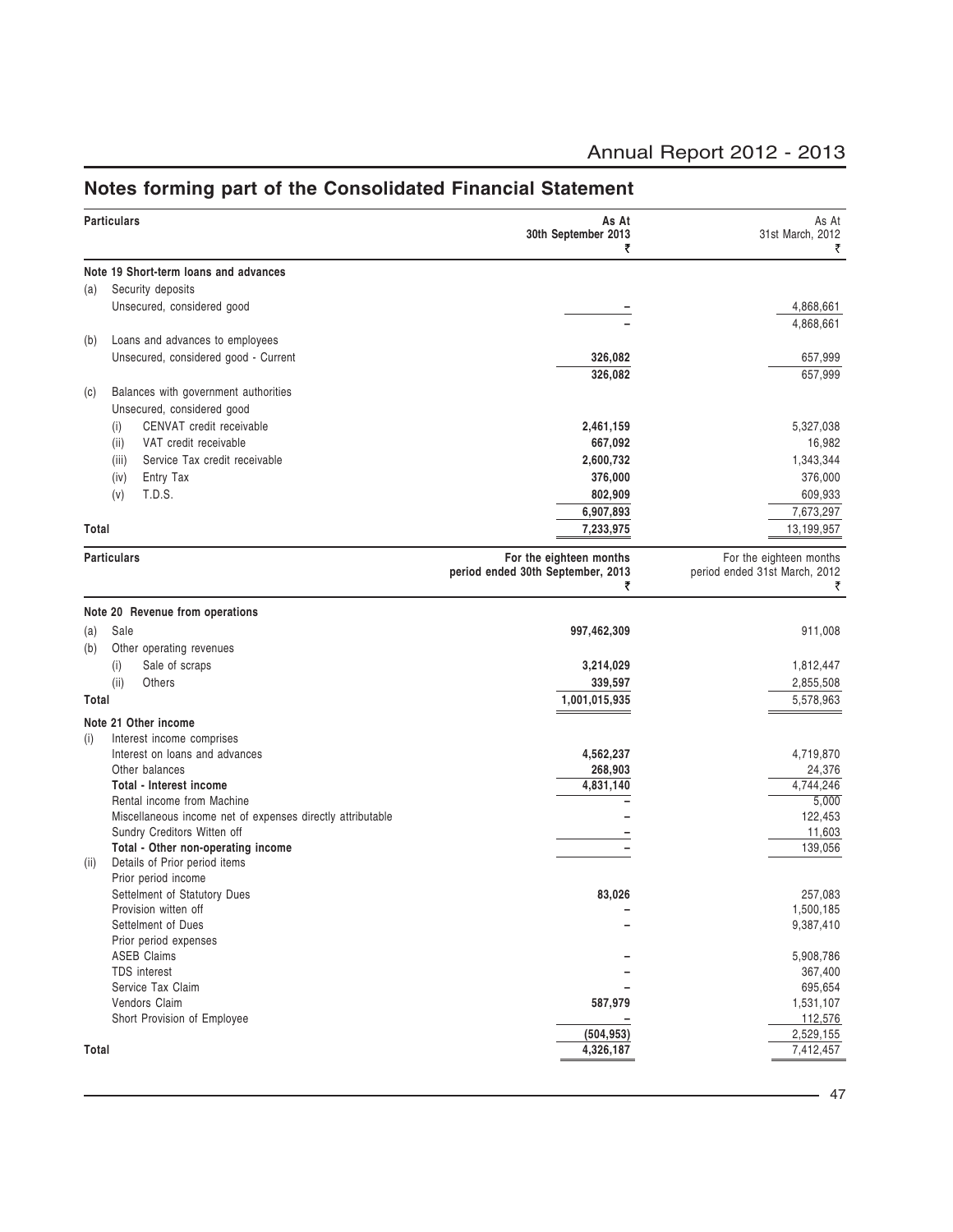# **Notes forming part of the Consolidated Financial Statements**

| <b>Particulars</b>                                                                      | For the eighteen months<br>period ended 30th September, 2013<br>₹ |               |
|-----------------------------------------------------------------------------------------|-------------------------------------------------------------------|---------------|
| Note 22.a Cost of materials consumed                                                    |                                                                   |               |
| Opening stock                                                                           | 21,721,690                                                        | 4,681,879     |
| Add: Purchases                                                                          | 45,163,511                                                        | 43,249,086    |
| Add: Transfer from Finish Goods                                                         | 6,559,000                                                         | 4,267,960     |
|                                                                                         | 73,444,201                                                        | 52,198,925    |
| Less: Closing stock                                                                     | 17,834,001                                                        | 21,721,690    |
| Cost of material consumed                                                               | 55,610,200                                                        | 30,477,235    |
| <b>Trading Material</b>                                                                 | 811,645,414                                                       |               |
| Less: Abnormal Loss in Production                                                       |                                                                   | 139,456       |
| Total                                                                                   | 867,255,614                                                       | 30,337,779    |
| Note 22.b Changes in inventories of finished goods, work-in-progress and stock-in-trade |                                                                   |               |
| Inventories at the end of the year:                                                     |                                                                   |               |
| Finished goods                                                                          | 37,638,654                                                        | 37,408,287    |
| Work-in-progress                                                                        | 7,792,166                                                         | 9,355,779     |
|                                                                                         | 45,430,820                                                        | 46,764,066    |
| Inventories at the beginning of the year:                                               |                                                                   |               |
| Finished goods                                                                          | 37,408,287                                                        | 6,441,009     |
| Work-in-progress                                                                        | 9,355,779                                                         | (4, 267, 960) |
|                                                                                         | 46,764,066                                                        | 2,173,049     |
| Net (increase) / decrease                                                               | 1,333,246                                                         | (44,591,017)  |
| Note 23 Employee benefits expense                                                       |                                                                   |               |
| Salaries and wages                                                                      | 54,383,922                                                        | 36, 181, 505  |
| Contributions to provident and other funds                                              | 2,367,476                                                         | 1,394,468     |
| Staff welfare expenses                                                                  | 1,803,088                                                         | 1,631,608     |
| Total                                                                                   | 58,554,486                                                        | 39,207,581    |
| Note 24 Finance costs                                                                   |                                                                   |               |
| Interest on borrowing from :                                                            |                                                                   |               |
| Banks, Financial Institution, OCCD and others                                           | 187,074,130                                                       | 137,299,576   |
| Upfront Fees to Bank                                                                    | 500,000                                                           |               |
| Total                                                                                   | 187,574,130                                                       | 137,299,576   |

the control of the control of the control of the control of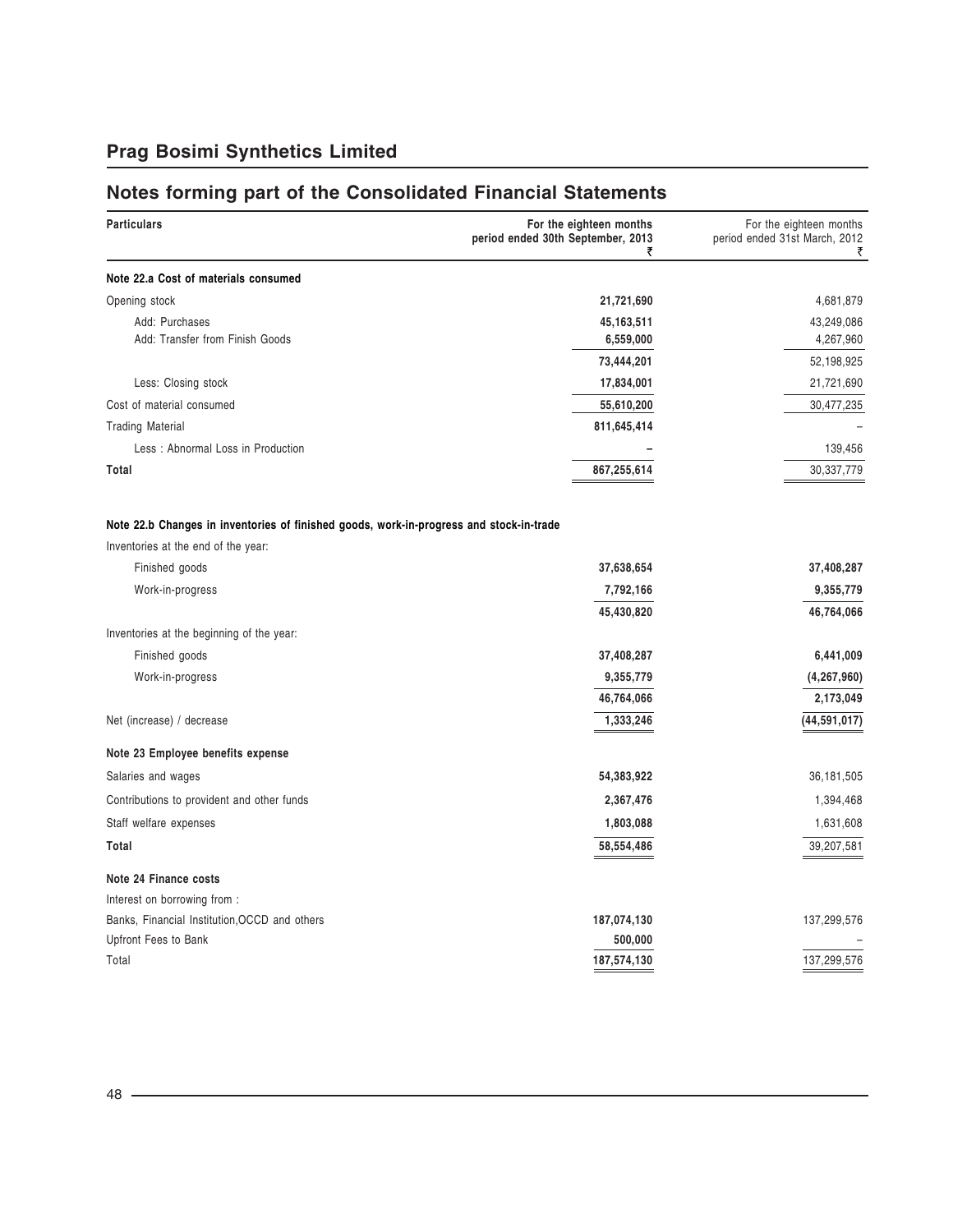# Annual Report 2012 - 2013

| <b>Particulars</b>                          | For the eighteen months<br>period ended 30th September, 2013<br>₹ | For the eighteen months<br>period ended 31st March, 2012<br>₹ |
|---------------------------------------------|-------------------------------------------------------------------|---------------------------------------------------------------|
| Note 25 Other expenses                      |                                                                   |                                                               |
| Power and fuel                              | 34,707,338                                                        | 2,400,839                                                     |
| Rent including lease rentals                | 6,267,120                                                         | 6,134,926                                                     |
| Repairs and maintenance - Buildings         | 79,546                                                            | 47,450                                                        |
| Repairs and maintenance - Machinery         | 910,008                                                           | 221,267                                                       |
| Repairs and maintenance - Others            | 693,519                                                           | 858,993                                                       |
| Insurance                                   | 3,029,194                                                         | 1,481,164                                                     |
| Rates and taxes                             | 302,772                                                           | 26,017                                                        |
| Communication                               | 1,808,639                                                         | 2,381,904                                                     |
| Travelling and conveyance                   | 2,472,050                                                         | 2,350,680                                                     |
| Printing and stationery                     | 668,839                                                           | 860,399                                                       |
| Freight and forwarding                      | 5,468,561                                                         | 2,578,322                                                     |
| <b>Business promotion</b>                   | 3,225                                                             | 336,397                                                       |
| Donations and contributions                 | 60,022                                                            | 20,200                                                        |
| Legal and professional                      | 6,337,491                                                         | 5,031,643                                                     |
| Auditors' Remuneration (See footnote below) | 324,761                                                           | 155,000                                                       |
| Loss on fixed assets sold / scrapped        | 419,558                                                           | 10,220,944                                                    |
| Abnormal Loss on Production                 |                                                                   | 139,456                                                       |
| <b>Trial Run Expenses</b>                   |                                                                   | 2,883,000                                                     |
| Miscellaneous expenses                      | 14,976,384                                                        | 15, 154, 227                                                  |
| Total                                       | 78,529,026                                                        | 53,282,828                                                    |
| Footnote:                                   |                                                                   |                                                               |
| Details of Auditors' Remuneration:          |                                                                   |                                                               |
| <b>Audit Fees</b>                           | 232,500                                                           | 105,000                                                       |
| <b>Taxation matters</b>                     | 67,261                                                            | 25,000                                                        |
| Other services                              | 25,000                                                            | 25,000                                                        |
| Total                                       | 324,761                                                           | 155,000                                                       |
| Note 26 Exceptional items                   |                                                                   |                                                               |
| Write back of Provision for Depreciation    |                                                                   | 116,529,208                                                   |
| Total                                       |                                                                   | 116,529,208                                                   |

# **Notes forming part of the Consolidated Financial Statements**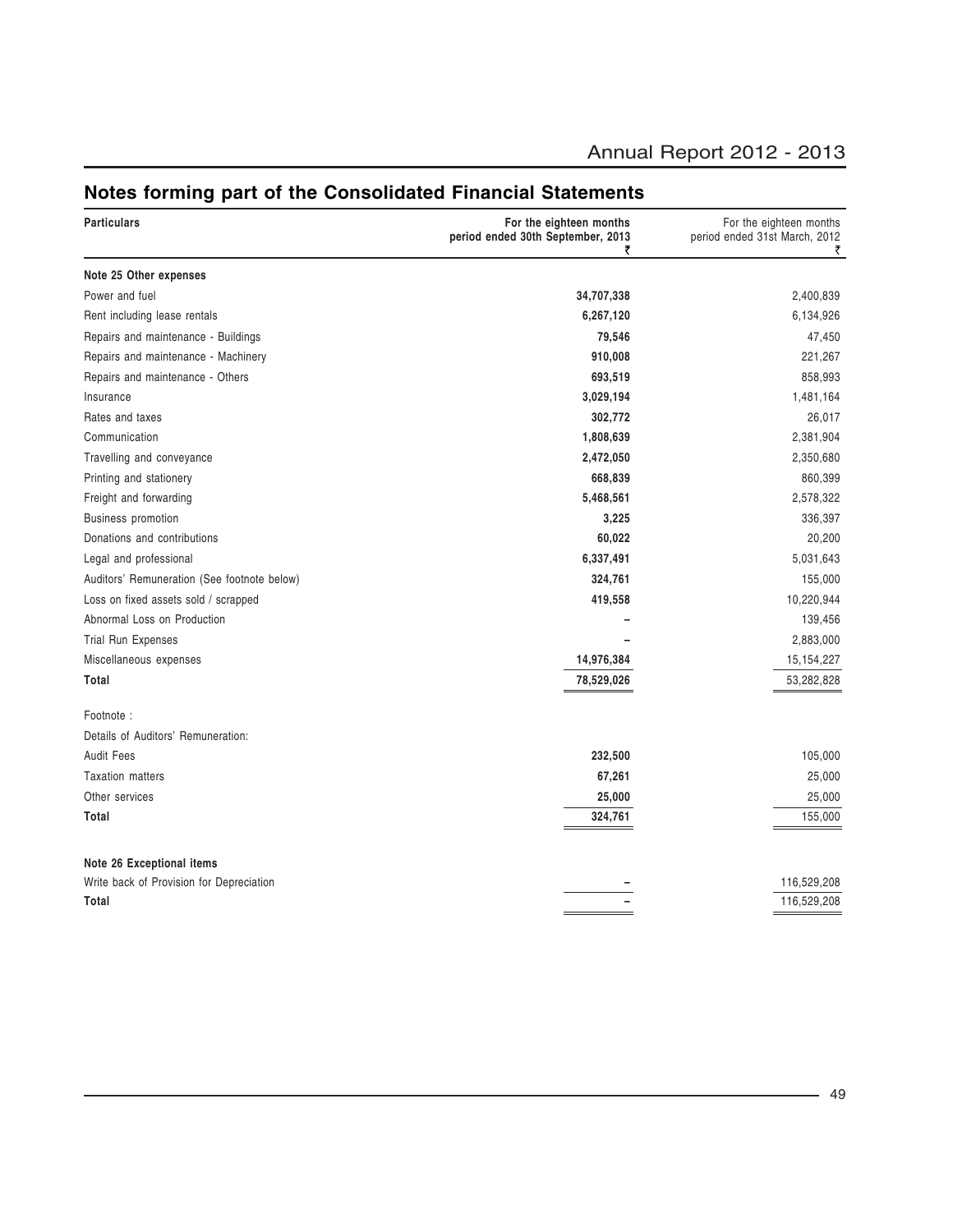# **NOTES FORMING PART OF THE CONSOLIDATED FINANCIAL STATEMENTS FOR THE PERIOD ENDED 30th SEPTEMBER, 2013**

## **1. SIGNIFICANT ACCOUNTING POLICIES**

## (**A) BASIS OF PREPARATION OF THE CONSOLIDATED FINANCIAL STATEMENTS:**

The Consolidated Financial Statements (CFS) relates to parent company Prag Bosimi Synthetics Limited (PBSL) and its subsidiary companies (collectively referred to as the "Group").

The Financial Statements have been prepared under the historical cost convention in accordance with the generally accepted accounting principles and the provisions of the Companies Act, 1956.

## **Principles of Consolidation :**

The CFS are prepared, as far as possible using uniform significant accounting policies for the transactions and other events in similar circumstances and are presented in the same manner as PBSL's separate financial statements. The Financial statements of PBSL and its subsidiaries have been consolidated on a line-by-line basis by adding together the book value of like items of assets, liabilities, income and expenses, the intra group balance and intra group transactions and unrealized profits or losses resulting from intra group transactions are fully eliminated.

## **Companies included in Consolidation :**

The CFS comprises the audited financial statements (except as mentioned otherwise) of PBSL and its subsidiaries for the period ended 30th September, 2013, which are as under:

| Name of<br>the Company               | Country of<br>Incorporation | PBSL's Ownership<br>Interest |            |
|--------------------------------------|-----------------------------|------------------------------|------------|
|                                      |                             | 30.09.2013                   | 31.03.2012 |
| Prag Jyoti Textile<br>Park Pvt. Ltd. | India                       | 100%                         | 100%       |
| Prag Bosimi<br>Texturising Pvt. Ltd. | India                       | 100%                         | 100%       |
| Prag Bosimi<br>Packaging Pvt. Ltd.   | India                       | 100%                         | 100%       |

**(B) SIGNIFICANT ACCOUNTING POLICIES:**

The Company follows the accrual system of accounting and recognizes income and expenditure on accrual basis.

Accounting policies not referred to otherwise are consistent with the Generally Accepted Accounting Principles.

## **(i) Fixed Assets:**

Fixed Assets are stated at cost of acquisition or construction and includes amounts added/reduced on revaluation less accumulated depreciation. Impairment losses have been accounted as per the mandatory Accounting Standards issued by The Institute of Chartered Accountants of India as applicable and the relevant provisions of The Companies Act, 1956.

Borrowing costs for acquisition or construction of a qualifying asset and revenue expenses incurred (including expenses on test runs and experimental production) for the period prior to the commencement of commercial production are capitalized proportionately as part of the asset cost in respect of machineries put to use.

**(ii) Depreciation:**

- (a) Depreciation on fixed assets other than lease-hold land is provided on straight-line method at the rates and in the manner specified in Schedule XIV to the Companies Act, 1956.
- (b) Depreciation on additions/ deductions during the year has been provided on pro-rata basis with reference to the month of addition/deduction.
- **(iii) Expenditure during construction period :** As per the consistent accounting policy all expenditure related to the project construction/implementation and income arising out of project activities and funds related to the project are capitalized and allocated to the respective fixed assets.

 **(iv) Investments:**

Long-term investments are valued at cost subject to reduction made for diminution in value that is other than temporary in nature.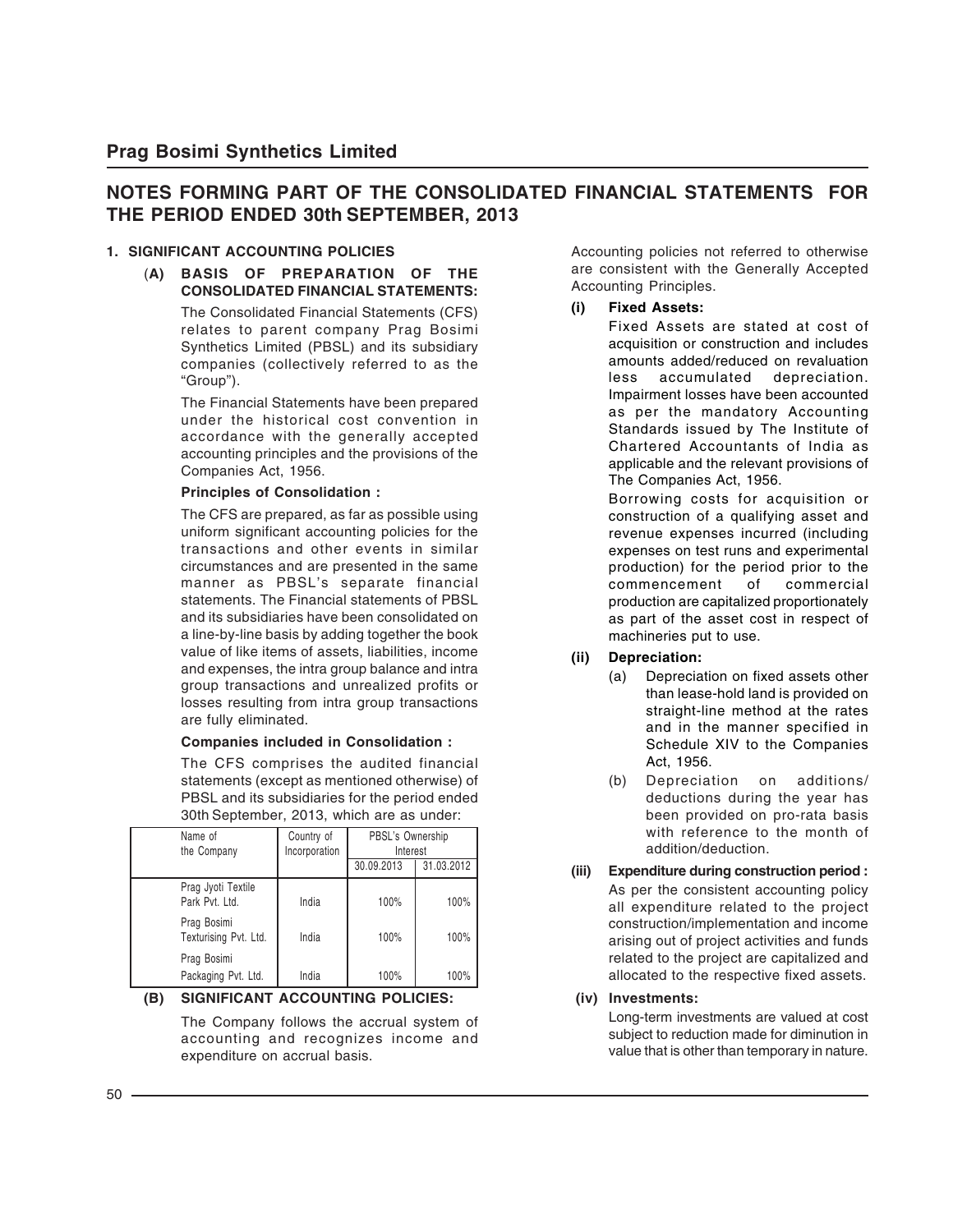### **(v) Inventories:**

In accordance with the revised Accounting Standard (AS-2), Inventories are valued at lower of cost or net realizable value after providing for obsolescence, if any.

- (a) Raw materials, stores, spares, consumables and construction materials: At lower of cost or net realizable value
- (b) Materials in process: At lower of cost or net realizable value.
- (c) Finished Goods: At lower of cost or net realizable value.

## **(vi) Retirement Benefits:**

(a) Defined Contribution Plan

The Company's liability towards Employee's Provident Fund scheme administered by the Employees Provident Fund Scheme, Govt. of India is considered as Defined Contribution Plan. The Company's contributions paid towards these defined contribution plans is recognized as expense in the Profit and Loss Account during the period in which the employees rendered the related service.

(b) Defined Benefit Plan

Company's liabilities towards gratuity and leave encashment if any are considered as Defined Benefit Plans. The present value of the obligations towards gratuity is determined based on actuarial valuation using the projected unit credit method. As regards the Leave encashment, it is calculated on the actual balance leave of each employee on the year-end.This is done on the same basis as in the last accounting period.

### **(vii) Transactions of foreign currency items:** Transactions in foreign currency are recorded at the rate of exchange in force at the date of transaction. Foreign currency assets and other liabilities other

than for financing fixed assets are stated at the rate of exchange prevailing at the year end and resultant gains/losses are recognized in the capital work in progress. Foreign currency loans for financing fixed assets (other than those where the company is protected against exchange fluctuations) are accounted for at the rate of exchange prevailing at the period ended and the resultant exchange difference is adjusted to the cost of assets.

## **(viii) Government Grants:**

- (a) Revenue grants are recognized in the Profit & Loss account.
- (b) Capital Grants relating to specific fixed assets are shown under capital reserve.

### **(ix) Taxes on Income:**

No provision for taxation is made as the profits and gains of units set up in North Eastern State are tax free under the Income Tax Act 1961 and the company has also incurred losses during the period.

No provision for deferred taxation is made in accounts as the company has been incurring losses year after year and Company's business income is also exempt u/s 80IC of Income Tax Act, 1961.

**(x) Provisions:**

A provision is recognized when there is a present obligation as a result of a past event and it is probable that an outflow of resources will be required to settle the obligation in respect of which a reliable estimate can be made.

- **(xi) There were no events occurring after the Balance Sheet date which are reportable.**
- **(xii) Revenue Recognition:**
	- (a) Sales are recognized on dispatch to customers and are net of returns, discounts and sales tax.
	- (b) Other Income and Expenditure are recognized and accounted on accrual basis.

# Annual Report 2012 - 2013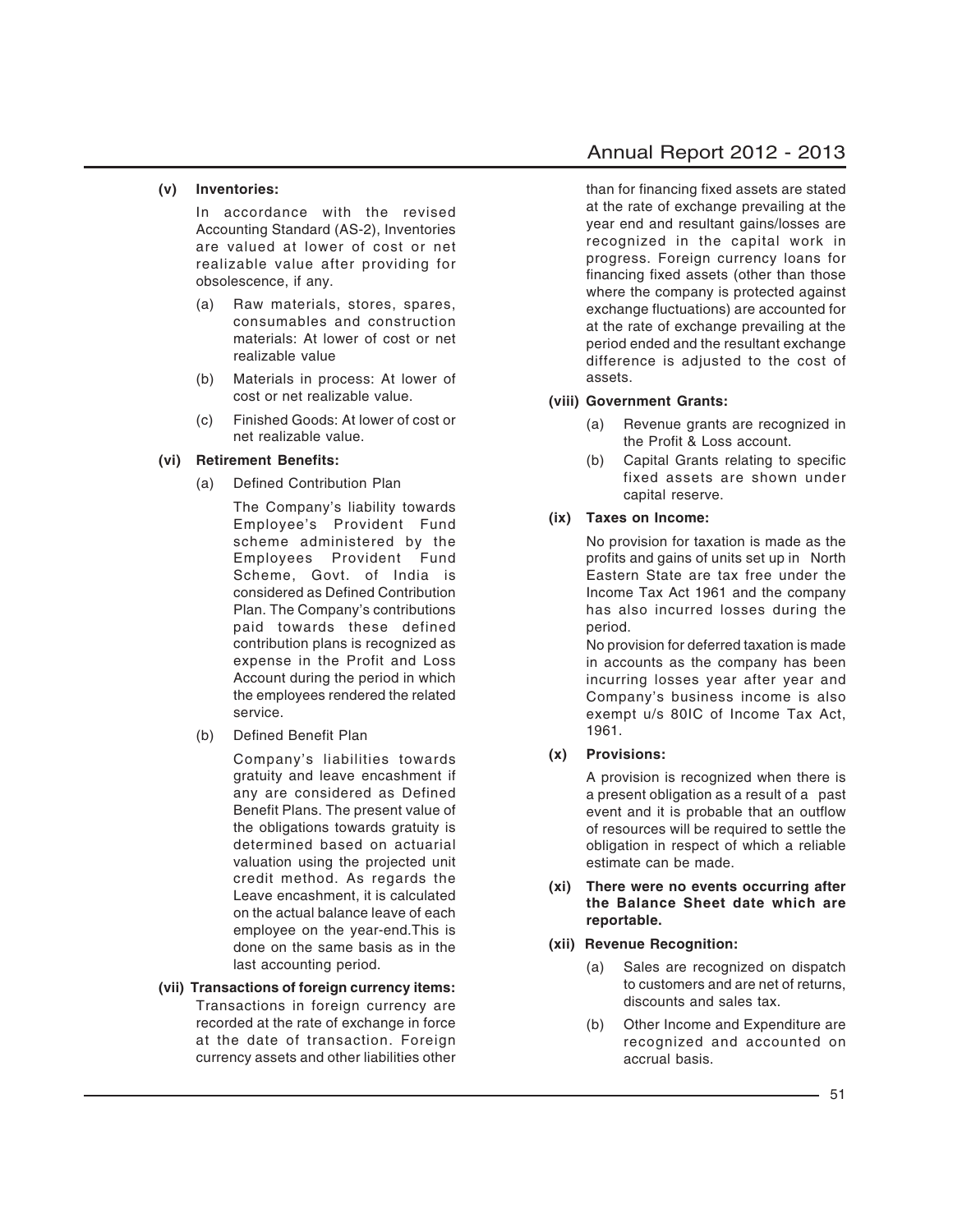## **2. NOTES TO ACCOUNTS**

(i) Contingent liabilities not provided for:

| Sr.  | <b>Particulars</b>                                                                                                                                                                         | As At      | As At      |  |
|------|--------------------------------------------------------------------------------------------------------------------------------------------------------------------------------------------|------------|------------|--|
|      |                                                                                                                                                                                            |            |            |  |
| No.  |                                                                                                                                                                                            | 30.09.2103 | 31.03.2013 |  |
|      |                                                                                                                                                                                            |            |            |  |
| i.   | Counter Guarantees for Sales tax                                                                                                                                                           | 5,000      | 5,000      |  |
| ii.  | Dividend payable on Cumulative<br>Convertible Preference Shares<br>(Refer Note (ii) below)                                                                                                 |            |            |  |
| iii. | Claims against the Group not<br>acknowledged as debts                                                                                                                                      | 64,243,000 | 61,400,000 |  |
| iv.  | Letter of undertaking executed<br>in favour of Joint Director General<br>of foreign trade under Duty<br><b>Exemption Entitlement Scheme</b><br>(Advance License Scheme) for<br>custom duty | 13,040,682 | 13,040,682 |  |
| V.   | Letters of credit and Bank<br>Guarantees given by bankers<br>on behalf of the Company.                                                                                                     | 5,250,000  | 5,250,000  |  |

- (ii) The Cumulative Convertible Preference Shares (CCPS) and Redeemable Convertible Cumulative Preference Shares (RCCPS) were also part of approved Corporate Debt Restructuring Scheme. In terms of Corporate Debt Restructuring Scheme, these CCPS and RCCPS have to be cancelled from the books of accounts. However such cancellation has the effect of reduction in capital as per the provisions of The Companies Act, 1956 which requires prior approval of High Court. The proposal was formally approved by the shareholders. Subsequently, approval of Guwahati High Court was received vide order dated 21<sup>st</sup> December, 2012. Therefore, CCPS of ₹ 10,00,00,000/- (1,00,000 shares of ₹ 100/  $-$  each) & RCCPS of  $\bar{z}$  71,46,25,000/-(71,46,250 shares of  $\bar{c}$  100/- each) both totaling ` 81,46,25,000/- were cancelled on 16<sup>th</sup> February, 2013 from the accounts.
- (iii) The board is contemplating taking steps for recovering the calls-in-arrears from defaulting applicants, including forfeiture of the shares as a last resort after exhausting all other avenues for recovery in a spirit of maintaining shareholder friendly environment. The Board therefore considers it prudent not to provide for the interest on calls-in-arrears.
- (iv) Estimated amount of contracts remaining to be executed on capital account net of advances is ₹ Nil (Previous Period ₹ Nil)
- (v) Loans and Advances include  $\overline{5}$  77,28,700/-(Previous Period  $\bar{z}$  3,83,27,274/-) overdue from various parties on account of accommodation deposits, security deposits, advances given to suppliers, ex-employees, etc. Compensation for delayed payment, if any, will be accounted in the books of account, if and when realized. No provision is made since the Company has recovered part of the amount and is hopeful of recovering the balance amount.
- (vi) There is no amount overdue and remaining unpaid to small scale/or ancillary Industrial Suppliers on principal and/or interest as at the close of the period.
- (vii) Previous period's figures have been regrouped/ reclassified/ rearranged wherever necessary.
- (viii) In the opinion of the Board of Directors, in the ordinary course of business the value on realization of current assets, loans and advances, including security deposits are at least equal to the amount at which they are stated in the Balance Sheet.
- (ix) Amounts appearing in Trade Receivables & Payables are realized and paid as on date of signing. Balances of Banks, Sundry Debtors, Sundry Creditors, Loans & Advance, and Deposits are subject to confirmation.
- (x) Profit and Loss Account of the current period includes following remuneration paid/credited/ accrued to managerial personnel.

|                      | Current<br>Period | Previous<br>Period |
|----------------------|-------------------|--------------------|
| Salary               | 29,70,000         | 29,70,000          |
| House Rent Allowance | 3,37,500          | 3,37,500           |
| Other Allowances     | 5,65,345          | 2,47,614           |
| Total                | 38,72,845         | 35,55,114          |

(xi) The AS-17 "Segment Reporting" is not applicable as the Company has operated only in one segment i.e. Manufacturing of Yarn.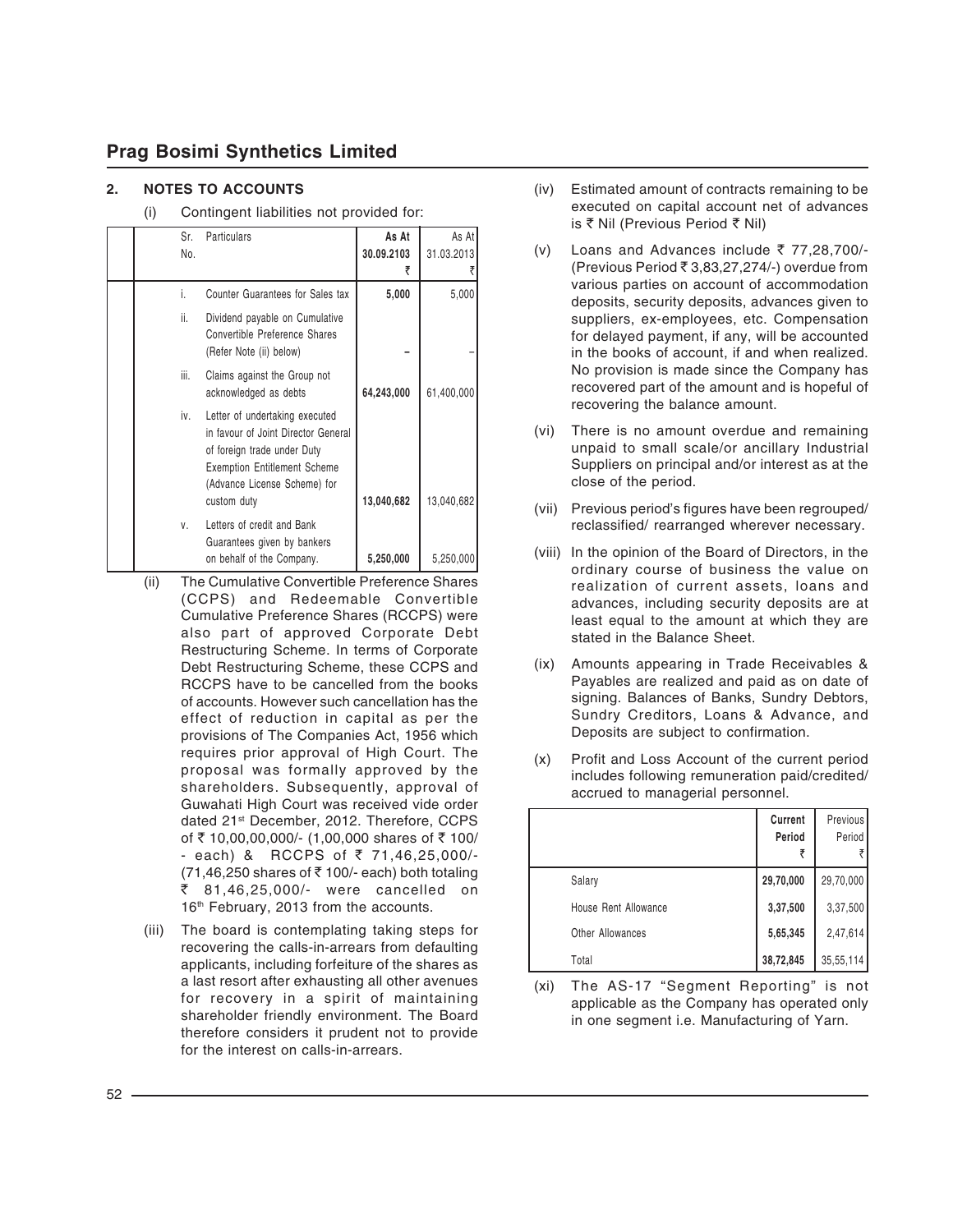(xii) AS-18 Related Party Information:

Pursuant to AS-18 information on remuneration paid to Key Management Personnel is given in the report on Corporate Governance under the heading "Remuneration to Directors" for Shri. Hemant B.Vyas - Managing Director and Shri S. K. Saha - Finance Director.

Loans from Related Parties:

| <b>Particulars</b>                               | Relationship                   | Amount       |
|--------------------------------------------------|--------------------------------|--------------|
| Hemant B. Vyas                                   | Promoter                       | 14,42,69,183 |
| Nandraj Developers Pvt. Ltd.                     | Shareholder                    | 3,00,00,000  |
| Prag Jyoti Textile Park Pvt. Ltd.                | <b>Wholly owned Subsidiary</b> | 8,09,462     |
| Bosimi Exports (India) Ltd.                      | Common Director                | 2,02,91,705  |
| Akhilesh Mercantile Pyt. Ltd.                    | Common Director                | 20,00,000    |
| Ayodhya Vintrade Pvt. Ltd.                       | Common Director                | 11,74,50,000 |
| Karmaland Infrastructure & Development Pvt. Ltd. | Common Director                | 2,00,00,000  |
| Sambhay Commodities Pyt. Ltd.                    | Common Director                | 2,53,50,000  |
| Kasturi Barter Pyt. Ltd.                         | Common Director                | 4,71,00,000  |

Advances to Related Parties:

| <b>Particulars</b>                | Relationship                   | Amount   |
|-----------------------------------|--------------------------------|----------|
| Prag Bosimi Texturising Pvt. Ltd. | <b>Wholly owned Subsidiary</b> | 40.538   |
| Prag Bosimi Packaging Pvt. Ltd    | <b>Wholly owned Subsidiary</b> | 4,58,438 |

(xiii) Additional information as far as applicable pursuant to the provision of paragraph 3, 4C, 4D of part II of the Schedule VI of the Companies Act, 1956 is as per Annexure I.

(xiv) Additional information pursuant to part IV of the Schedule VI of the Companies Act, 1956 is as per Annexure II.

| Earnings per Share                                                           | 30.09.2013        | 31.03.2012        |
|------------------------------------------------------------------------------|-------------------|-------------------|
| Net profit /(loss) as per P/L Account $(\bar{\tau})$                         | (26, 71, 22, 476) | (12, 13, 78, 215) |
| Weighted average number of equity sharesoutstanding (Numbers)                | 7,43,82,960       | 7,43,82,960       |
| Basic and diluted earnings per share (Face value $\bar{\tau}$ 10/-per Share) | (3.59)            | (1.63)            |

(xv) Earnings per Share

**Bharat B. Shroff Debashish Bordoloi**<br>Proprietor (M.No. 014822) Partner (M.No. 068018) Proprietor (M.No. 014822)

Place : Guwahati Date : 09.12.2013

In terms of our report attached. **For and on behalf of the Board of Directors For Bharat Shroff & Co For AMD & Associates H.K.Sharma** Chairman Chairman Chartered Accountants **For AMD & Associates Hemant B. Vyas** Managing Director Chartered Accountants Chartered Accountants **Hemant B. Vyas** Managing Director (Firm Regn.No.131026W) (Firm Regn.No.318191E) **S.K.Saha** Finance **S.K.Saha** Finance Director **M.K.Das** Director<br>**Girindra Mohan Das** Director **Girindra Mohan Das**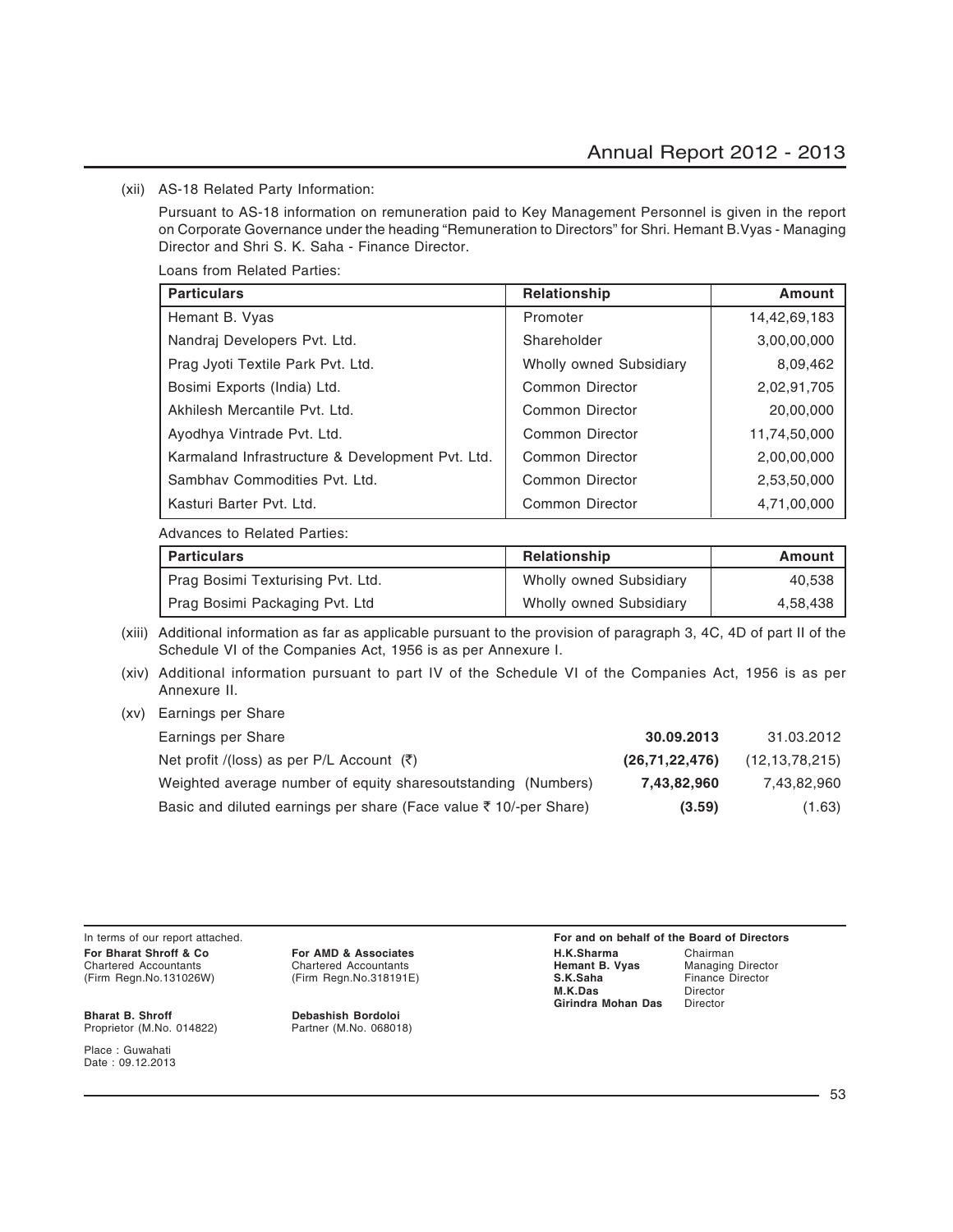**THIS PAGE IS IT THAT DOWNLY LEFT BLANK**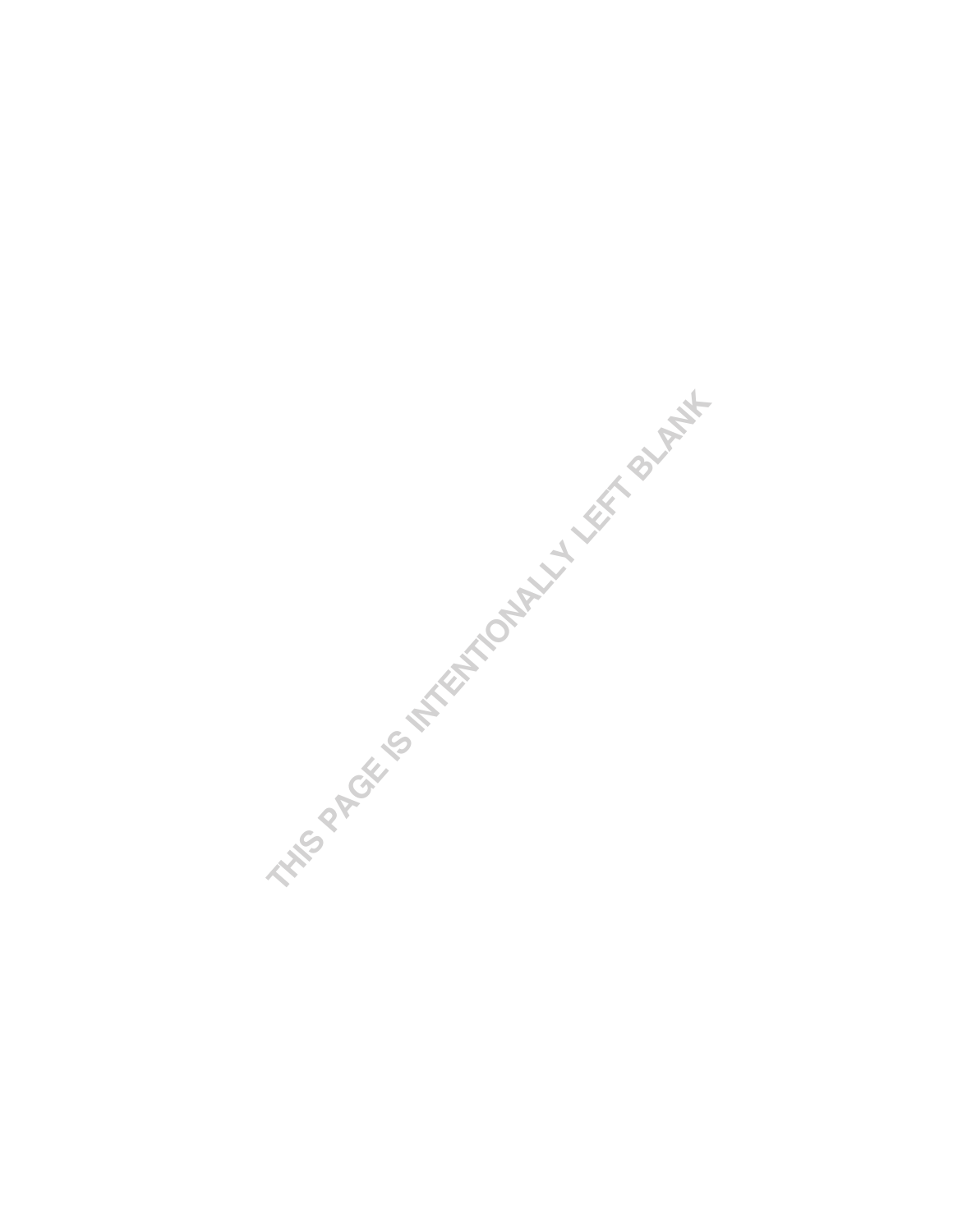**Regd. Office** : House No.4, Nilgiri Path, R.G.Barua Road, Near Doordarshan, Guwahati 781 024 Assam.

## **ATTENDANCE SLIP**

Name and Address of the Member / Proxy

| Regd. Folio No. |  |
|-----------------|--|
|                 |  |

Client ID No.

D.P. I.D. No. \_\_\_\_\_\_\_\_\_\_\_\_\_\_\_\_\_\_\_\_\_\_\_\_\_

No. of Shares held \_\_\_\_\_\_\_\_\_\_\_\_\_\_\_\_\_\_\_\_

I hereby record my presence at the Twenty Second Annual General Meeting of the Company to be held on Thursday the 9th day of January 2014, at 4.30 p.m. at House No.4, Nilgiri Path, R.G. Barua Road, Near Doordarshan, Guwahati 781024.

Member's/Proxy's Signature

Please fill in the attendance Slip and hand it over at the entrance of the meeting hall. Joint Shareholders may obtain additional Attendance Slip on request. Please bring your copy of the Annual Report for reference at the Meeting.

|                                                                            | <b>Prag Bosimi Synthetics Limited</b><br>Regd. Office: House No.4, Nilgiri Path, R.G.Barua Road, Near Doordarshan, Guwahati 781 024 Assam.                                                                                                        |                             |
|----------------------------------------------------------------------------|---------------------------------------------------------------------------------------------------------------------------------------------------------------------------------------------------------------------------------------------------|-----------------------------|
|                                                                            | <b>PROXY FORM</b>                                                                                                                                                                                                                                 |                             |
|                                                                            |                                                                                                                                                                                                                                                   |                             |
|                                                                            |                                                                                                                                                                                                                                                   |                             |
|                                                                            | member/members of Prag Bosimi Synthetics Limited hereby appoint ___________________________________                                                                                                                                               |                             |
| Guwahati 781 024.                                                          | as my/our proxy to vote for me/us on my/our behalf at the Twenty Second Annual General Meeting of the Company to be held on<br>Thursday the 9th day of January 2014, at 4.30 p.m. at House No.4, Nilgiri Path, R.G. Barua Road, Near Doordarshan, |                             |
|                                                                            |                                                                                                                                                                                                                                                   | Affix<br>Rs. 1/-<br>Revenue |
| Corporate Office of the Company not less than 48 hours before the meeting. | Note: This form duly completed and signed must be deposited at the Registered or                                                                                                                                                                  | Stamp                       |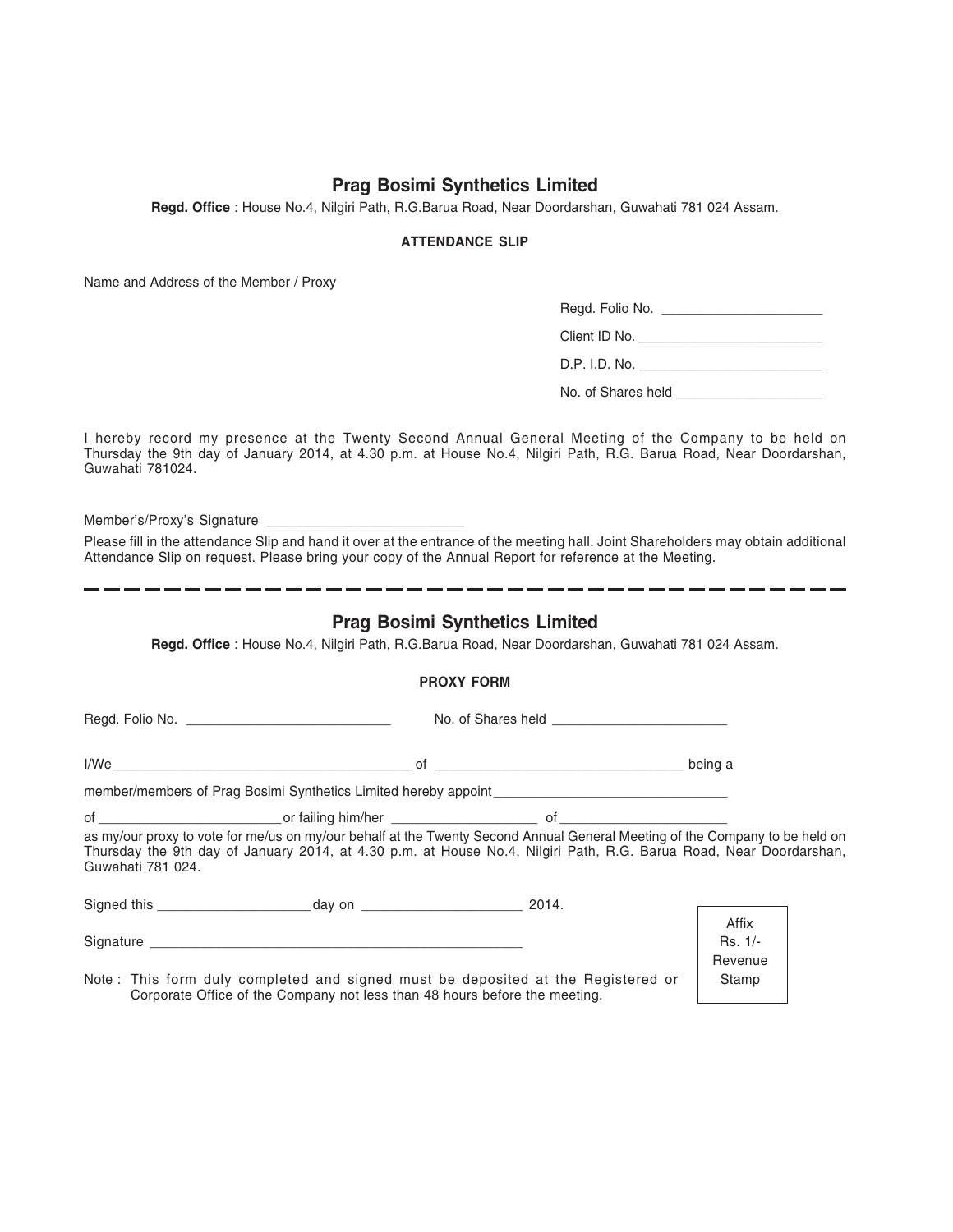**BOOK POST**

If undelivered, please return to :- **Prag Bosimi Synthetics Limited** R-79/83, Laxmi Insurance Building, 5th Floor, Sir P. M. Road, Mumbai 400 001.